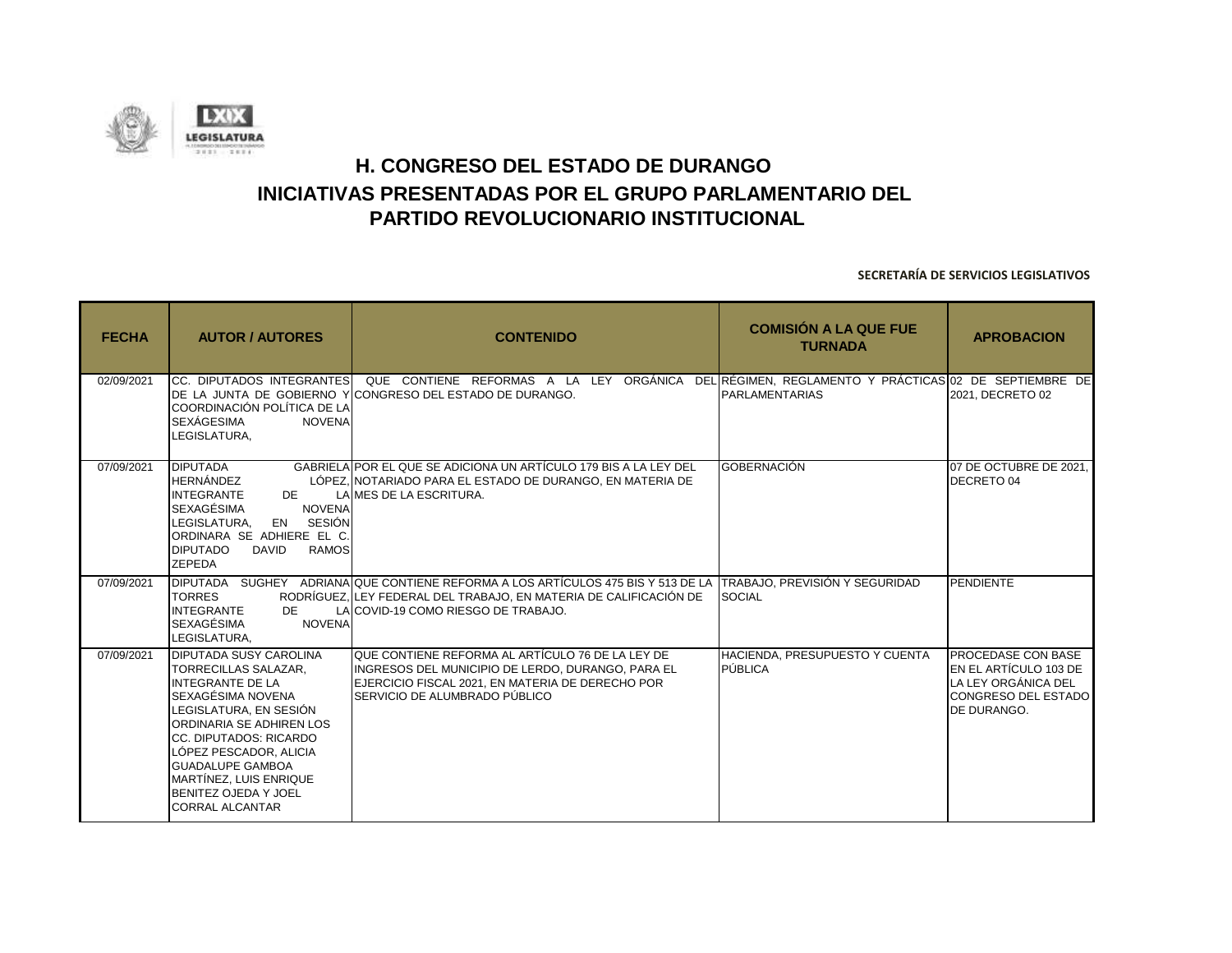

| <b>FECHA</b> | <b>AUTOR / AUTORES</b>                                                                                                                                                                  | <b>CONTENIDO</b>                                                                                                                                                                                                              | <b>COMISIÓN A LA QUE FUE</b><br><b>TURNADA</b>   | <b>APROBACION</b>                                                                                                                     |
|--------------|-----------------------------------------------------------------------------------------------------------------------------------------------------------------------------------------|-------------------------------------------------------------------------------------------------------------------------------------------------------------------------------------------------------------------------------|--------------------------------------------------|---------------------------------------------------------------------------------------------------------------------------------------|
| 07/09/2021   | <b>IDIPUTADA SUSY CAROLINA</b><br>TORRECILLAS SALAZAR,<br>INTEGRANTE DE LA<br>SEXAGÉSIMA NOVENA<br>LEGISLATURA, SE ADHIERE EL<br>C. DIPUTADO LUIS ENRIQUE<br><b>BENITEZ OJEDA</b>       | QUE CONTIENE REFORMA AL ARTÍCULO 67 DE LA LEY DE<br>INGRESOS DEL MUNICIPIO DE SANTIAGO PAPASQUIARO,<br>DURANGO, PARA EL EJERCICIO FISCAL 2021, EN MATERIA DE<br>DERECHO POR SERVICIO DE ALUMBRADO PÚBLICO.                    | IHACIENDA. PRESUPUESTO Y CUENTA<br>PÚBLICA       | <b>PROCEDASE CON BASE</b><br><b>IEN EL ARTÍCULO 103 DE</b><br>LA LEY ORGÁNICA DEL<br><b>CONGRESO DEL ESTADO</b><br><b>DE DURANGO.</b> |
| 07/09/2021   | <b>DIPUTADA SUSY CAROLINA</b><br>TORRECILLAS SALAZAR,<br><b>INTEGRANTE DE LA</b><br>SEXAGÉSIMA NOVENA<br>LEGISLATURA, SE ADHIERE EL<br>C. DIPUTADO LUIS ENRIQUE<br><b>BENITEZ OJEDA</b> | IQUE CONTIENE REFORMA AL ARTÍCULO 67 DE LA LEY DE<br>INGRESOS DEL MUNICIPIO DE TAMAZULA, DURANGO, PARA EL<br>EJERCICIO FISCAL 2021, EN MATERIA DE DERECHO POR<br>SERVICIO DE ALUMBRADO PÚBLICO.                               | HACIENDA, PRESUPUESTO Y CUENTA<br><b>PÚBLICA</b> | <b>PROCEDASE CON BASE</b><br>IEN EL ARTÍCULO 103 DE<br>LA LEY ORGÁNICA DEL<br><b>CONGRESO DEL ESTADO</b><br><b>DE DURANGO.</b>        |
| 07/09/2021   | DIPUTADA ALICIA GUADALUPE<br>GAMBOA MARTÍNEZ,<br><b>INTEGRANTE DE LA</b><br>SEXAGÉSIMA NOVENA<br>LEGISLATURA,                                                                           | QUE CONTIENE ADICIÓN A UN ARTÍCULO 64 BIS A LA LEY DE<br>FOMENTO ECONÓMICO PARA EL ESTADO DE DURANGO, EN<br>MATERIA DE APOYO A MADRES, PADRES O TUTORES DE NIÑAS,<br>NIÑOS Y ADOLESCENTES EN TRATAMIENTO CONTRA EL<br>CÁNCER. | DESARROLLO ECONÓMICO                             | PENDIENTE                                                                                                                             |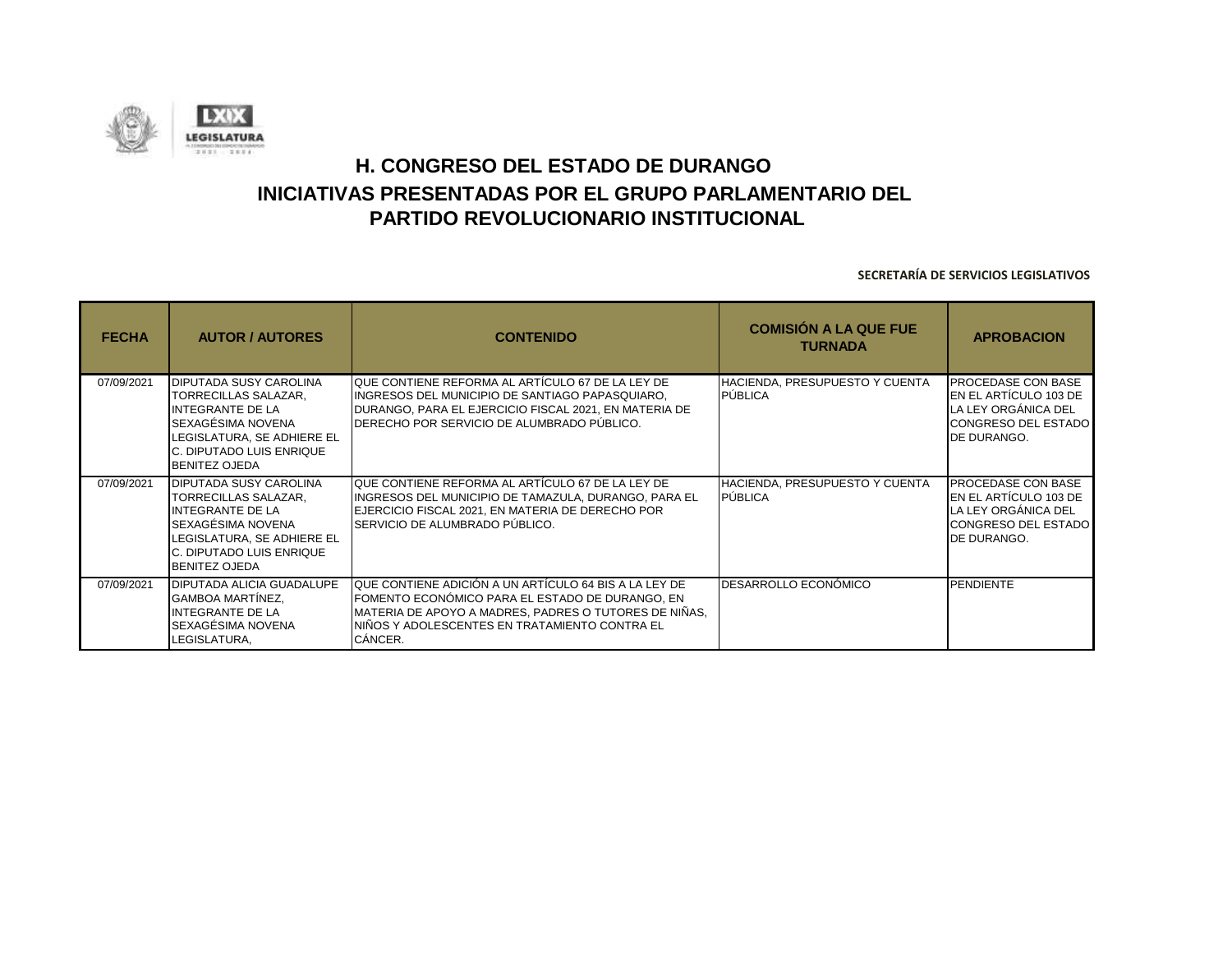

| <b>FECHA</b> | <b>AUTOR / AUTORES</b>                                                                                                                                                                                                                                                                                                                                                                                                                                                                                                               | <b>CONTENIDO</b>                                                                                                                                                                                                                                          | <b>COMISIÓN A LA QUE FUE</b><br><b>TURNADA</b> | <b>APROBACION</b>                  |
|--------------|--------------------------------------------------------------------------------------------------------------------------------------------------------------------------------------------------------------------------------------------------------------------------------------------------------------------------------------------------------------------------------------------------------------------------------------------------------------------------------------------------------------------------------------|-----------------------------------------------------------------------------------------------------------------------------------------------------------------------------------------------------------------------------------------------------------|------------------------------------------------|------------------------------------|
| 14/09/2021   | DIPUTADA SANDRA LUZ REYES<br>RODRÍGUEZ, INTEGRANTE DE<br>LA SEXAGÉSIMA NOVENA<br>LEGISLATURA, SE ADHIEREN<br>LOS CC. DIPUTADOS: BERNABÉ DE MUNICIPIOS.<br>AGUILAR CARRILLO, LUIS<br>ENRIQUE BENITEZ OJEDA,<br>GABRIELA HERNÁNDEZ LÓPEZ,<br>ALICIA GUADALUPE GAMBOA<br>MARTÍNEZ, MARÍA DE LOS<br>ANGELES ROJAS RIVERA,<br>RICARDO FIDEL PACHECO<br>RODRÍGUEZ, JOSÉ RICARDO<br>LÓPEZ PESCADOR, JOEL<br>CORRAL ALCÁNTAR, DAVID<br>RAMOS ZEPEDA, VERÓNICA<br>PÉREZ HERRERA, SUGHEY<br>ADRIANA TORRES RODRÍGUEZ<br>Y FERNANDO ROCHA AMARO | QUE CONTIENE REFORMA AL ARTÍCULO 82, FRACCIÓN IV INCISO PUNTOS CONSTITUCIONALES<br>A); Y SE ADICIONA UN ARTÍCULO 151 BIS A LA CONSTITUCIÓN<br>POLÍTICA DEL ESTADO LIBRE Y SOBERANO DE DURANGO, EN<br>MATERIA DE REQUISITOS FUNDAMENTALES PARA LA CREACIÓN |                                                | 31 DE MAYO DE 2022,<br>DECRETO 155 |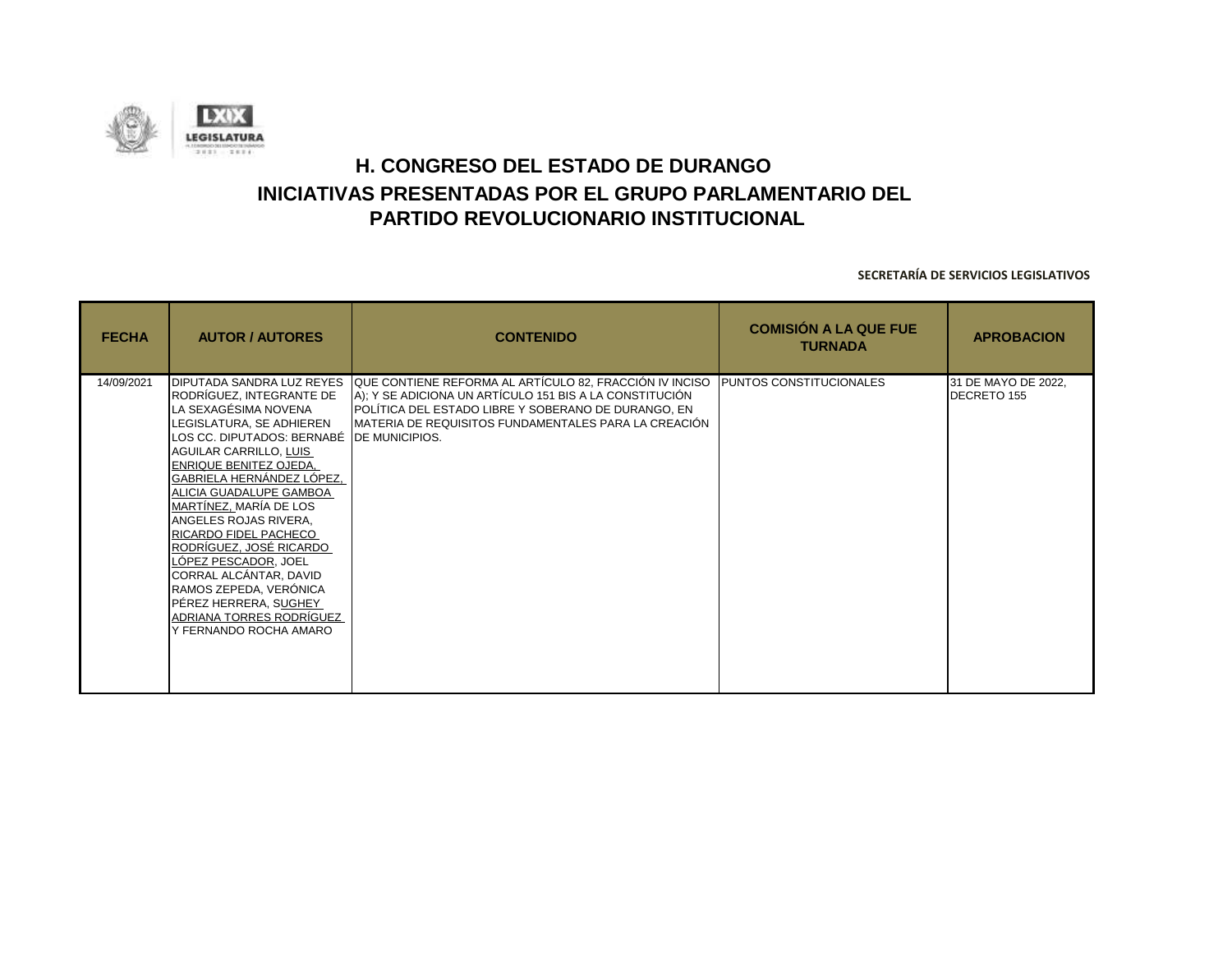

| <b>FECHA</b> | <b>AUTOR / AUTORES</b>                                                                                                                                                                                                                                                                                                                                                                                                                                                  | <b>CONTENIDO</b>                                                                                                                                                                                                                               | <b>COMISIÓN A LA QUE FUE</b><br><b>TURNADA</b>             | <b>APROBACION</b> |
|--------------|-------------------------------------------------------------------------------------------------------------------------------------------------------------------------------------------------------------------------------------------------------------------------------------------------------------------------------------------------------------------------------------------------------------------------------------------------------------------------|------------------------------------------------------------------------------------------------------------------------------------------------------------------------------------------------------------------------------------------------|------------------------------------------------------------|-------------------|
| 14/09/2021   | TORRES<br>INTEGRANTE<br>DE<br>SEXAGÉSIMA<br>LEGISLATURA, SE ADHIREN LOS<br>CC. DIPUTADOS: VERÓNICA<br>PÉREZ<br>HERRERA,<br>SILVIA<br>PATRICIA JIMÉNEZ DELGADO,<br>GERARDO GALAVIZ MARTÍNEZ,<br>ALEJANDRA<br>DEL<br>VALLE<br>RAMÍREZ, ALICIA GUADALUPE<br><u>MARTÍNEZ, SUSY</u><br>GAMBOA<br>TORRECILLAS,<br><b>CAROLINA</b><br>MARIA DE LOS ANGELES ROJAS<br>RIVERA, JOSÉ RICARDO LOPEZ<br>PESCADOR,<br>DAVID<br>RAMOS<br>CORRAL<br>ZEPEDA Y<br>JOEL<br><b>ALCÁNTAR</b> | DIPUTADA SUGHEY ADRIANA QUE CONTIENE REFORMA A LOS ARTÍCULOS 11, 14, 15 Y 16<br>RODRÍGUEZ, FRACCIÓN X, DE LA LEY PARA EL FOMENTO Y DESARROLLO DE<br>LA LA FRUTICULTURA EN EL ESTADO DE DURANGO, EN MATERIA DE<br>NOVENA MUNICIPIOS FRUTÍCOLAS. | ASUNTOS FORESTALES, FRUTÍCOLAS Y PENDIENTE<br><b>PESCA</b> |                   |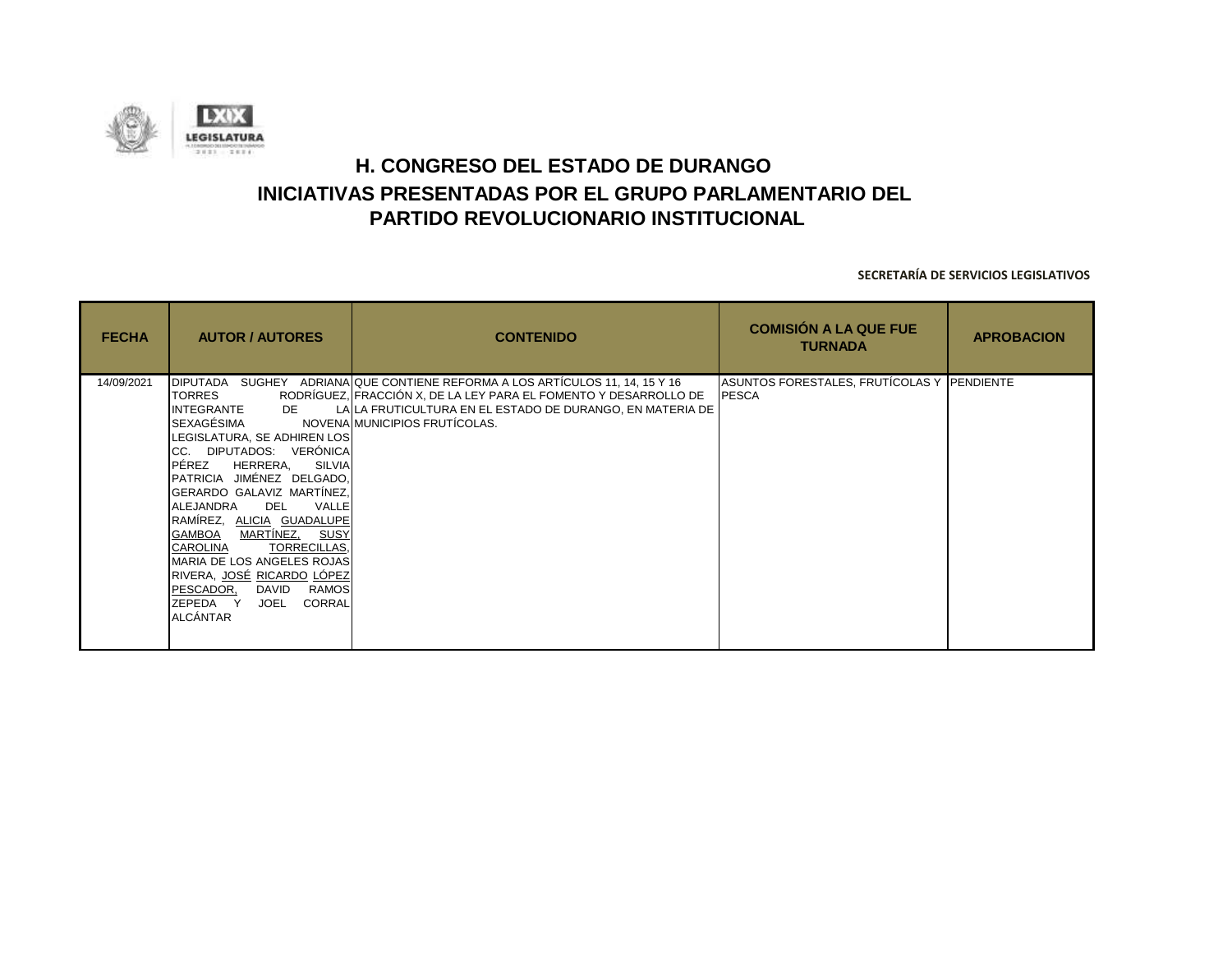

| <b>FECHA</b> | <b>AUTOR / AUTORES</b>                                                                                                                                                                                                                                                                                                                                                                                                                                                                                                                                                                                                                            | <b>CONTENIDO</b>                                                                                                                                                                                                                                     | <b>COMISIÓN A LA QUE FUE</b><br><b>TURNADA</b> | <b>APROBACION</b> |
|--------------|---------------------------------------------------------------------------------------------------------------------------------------------------------------------------------------------------------------------------------------------------------------------------------------------------------------------------------------------------------------------------------------------------------------------------------------------------------------------------------------------------------------------------------------------------------------------------------------------------------------------------------------------------|------------------------------------------------------------------------------------------------------------------------------------------------------------------------------------------------------------------------------------------------------|------------------------------------------------|-------------------|
| 14/09/2021   | <b>GAMBOA</b><br>INTEGRANTE DE<br>SEXAGÉSIMA<br>LEGISLATURA, SE ADHIEREN<br>LOS CC. DIPUTADOS: VERÓNICA<br>PÉREZ HERRERA, ALEJANDRA<br>RAMÍREZ,<br>VALLE<br>DEL<br>FERNANDO ROCHA AMARO,<br><b>DAVID</b><br>RAMOS<br>ZEPEDA.<br>SANDRA<br><b>REYES</b><br><u>LUZ</u><br>RODRÍGUEZ, EDUARDO GARCÍA<br>REYES, OFELIA RENTERÍA<br>DELGADILLO, SILVIA PATRICIA<br>JIMÉNEZ<br>DELGADO.<br><b>JOEL</b><br>ALCÁNTAR,<br>CORRAL<br>JOSÉ<br>RICARDO<br>LÓPEZ PESCADOR,<br>ADRIANA<br><b>TORRES</b><br><b>SUGHEY</b><br>RODRÍGUEZ,<br><b>ENRIQUE</b><br>LUIS<br><b>BENITEZ</b><br><b>SUSY</b><br>OJEDA,<br><b>TORRECILLAS</b><br><b>CAROLINA</b><br>SALAZAR | DIPUTADA ALICIA GUADALUPE QUE CONTIENE REFORMA A LA FRACCIÓN III DEL ARTÍCULO 81<br>MARTÍNEZ, DE LA LEY DE SALUD DEL ESTADO DE DURANGO, EN MATERIA DE<br>LA OBLIGATORIEDAD DE APLICACIÓN DEL TAMIZ VISUAL Y AUDITIVO<br>NOVENA A TODO RECIÉN NACIDO. | <b>SALUD PÚBLICA</b>                           | PENDIENTE         |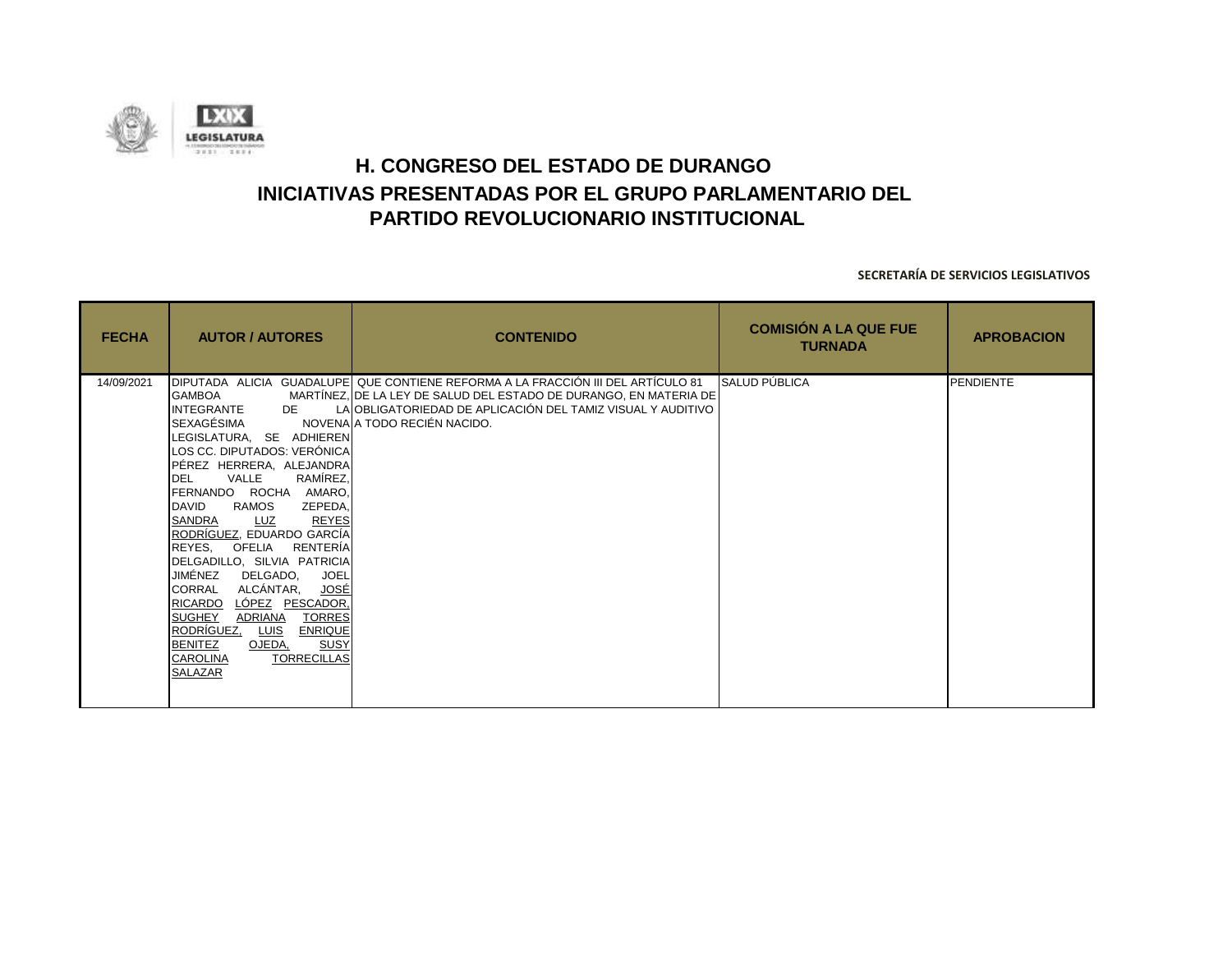

| <b>FECHA</b> | <b>AUTOR / AUTORES</b>                                                                                                                                                                                                                                                                                                                                              | <b>CONTENIDO</b>                                                                                                                                                                                                                                                                               | <b>COMISIÓN A LA QUE FUE</b><br><b>TURNADA</b> | <b>APROBACION</b> |
|--------------|---------------------------------------------------------------------------------------------------------------------------------------------------------------------------------------------------------------------------------------------------------------------------------------------------------------------------------------------------------------------|------------------------------------------------------------------------------------------------------------------------------------------------------------------------------------------------------------------------------------------------------------------------------------------------|------------------------------------------------|-------------------|
| 15/09/2021   | TORRES<br>RICARDO FIDEL<br>RODRÍGUEZ.<br>GABRIELA<br>HERNÁNDEZ LÓPEZ, SUSY<br><b>CAROLINA</b><br><b>TORRECILLAS</b><br>SALAZAR, SANDRA LUZ REYES<br>RODRÍGUEZ,<br>ALICIA<br>GUADALUPE GAMBOA<br>MARTÍNEZ Y LUIS ENRIQUE<br>BENITEZ OJEDA, INTEGRANTES<br><b>IDEL GRUPO PARLAMENTARIO</b><br><b>DEL</b><br>PARTIDO<br><b>REVOLUCIONARIO</b><br><b>INSTITUCIONAL,</b> | DIPUTADOS SUGHEY ADRIANA POR EL SE ADICIONA UNA FRACCIÓN XI RECORRIÉNDOSE LAS PROTECCIÓN CÍVIL<br>RODRÍGUEZ, JOSÉ SUBSECUENTES DEL ARTÍCULO 24 Y SE REFORMA LA FRACCIÓN<br>RICARDO LÓPEZ PESCADOR, XIII DEL ARTÍCULO 47, TODOS DE LA LEY DE PROTECCIÓN CIVIL<br>PACHECO DEL ESTADO DE DURANGO. |                                                | <b>PENDIENTE</b>  |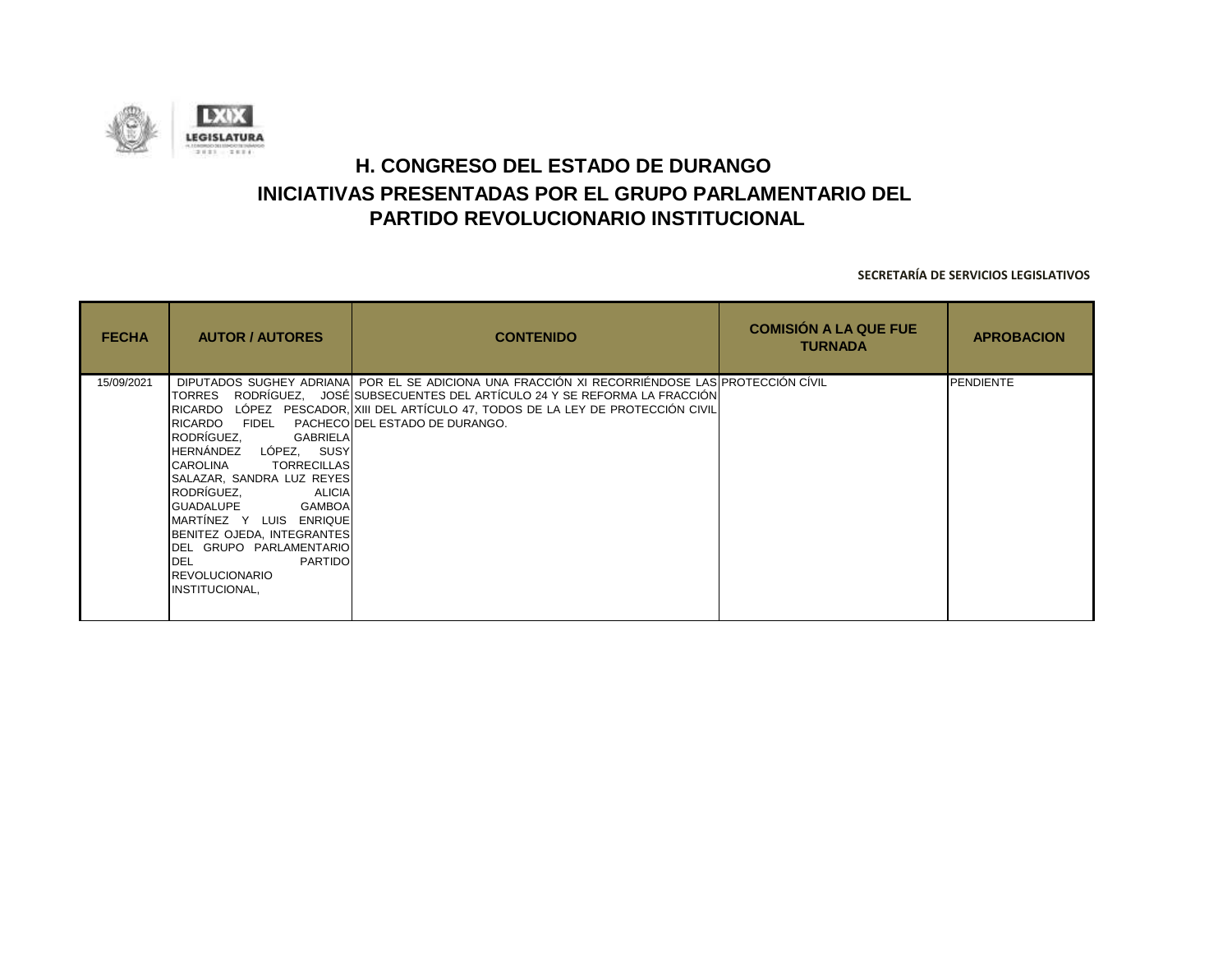

| <b>FECHA</b> | <b>AUTOR / AUTORES</b>                                                                                                                                                                                                                                                                                                                                                                                                                                                                                                                                                                  | <b>CONTENIDO</b>                                                                                                                                                                                                                                                            | <b>COMISIÓN A LA QUE FUE</b><br><b>TURNADA</b> | <b>APROBACION</b> |
|--------------|-----------------------------------------------------------------------------------------------------------------------------------------------------------------------------------------------------------------------------------------------------------------------------------------------------------------------------------------------------------------------------------------------------------------------------------------------------------------------------------------------------------------------------------------------------------------------------------------|-----------------------------------------------------------------------------------------------------------------------------------------------------------------------------------------------------------------------------------------------------------------------------|------------------------------------------------|-------------------|
| 21/09/2021   | <b>DIPUTADOS</b><br><b>LUIS</b><br>BENÍTEZ<br>OJEDA.<br>RICARDO<br><b>RICARDO</b><br><b>FIDEL</b><br>RODRÍGUEZ.<br><b>GABRIELA</b><br>HERNÁNDEZ LÓPEZ, SUSY<br><b>CAROLINA</b><br><b>TORRECILLAS</b><br>SALAZAR, SANDRA LUZ REYES<br>RODRÍGUEZ,<br><b>ALICIA</b><br><b>GUADALUPE</b><br>GAMBOA<br>MARTINEZ Y SUGHEY ADRIANA<br>RODRÍGUEZ,<br><b>TORRES</b><br>INTEGRANTES DE<br>LA<br>ISEXAGÉSIMA<br><b>NOVENA</b><br>LEGISLATURA, SE ADHIEREN<br>LOS CC. DIPUTADOS: SILVIA<br>PATRICIA JIMÉNEZ DELGADO,<br>MARIA DE LOS ANGELES ROJAS<br>RIVERA, ALEJANDRA DEL VALLE<br><b>RAMÍREZ</b> | ENRIQUE POR EL QUE SE ADICIONA UNA FRACCIÓN XXXVI AL ARTÍCULO 18 REGIMEN, REGLAMENTO Y PRÁCTICAS<br>JOSÉ Y UN ARTÍCULO 151 QUINQUIES A LA LEY ORGÁNICA DEL<br>LÓPEZ PESCADOR, CONGRESO DEL ESTADO DE DURANGO, EN MATERIA DE<br>PACHECO COMISIÓN LEGISLATIVA ANTICORRUPCIÓN. | <b>PARLAMENTARIAS</b>                          | <b>PENDIENTE</b>  |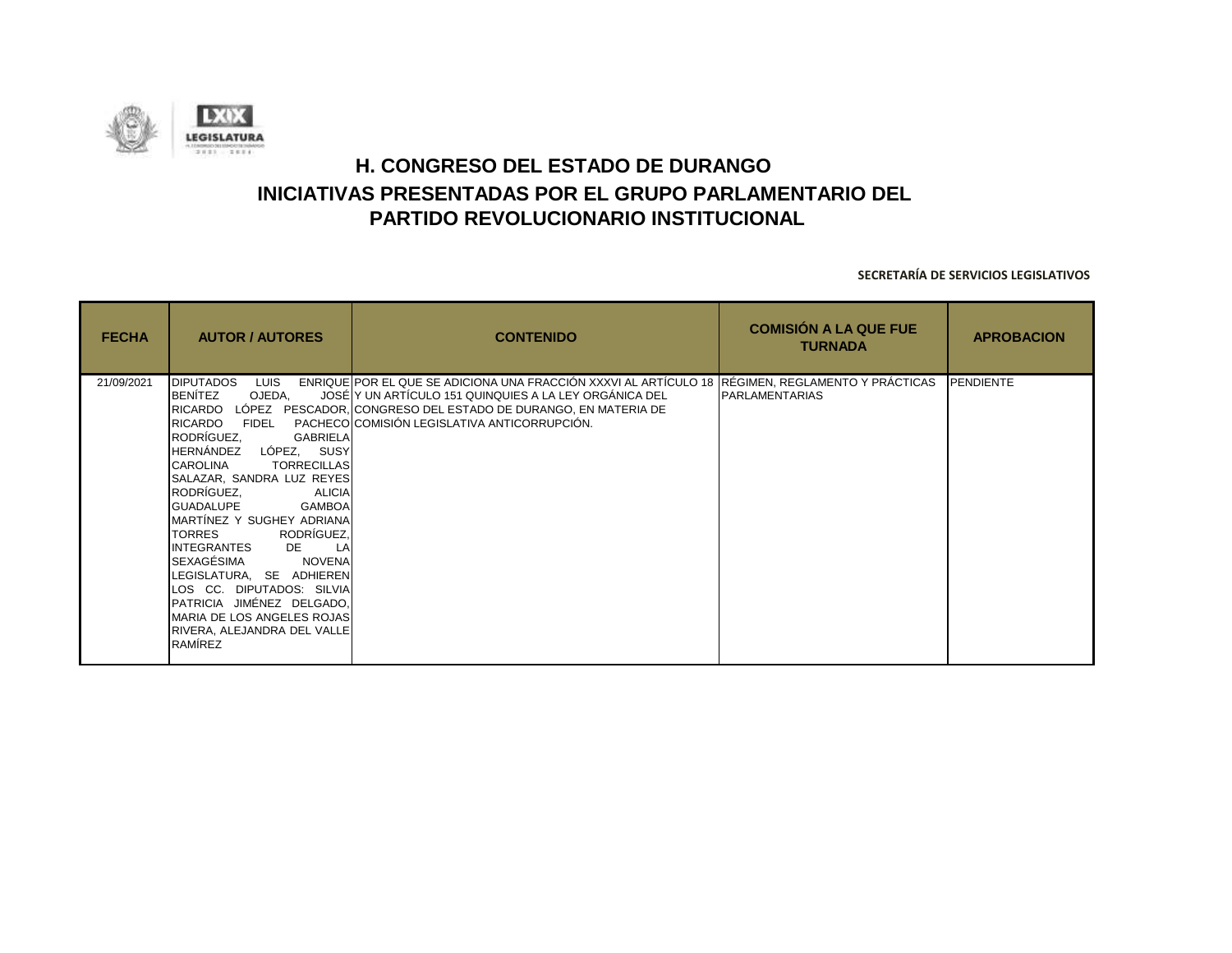

| <b>FECHA</b> | <b>AUTOR / AUTORES</b>                                                                                                                                                                                                                                                                                                                                                                                           | <b>CONTENIDO</b>                                                                                                                                                                                                                                     | <b>COMISIÓN A LA QUE FUE</b><br><b>TURNADA</b> | <b>APROBACION</b> |
|--------------|------------------------------------------------------------------------------------------------------------------------------------------------------------------------------------------------------------------------------------------------------------------------------------------------------------------------------------------------------------------------------------------------------------------|------------------------------------------------------------------------------------------------------------------------------------------------------------------------------------------------------------------------------------------------------|------------------------------------------------|-------------------|
| 21/09/2021   | <b>DIPUTADO</b><br><b>PACHECO</b><br><b>INTEGRANTE</b><br>DE<br>SEXAGÉSIMA<br><b>NOVENA</b><br>EN SESIÓN<br>LEGISLATURA.<br>ORDINARIA SE ADHIEREN LOS<br>CC. DIPUTADOS: GABRIELA<br>HERNÁNDEZ LÓPEZ, SUGHEY<br>ADIRANA TORRES RODRÍGUEZ.<br>DAVID RAMOS ZEPEDA, JOSÉ<br>RICARDO LÓPEZ PESCADOR,<br>SUSY CAROLINA TORRECILLAS<br>SALAZAR, LUIS<br><b>ENRIQUE</b><br><b>BENITEZ OJEDA</b>                          | RICARDO FIDELIQUE CONTIENE REFORMAS Y ADICIONES A LA LEY GENERAL DE IDESARROLLO URBANO Y OBRAS<br>RODRÍGUEZ, DESARROLLO URBANO DEL ESTADO DE DURANGO. (ARTÍCULOS PÚBLICAS<br>LA 3,229 Y 229 BIS)                                                     |                                                | PENDIENTE         |
| 21/09/2021   | RENTERÍA<br>DELGADILLO, 23)<br>EDUARDO GARCÍA REYES.<br>SANDRA LILIA AMAYA ROSALES,<br>MARISOL CARRILLO QUIROGA Y<br>BERNABÉ AGUILAR CARRILLO.<br>INTEGRANTES DEL GRUPO<br>PARLAMENTARIO DEL PARTIDO<br><b>MOVIMIENTO</b><br><b>DE</b><br>REGENERACIÓN<br><b>NACIONAL</b><br>EN<br><b>SESIÓN</b><br>(MORENA),<br>ORDINARIA SE ADHIERE EL C.<br><b>DIPUTADO</b><br>LUIS<br><b>ENRIQUE</b><br><b>BENITEZ OJEDA</b> | DIPUTADOS CHRISTIAN ALÁN QUE CONTIENE REFORMAS Y ADICIONES A LA LEY QUE REGULA<br>JEAN ESPARZA. ALEJANDRA MEDIDAS PARA LA PREVENCIÓN DE LA TRANSMISIÓN DEL VIRUS<br>DEL VALLE RAMÍREZ, OFELIA SARS-COV2 (COVID-19) EN EL ESTADO DE DURANGO (ARTÍCULO | SALUD PÚBLICA                                  | PENDIENTE         |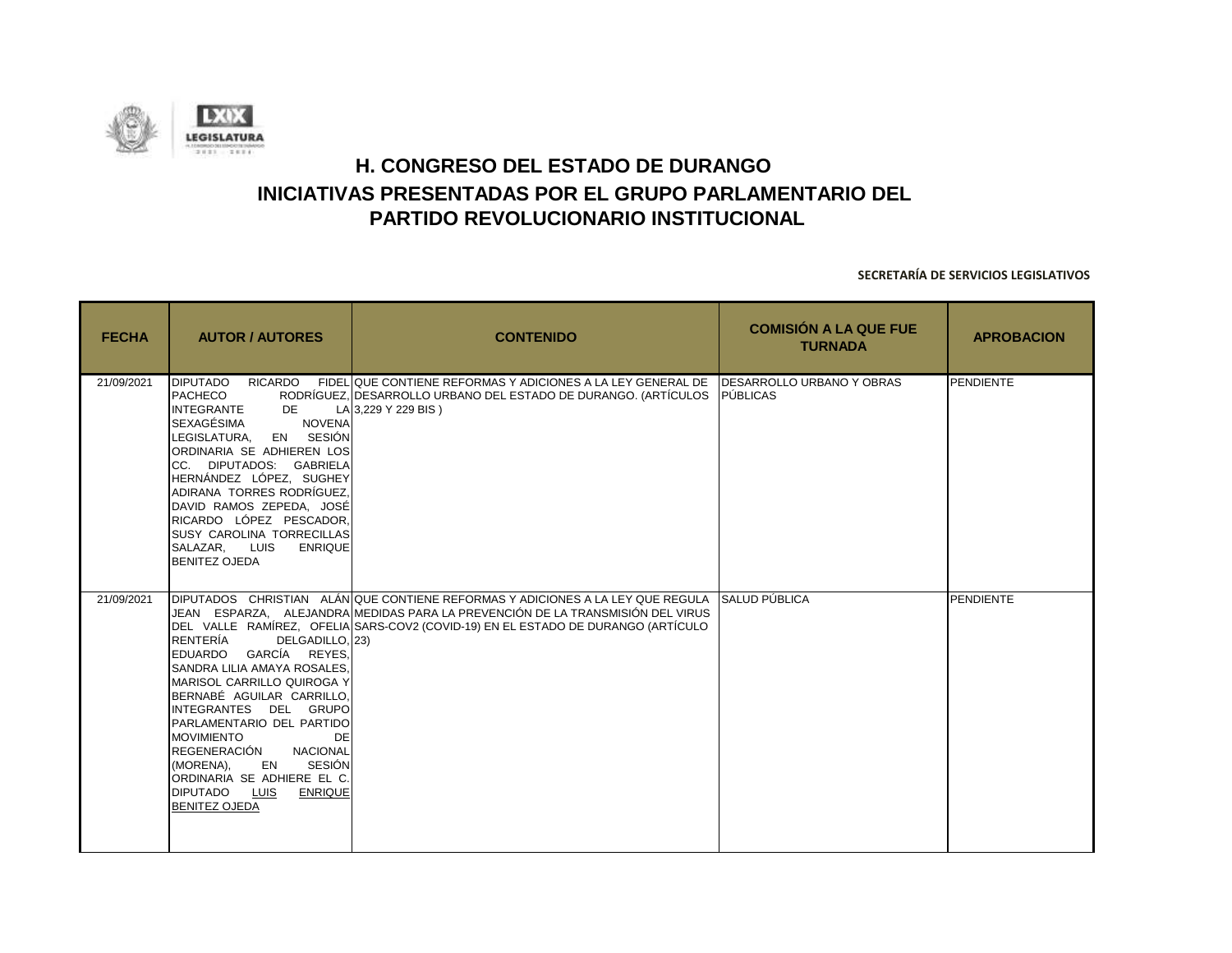

| <b>FECHA</b> | <b>AUTOR / AUTORES</b>                                                                                                                                                                                                                                                                                                                                                             | <b>CONTENIDO</b>                                                                                                                                                                                                                                                                                                                                                                                                                                                           | <b>COMISIÓN A LA QUE FUE</b><br><b>TURNADA</b> | <b>APROBACION</b> |
|--------------|------------------------------------------------------------------------------------------------------------------------------------------------------------------------------------------------------------------------------------------------------------------------------------------------------------------------------------------------------------------------------------|----------------------------------------------------------------------------------------------------------------------------------------------------------------------------------------------------------------------------------------------------------------------------------------------------------------------------------------------------------------------------------------------------------------------------------------------------------------------------|------------------------------------------------|-------------------|
| 23/09/2021   | RODRÍGUEZ.<br>CAROLINA<br><b>TORRECILLAS</b><br>SALAZAR, SANDRA LUZ REYES<br>RODRÍGUEZ.<br><b>ALICIA</b><br><b>GUADALUPE</b><br>GAMBOA<br>MARTÍNEZ Y LUIS ENRIQUE<br>BENÍTEZ OJEDA, INTEGRANTES<br>DEL GRUPO PARLAMENTARIO<br><b>DEL</b><br><b>PARTIDO</b><br><b>REVOLUCIONARIO</b><br>INSTITUCIONAL, SE ADHIERE LA<br>DIPUTADA<br><b>MARISOL</b><br>C.<br><b>CARRILLO QUIROGA</b> | DIPUTADOS SUGHEY ADRIANAL QUE CONTIENE REFORMA A LA FRACCIÓN I Y SE ADICIONAN LAS DESARROLLO SOCIAL<br>TORRES RODRÍGUEZ, JOSÉ FRACCIONES XV Y XVI AL ARTÍCULO 11 DE LA LEY DE<br>RICARDO LÓPEZ PESCADOR, ASISTENCIA SOCIAL EN EL ESTADO DE DURANGO, EN RELACIÓN<br>RICARDO FIDEL PACHECOLA BRINDAR ASISTENCIA DE MANERA PREFERENTE A LAS NIÑAS.<br>GABRIELA NIÑOS Y ADOLESCENTES QUE HAYAN SIDO SUJETOS DE ABUSO<br>HERNÁNDEZ LÓPEZ. SUSY O CUALQUIER TIPO DE EXPLOTACIÓN. |                                                | PENDIENTE         |
| 23/09/2021   | PARTIDO MOVIMIENTO DE<br><b>REGENERACIÓN</b><br><b>NACIONAL</b><br>(MORENA), SE ADHIEREN LOS<br>ICC. DIPUTADOS: MARISOL<br>CARRILLO QUIROGA Y ALICIA<br><b>GAMBOA</b><br><b>GUADALUPE</b><br><b>MARTÍNEZ</b>                                                                                                                                                                       | IDIPUTADA SANDRA LILIA AMAYAIPOR EL QUE SE ADICIONA UN SEGUNDO PÁRRAFO Y EL ACTUAL<br>IROSALES. INTEGRANTE DELIPASA A SER TERCERO DEL ARTÍCULO 18 DE LA LEY ORGÁNICA<br>GRUPO PARLAMENTARIO DELIDE LA ADMINISTRACIÓN PÚBLICA DEL ESTADO DE DURANGO.                                                                                                                                                                                                                        | ADMINISTRACIÓN PÚBLICA                         | <b>PENDIENTE</b>  |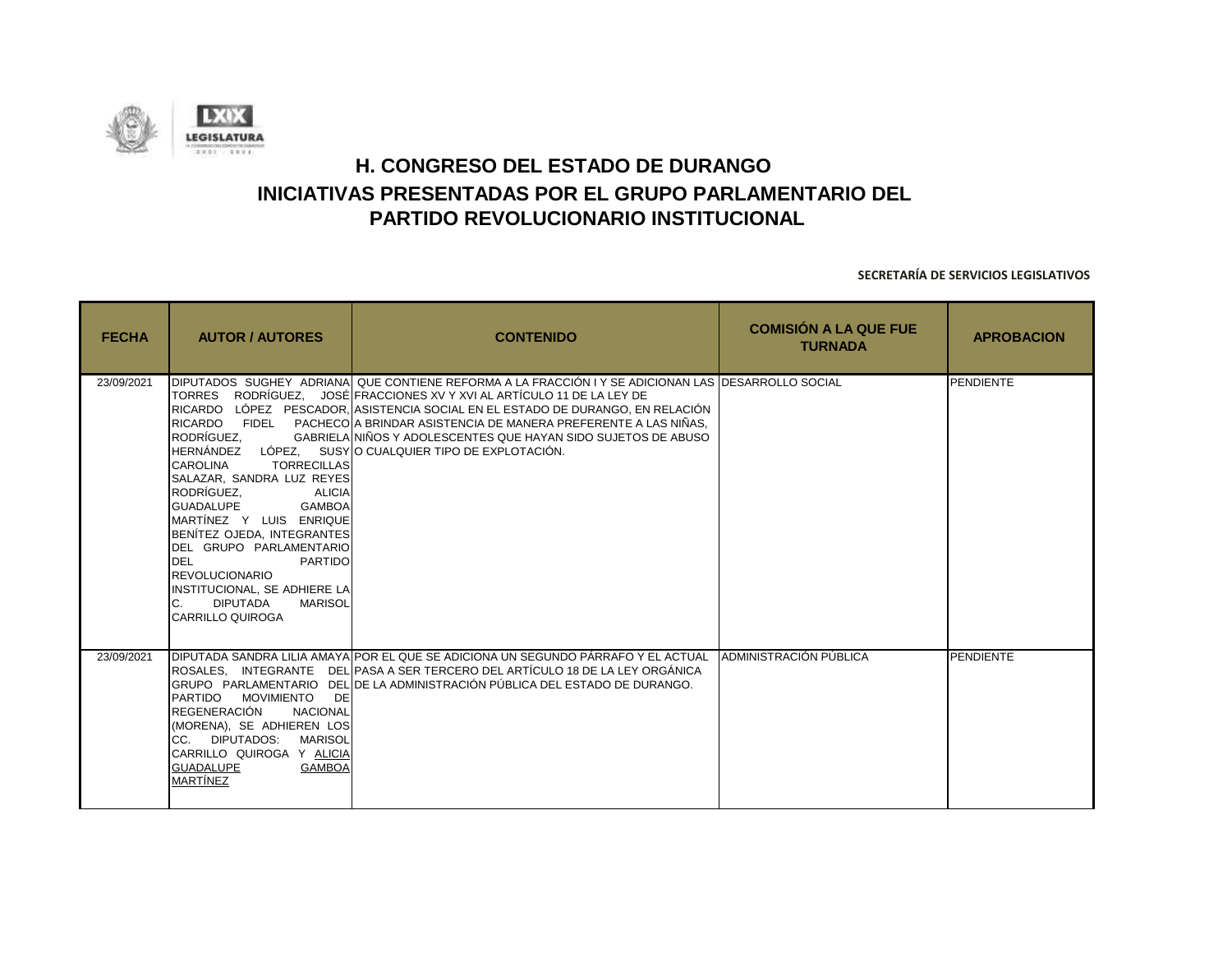

| <b>FECHA</b> | <b>AUTOR / AUTORES</b>                                                                                                                                                                                                                                                                                                                                                                                                                                                                                                                                                                                                                                                     | <b>CONTENIDO</b>                                                                                                                                                                                                                  | <b>COMISIÓN A LA QUE FUE</b><br><b>TURNADA</b>                           | <b>APROBACION</b>                      |
|--------------|----------------------------------------------------------------------------------------------------------------------------------------------------------------------------------------------------------------------------------------------------------------------------------------------------------------------------------------------------------------------------------------------------------------------------------------------------------------------------------------------------------------------------------------------------------------------------------------------------------------------------------------------------------------------------|-----------------------------------------------------------------------------------------------------------------------------------------------------------------------------------------------------------------------------------|--------------------------------------------------------------------------|----------------------------------------|
| 30/09/2021   | GAMBOA MARTÍNEZ, JOSÉ<br>RICARDO LÓPEZ PESCADOR.<br>SUGHEY ADRIANA TORRES<br>RODRÍGUEZ, RICARDO FIDEL<br><b>PACHECO RODRÍGUEZ.</b><br>GABRIELA HERNÁNDEZ LÓPEZ,<br><b>SUSY CAROLINA TORRECILLAS</b><br>SALAZAR, SANDRA LUZ REYES<br>RODRÍGUEZ, Y LUIS ENRIQUE<br>BENÍTEZ OJEDA, INTEGRANTES<br>DEL GRUPO PARLAMENTARIO<br><b>DEL PARTIDO</b><br><b>REVOLUCIONARIO</b><br>INSTITUCIONAL, EN SESIÓN<br>ORDINARIA SE ADHIEREN LOS<br><b>ICC. DIPUTADOS: MARISOL</b><br>CARRILLO, SANDRA LILIA<br>AMAYA ROSALES, ALEJANDRA<br>DEL VALLE RAMÍREZ, SILVIA<br>PATRICIA JIMÉNEZ DELGADO,<br>DAVID RAMOS ZEPEDA, MA. DE<br>LOS ANGELES ROJAS RIVERA Y<br>OFELIA RENTERÍA DELGADILLO | DIPUTADOS ALICIA GUADALUPE IQUE CONTIENE REFORMAS A LOS ARTÍCULOS 25 Y 27 DE LA LEY<br>DE INCLUSIÓN PARA LAS PERSONAS CON DISCAPACIDAD EN EL<br>ESTADO DE DURANGO, EN MATERIA DE INCLUSIÓN DE<br><b>PERSONAS CON DISCAPACIDAD</b> | <b>IATENCIÓN A PERSONAS CON</b><br><b>DISCAPACIDAD Y ADULTOS MAYORES</b> | 30 DE NOVIEMBRE DE<br>2021, DECRETO 28 |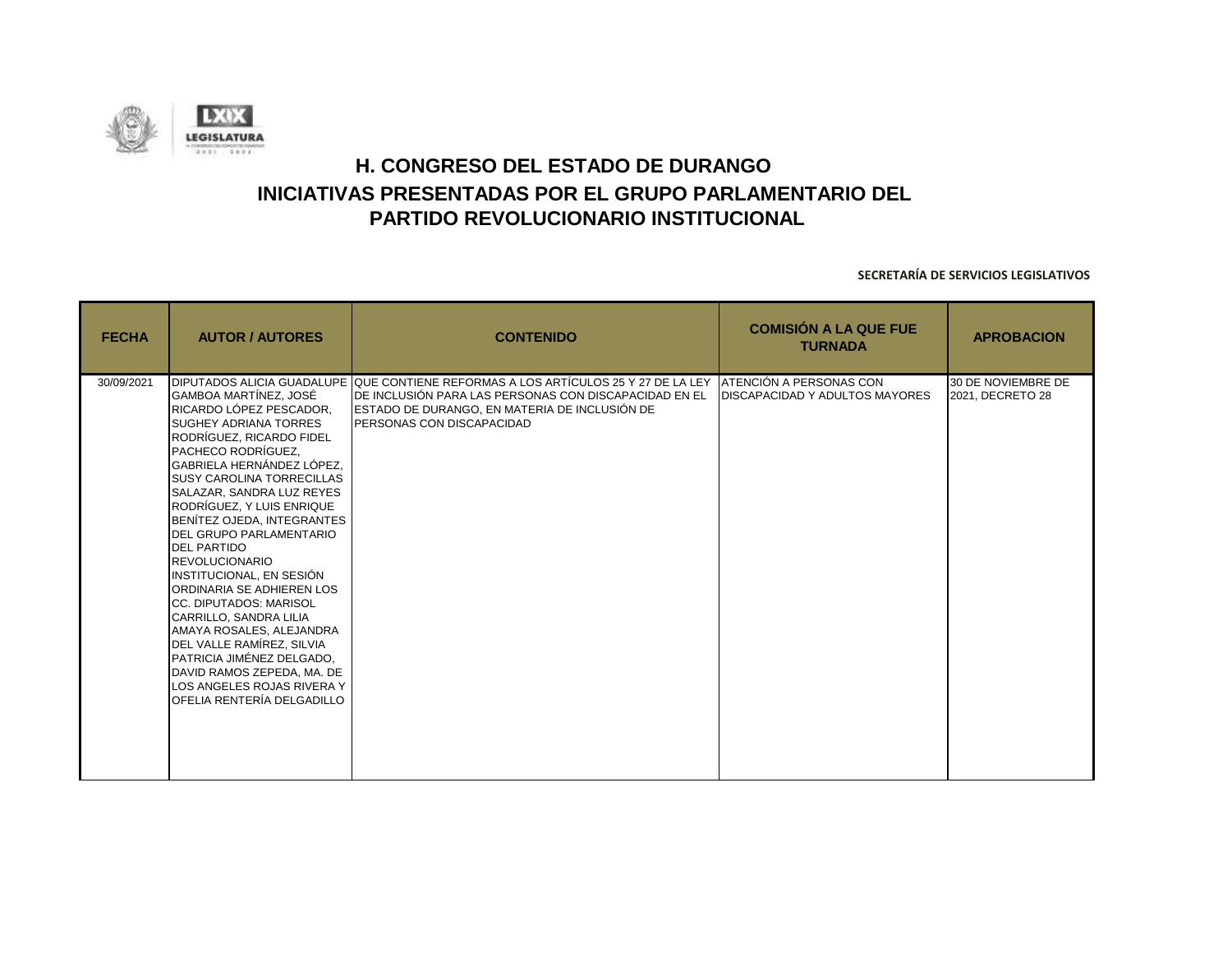

| <b>FECHA</b> | <b>AUTOR / AUTORES</b>                                                                                                                                                                                                                                                                                                                                                                                                | <b>CONTENIDO</b>                                                                                                                                                    | <b>COMISIÓN A LA QUE FUE</b><br><b>TURNADA</b> | <b>APROBACION</b>                      |
|--------------|-----------------------------------------------------------------------------------------------------------------------------------------------------------------------------------------------------------------------------------------------------------------------------------------------------------------------------------------------------------------------------------------------------------------------|---------------------------------------------------------------------------------------------------------------------------------------------------------------------|------------------------------------------------|----------------------------------------|
| 30/09/2021   | <b>DIPUTADOS ALICIA GUADALUPE</b><br>GAMBOA MARTÍNEZ, JOSÉ<br>RICARDO LÓPEZ PESCADOR,<br>SUGHEY ADRIANA TORRES<br>RODRÍGUEZ, RICARDO FIDEL<br>PACHECO RODRÍGUEZ,<br>GABRIELA HERNÁNDEZ LÓPEZ,<br><b>SUSY CAROLINA TORRECILLAS</b><br>SALAZAR, SANDRA LUZ REYES<br>RODRÍGUEZ, Y LUIS ENRIQUE<br>BENÍTEZ OJEDA, INTEGRANTES<br>DEL GRUPO PARLAMENTARIO<br><b>DEL PARTIDO</b><br><b>REVOLUCIONARIO</b><br>INSTITUCIONAL, | QUE CONTIENE REFORMA A LA FRACCIÓN III DEL ARTÍCULO 77<br>BIS DE LA LEY DE EDUCACIÓN DEL ESTADO DE DURANGO, EN<br>MATERIA DE INCLUSIÓN DE PERSONAS CON DISCAPACIDAD | <b>EDUCACIÓN PÚBLICA</b>                       | 14 DE DICIEMBRE DE<br>2021, DECRETO 69 |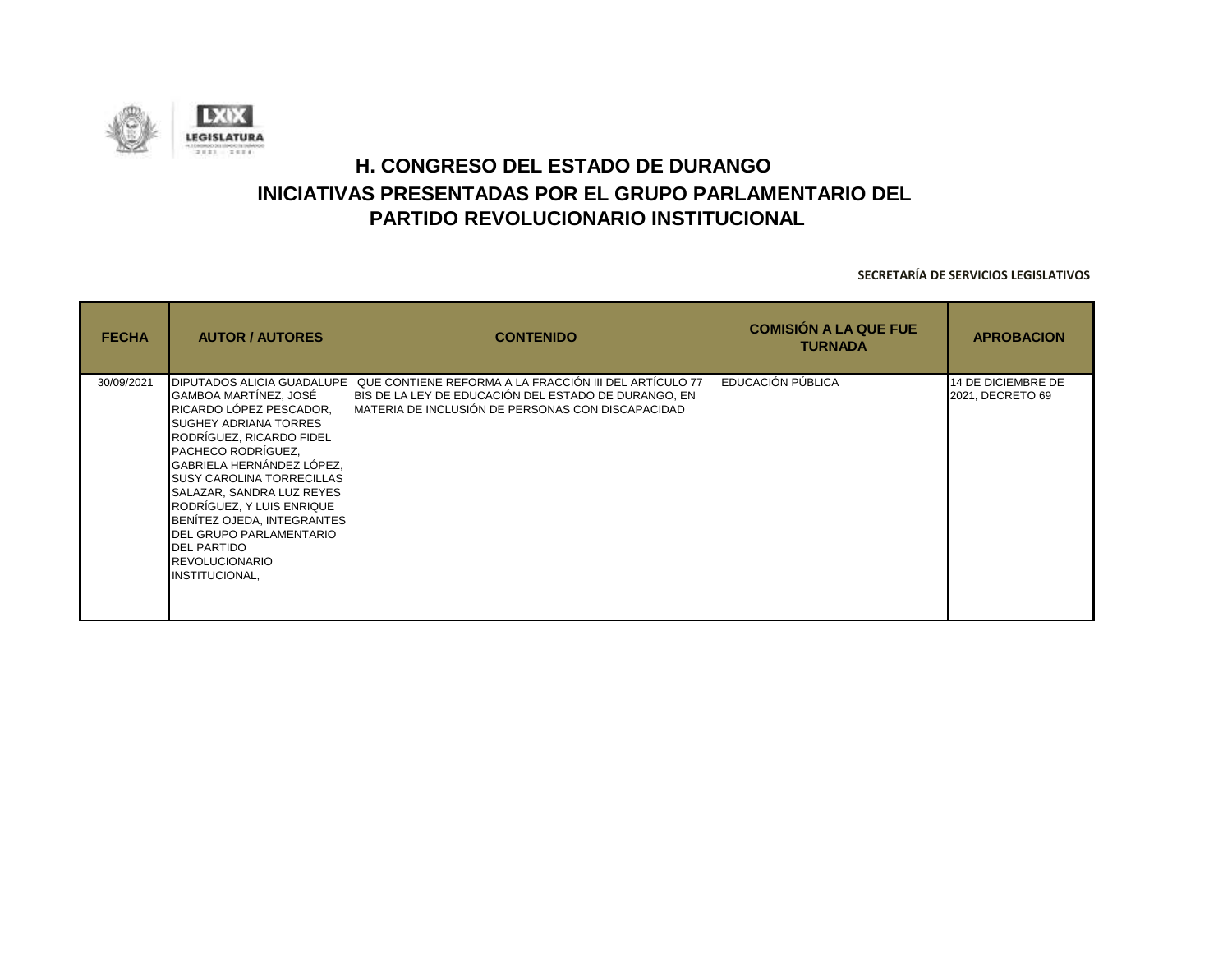

| <b>FECHA</b> | <b>AUTOR / AUTORES</b>                                                                                                                                                                                                                                                                                                                                                                                                                                                                                                                                                                                                                                                         | <b>CONTENIDO</b>                                                                                                                                     | <b>COMISIÓN A LA QUE FUE</b><br><b>TURNADA</b> | <b>APROBACION</b> |
|--------------|--------------------------------------------------------------------------------------------------------------------------------------------------------------------------------------------------------------------------------------------------------------------------------------------------------------------------------------------------------------------------------------------------------------------------------------------------------------------------------------------------------------------------------------------------------------------------------------------------------------------------------------------------------------------------------|------------------------------------------------------------------------------------------------------------------------------------------------------|------------------------------------------------|-------------------|
| 30/09/2021   | <b>DIPUTADOS JOEL CORRAL</b><br>ALCÁNTAR, SILVIA PATRICIA<br>JIMÉNEZ DELGADO, VERÓNICA<br>PÉREZ HERRERA, GERARDO<br><b>GALAVIZ MARTÍNEZ.</b><br>ALEJANDRO MOJICA NARVAEZ<br>Y FERNANDO ROCHA AMARO,<br>INTEGRANTES DEL GRUPO<br>PARLAMENTARIO DEL PARTIDO<br>ACCIÓN NACIONAL Y LOS CC.<br><b>DIPUTADOS DAVID RAMOS</b><br><b>ZEPEDA Y FRANCISCO</b><br>LONDRES BOTELLO CASTRO,<br>IINTEGRANTES DE LA FRACCIÓN I<br>PARLAMENTARIA DEL PARTIDO<br><b>DE LA REVOLUCIÓN</b><br>DEMOCRÁTICA, EN SESIÓN<br>ORDINARIA SE ADHIEREN LOS<br>CC. DIPUTADOS SUSY<br>CAROLINA TORRECILLAS,<br>EDUARDO GARCÍA REYES.<br>JOSÉ RICARDO LÓPEZ<br>PESCADOR Y RICARDO FIDEL<br>PACHECO RODRÍGUEZ. | QUE CONTIENE REFORMAS A LOS ARTÍCULOS 2 Y 7 DE LA LEY<br>DE FOMENTO ECONÓMICO PARA EL ESTADO DE DURANGO, EN<br><b>MATERIA DE APOYO A LAS MIPYMES</b> | <b>DESARROLLO ECONÓMICO</b>                    | <b>PENDIENTE</b>  |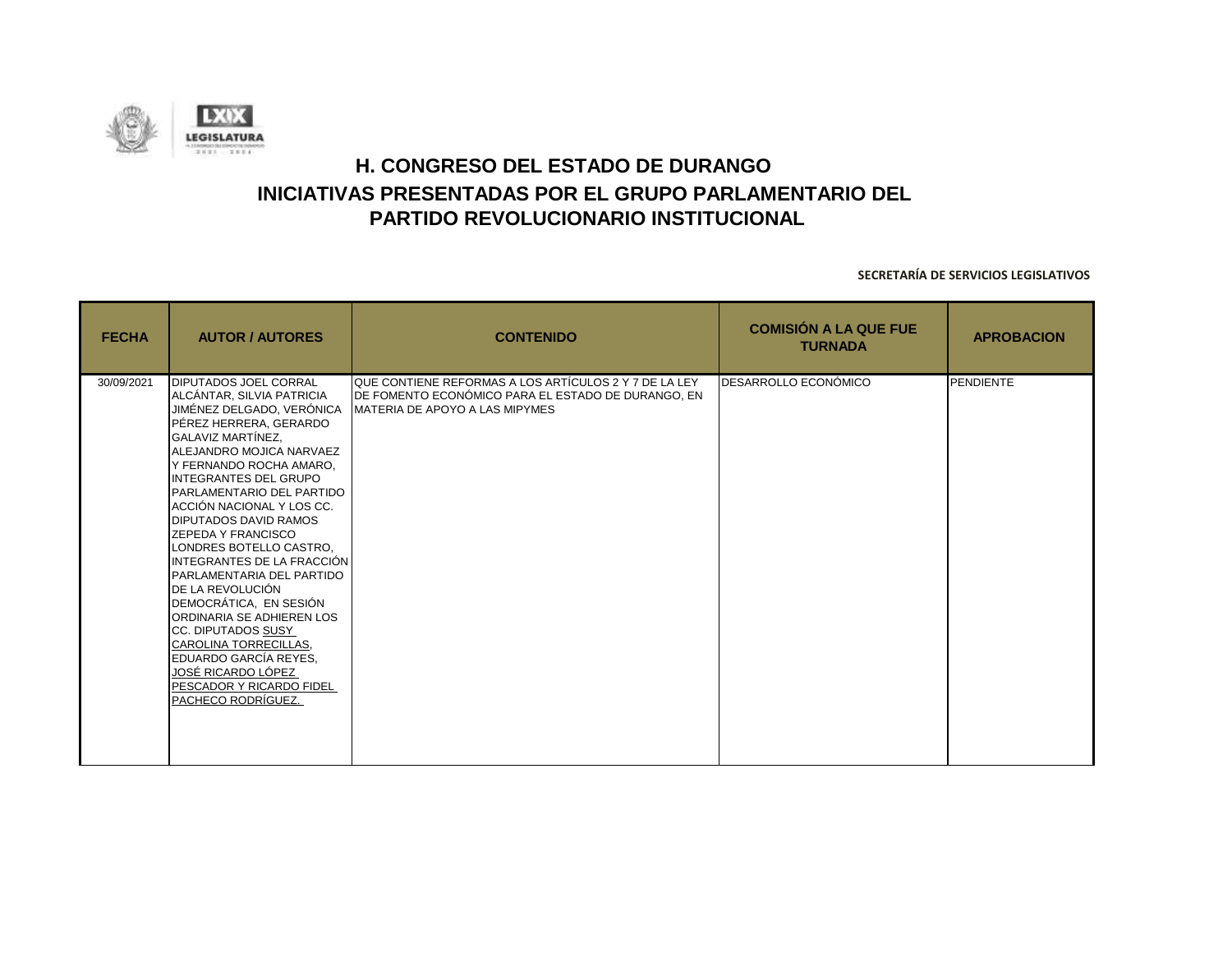

| <b>FECHA</b> | <b>AUTOR / AUTORES</b>                                                                                                                                                                                                                                                                                                                                                                                                                                           | <b>CONTENIDO</b>                                                                                                                                                                                                           | <b>COMISIÓN A LA QUE FUE</b><br><b>TURNADA</b> | <b>APROBACION</b>                     |
|--------------|------------------------------------------------------------------------------------------------------------------------------------------------------------------------------------------------------------------------------------------------------------------------------------------------------------------------------------------------------------------------------------------------------------------------------------------------------------------|----------------------------------------------------------------------------------------------------------------------------------------------------------------------------------------------------------------------------|------------------------------------------------|---------------------------------------|
| 05/10/2021   | <b>DIPUTADOS</b><br><b>HERNÁNDEZ</b><br><b>FIDEL</b><br><b>RICARDO</b><br>PACHECO<br>RODRÍGUEZ, SUSY CAROLINA<br><b>TORRECILLAS</b><br>SALAZAR.<br><b>REYES</b><br>SANDRA<br>LUZ<br>RODRÍGUEZ, LUIS ENRIQUE<br><b>BENÍTEZ</b><br>OJEDA.<br><b>ALICIA</b><br><b>GUADALUPE</b><br><b>GAMBOA</b><br>MARTÍNEZ Y SUGHEY ADRIANA<br><b>RODRÍGUEZ</b><br><b>TORRES</b><br>INTEGRANTES DEL GRUPO<br>PARLAMENTARIO DEL PARTIDO<br><b>REVOLUCIONARIO</b><br>INSTITUCIONAL, | GABRIELA POR EL QUE SE ADICIONA EL ARTÍCULO 67 BIS AL CÓDIGO<br>LÓPEZ,JOSÉ FISCAL DEL ESTADO DE DURANGO, EN MATERIA DEL MES DE LA<br>RICARDO LÓPEZ PESCADOR. ESCRITURACIÓN DE VIVIENDA DE INTERÉS SOCIAL Y POPULAR.        | HACIENDA, PRESUPUESTO Y CUENTA<br>PÚBLICA      | 18 DE NOVIEMBRE DE<br>2021, DECRETO 9 |
| 05/10/2021   | <b>DIPUTADOS</b><br><b>RICARDO</b><br><b>FIDEL</b><br>PACHECO<br>RODRÍGUEZ, SUSY CAROLINA<br><b>TORRECILLAS</b><br>SALAZAR.<br>SANDRA<br><b>REYES</b><br>LUZ<br>RODRÍGUEZ, LUIS ENRIQUE<br><b>BENÍTEZ</b><br>OJEDA.<br><b>ALICIA</b><br><b>GUADALUPE</b><br><b>GAMBOA</b><br>MARTÍNEZ Y SUGHEY ADRIANA<br><b>TORRES</b><br><b>RODRÍGUEZ</b><br>INTEGRANTES DEL GRUPO<br>PARLAMENTARIO DEL PARTIDO<br><b>REVOLUCIONARIO</b><br>INSTITUCIONAL,                     | GABRIELA POR EL QUE SE ADICIONA EL ARTÍCULO 62 BIS AL CÓDIGO<br>HERNÁNDEZ LÓPEZ. JOSÉ FISCAL MUNICIPAL. EN MATERIA DEL MES DE LA ESCRITURACIÓN PUBLICA<br>RICARDO LÓPEZ PESCADOR. DE VIVIENDA DE INTERÉS SOCIAL Y POPULAR. | HACIENDA, PRESUPUESTO Y CUENTA                 | 18 DE NOVIEMBRE DE<br>2021, DECRETO 8 |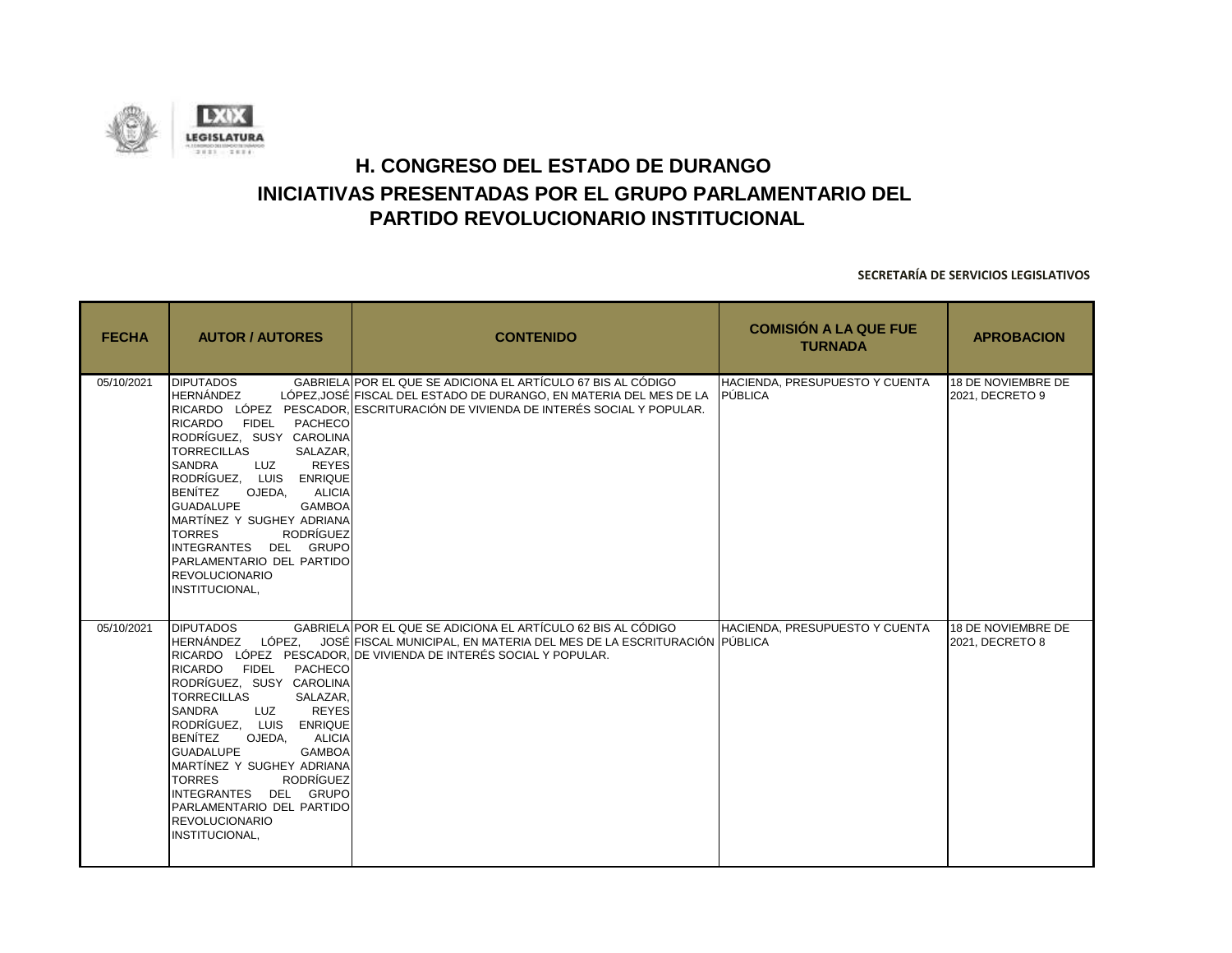

| <b>FECHA</b> | <b>AUTOR / AUTORES</b>                                                                                                                                                                                                                                                                                                                                                                                         | <b>CONTENIDO</b>                                                                                                                                                                                                      | <b>COMISIÓN A LA QUE FUE</b><br><b>TURNADA</b>           | <b>APROBACION</b> |
|--------------|----------------------------------------------------------------------------------------------------------------------------------------------------------------------------------------------------------------------------------------------------------------------------------------------------------------------------------------------------------------------------------------------------------------|-----------------------------------------------------------------------------------------------------------------------------------------------------------------------------------------------------------------------|----------------------------------------------------------|-------------------|
| 05/10/2021   | JOSÉ<br><b>DIPUTADOS</b><br>GABRIELA HERNÁNDEZ LÓPEZ,<br><b>SUSY CAROLINA TORRECILLAS</b><br>SALAZAR, SANDRA LUZ REYES<br>RODRÍGUEZ, LUIS ENRIQUE<br>BENÍTEZ OJEDA,<br><b>ALICIA</b><br><b>GUADALUPE</b><br><b>GAMBOA</b><br>MARTÍNEZ Y SUGHEY ADRIANA<br>RODRÍGUEZ<br><b>TORRES</b><br>DEL GRUPO<br><b>INTEGRANTES</b><br><b>PARLAMENTARIO DEL PARTIDO</b><br><b>IREVOLUCIONARIO</b><br><b>INSTITUCIONAL,</b> | RICARDO POR EL QUE SE ADICIONA UN ARTÍCULO 159 BIS A LA LEY<br>LÓPEZ PESCADOR, RICARDO ORGÁNICA DEL CONGRESO DEL ESTADO DE DURANGO, EN<br>IFIDEL   PACHECO   RODRÍGUEZ.IMATERIA DE OFICINA DE SEGUIMIENTO DE GESTORÍA | RÉGIMEN, REGLAMENTO Y PRÁCTICAS<br><b>PARLAMENTARIAS</b> | <b>PENDIENTE</b>  |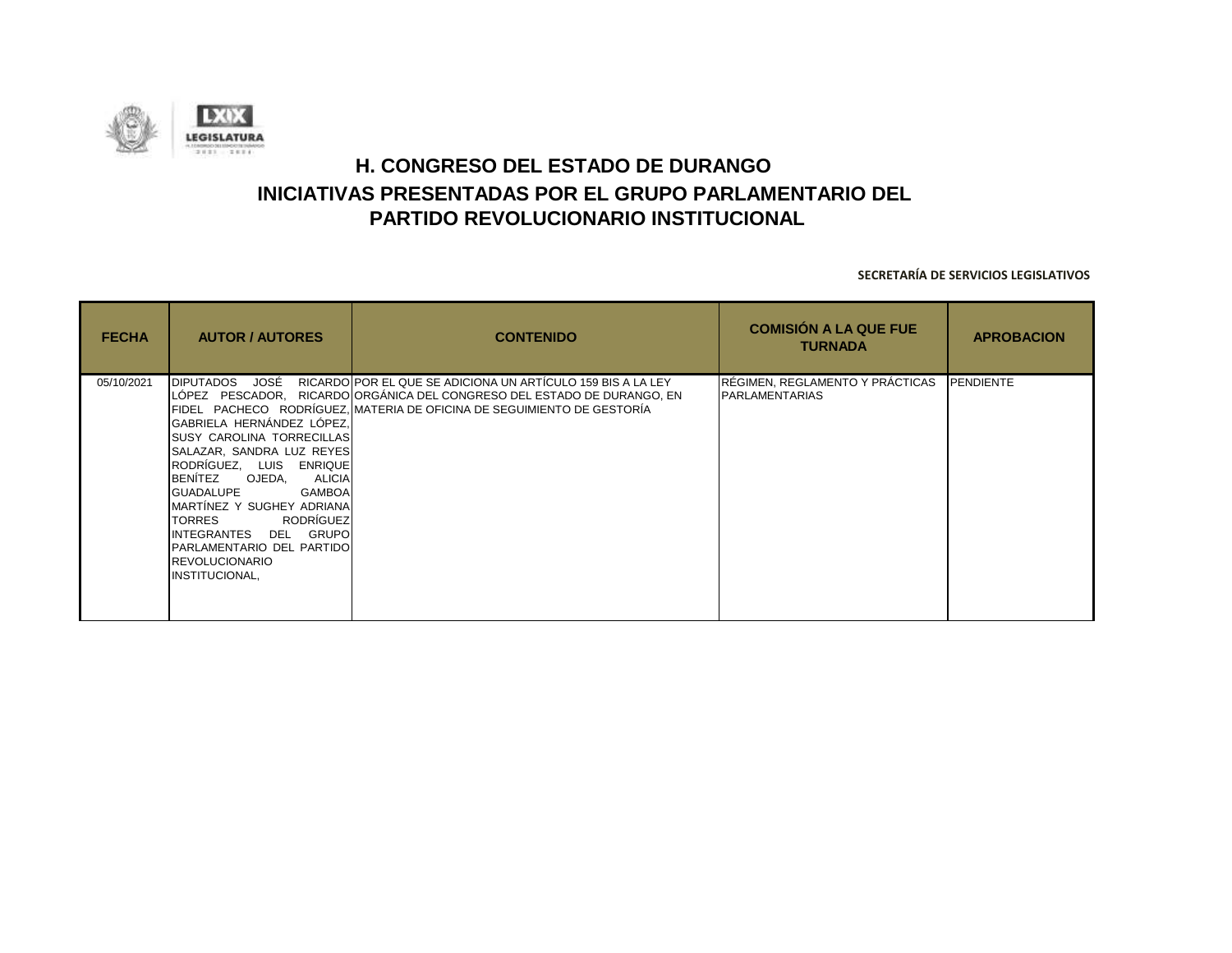

| <b>FECHA</b> | <b>AUTOR / AUTORES</b>                                                                                                                                                                                                                                                                                                                                                                                                                                                                                                                                                                                     | <b>CONTENIDO</b>                                                                                                                                                                                                                 | <b>COMISIÓN A LA QUE FUE</b><br><b>TURNADA</b> | <b>APROBACION</b>                   |
|--------------|------------------------------------------------------------------------------------------------------------------------------------------------------------------------------------------------------------------------------------------------------------------------------------------------------------------------------------------------------------------------------------------------------------------------------------------------------------------------------------------------------------------------------------------------------------------------------------------------------------|----------------------------------------------------------------------------------------------------------------------------------------------------------------------------------------------------------------------------------|------------------------------------------------|-------------------------------------|
| 05/10/2021   | RICARDO FIDEL PACHECO<br>RODRÍGUEZ.<br><b>GABRIELA</b><br>HERNÁNDEZ LÓPEZ, SUSY<br><b>CAROLINA</b><br><b>TORRECILLAS</b><br>SALAZAR, SANDRA LUZ REYES<br>RODRÍGUEZ, LUIS ENRIQUE<br>BENITEZ OJEDA, Y SUGHEY<br>ADRIANA TORRES RODRÍGUEZ<br>INTEGRANTES DEL GRUPO<br>PARLAMENTARIO DEL PARTIDO<br>REVOLUCIONARIO<br>INSTITUCIONAL, EN SESIÓN<br>ORDINARIA SE ADHIREREN LOS<br>CC. DIPUTADOS OFELIA<br>RENTERIA<br>DELGADILLO.<br><b>FRANCISCO LONDRES BOTELLO</b><br>CASTRO, CHRISTIAN ALAN<br>JEAN. SANDRA LILIA AMAYA<br>ROSALES, VERÓNICA PÉREZ<br>HERRERA. ALEJANDRA DEL<br>VALLE Y DAVID RAMOS ZEPEDA. | DIPUTADOS ALICIA GUADALUPE POR EL QUE SE ADICIONA EL ARTÍCULO 190 BIS DEL CÓDIGO<br>ΙGAMBOA — MARTÍNEZ, — JOSÉ∣PENAL DEL ESTADO LIBRE Y SOBERANO DE DURANGO, EN<br>IRICARDO LÓPEZ PESCADOR. IMATERIA DE MALTRATO AL ADULTO MAYOR | <b>JUSTICIA</b>                                | 26 DE ABRIL DE 2022.<br>DECRETO 129 |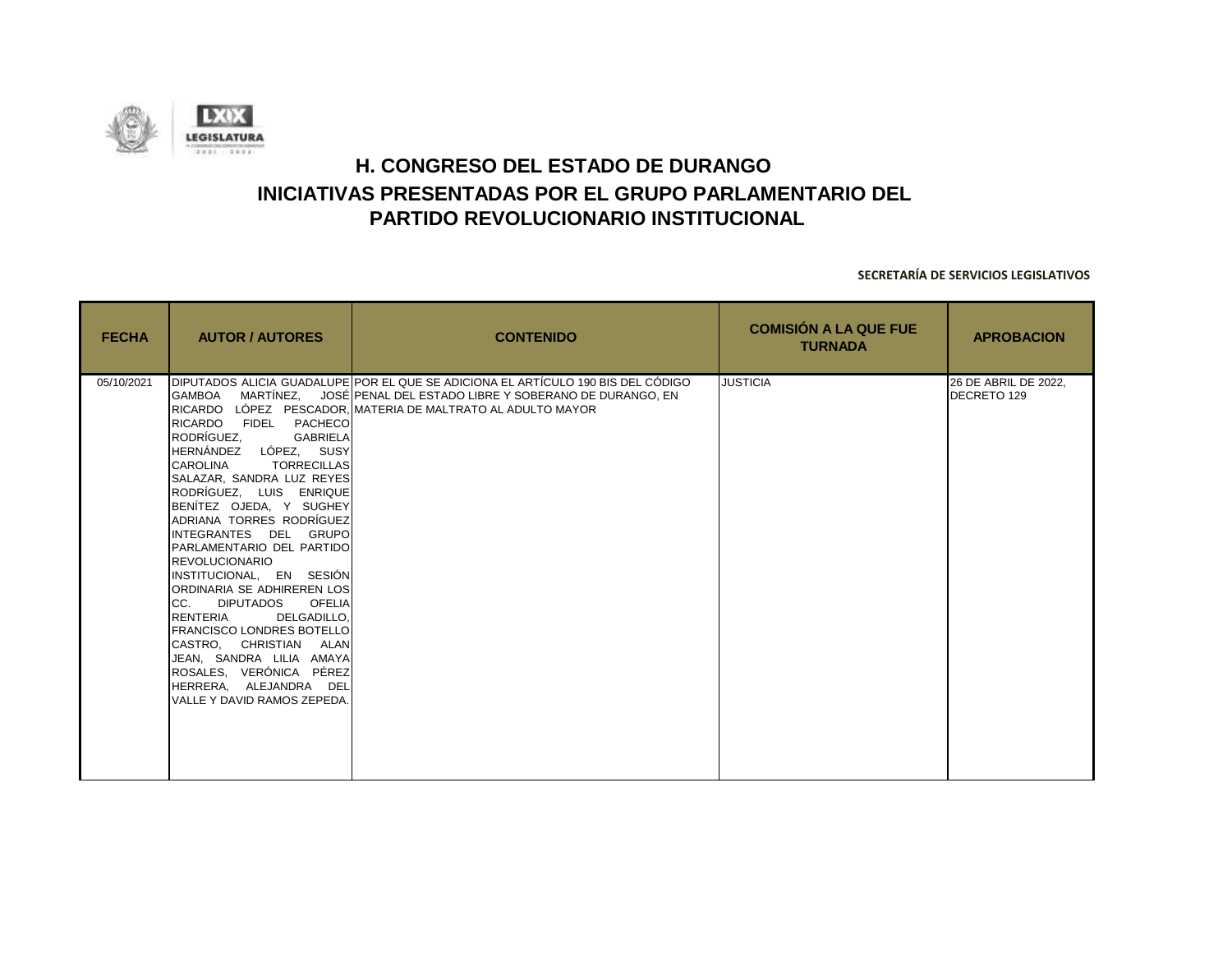

| <b>FECHA</b> | <b>AUTOR / AUTORES</b>                                                                                                                                                                                                                                                                                                                                                                                                                      | <b>CONTENIDO</b>                                                                                                                                                                                                                | <b>COMISIÓN A LA QUE FUE</b><br><b>TURNADA</b> | <b>APROBACION</b> |
|--------------|---------------------------------------------------------------------------------------------------------------------------------------------------------------------------------------------------------------------------------------------------------------------------------------------------------------------------------------------------------------------------------------------------------------------------------------------|---------------------------------------------------------------------------------------------------------------------------------------------------------------------------------------------------------------------------------|------------------------------------------------|-------------------|
| 05/10/2021   | <b>DIPUTADOS</b><br>PÉREZ HERRERA, GERARDO PRECANDIDATAS.<br>MARTÍNEZ.<br>GALAVIZ<br>ALEJANDRO MOJICA NARVAEZ<br>Y FERNANDO ROCHA AMARO,<br>INTEGRANTES DEL GRUPO<br>PARLAMENTARIO DEL PARTIDO<br>ACCIÓN NACIONAL, EN SESIÓN<br>ORDINARIA SE ADHIERE EL C.<br>DIPUTADO RICARDO FIDEL<br>PACHECO RODRÍGUEZ.                                                                                                                                  | JOEL CORRALIPOR EL QUE SE REFORMA EL ARTÍCULO 11 TER DE LA LEY DE<br>ALCÁNTAR. SILVIA PATRICIALAS MUJERES PARA UNA VIDA SIN VIOLENCIA VIGENTE EN EL<br>JIMÉNEZ DELGADO, VERÓNICA ESTADO, EN MATERIA DE VIOLENCIA POLÍTICA HACIA | <b>DERECHOS HUMANOS</b>                        | PENDIENTE         |
| 07/10/2021   | <b>DAVID</b><br><b>DIPUTADOS</b><br>ZEPEDA<br>Y<br>INTEGRANTES DE LA FRACCIÓN<br>PARLAMENTARIA DEL PARTIDO<br>REVOLUCIÓN<br><b>DE</b><br><b>LA</b><br>DEMOCRÁTICA, EN SESIÓN<br>ORDINARIA SE ADHIEREN LOS<br>CC. DIPUTADOS: VERONICA<br>PÉREZ<br>HERRERA,<br>SUSY<br>CAROLINA TORRECILLAS, JOEL<br>CORRAL ALCÁNTAR, GABRIELA<br>HERNÁNDEZ, SILVIA PATRICIA<br>JIMÉNEZ DELGADO, FERNANDO<br>ROCHA AMARO Y ALEJANDRO<br><b>MOJICA NARVAEZ</b> | RAMOS POR EL QUE SE ADICIONAN LOS ARTÍCULOS 11 BIS, 11 TER Y 11 SALUD PÚBLICA<br>FRANCISCO QUÁTER A LA LEY DE SALUD DEL ESTADO DE DURANGO. EN<br>LONDRES BOTELLO CASTRO, MATERIA DE OBJECIÓN DE CONCIENCIA.                     |                                                | PENDIENTE         |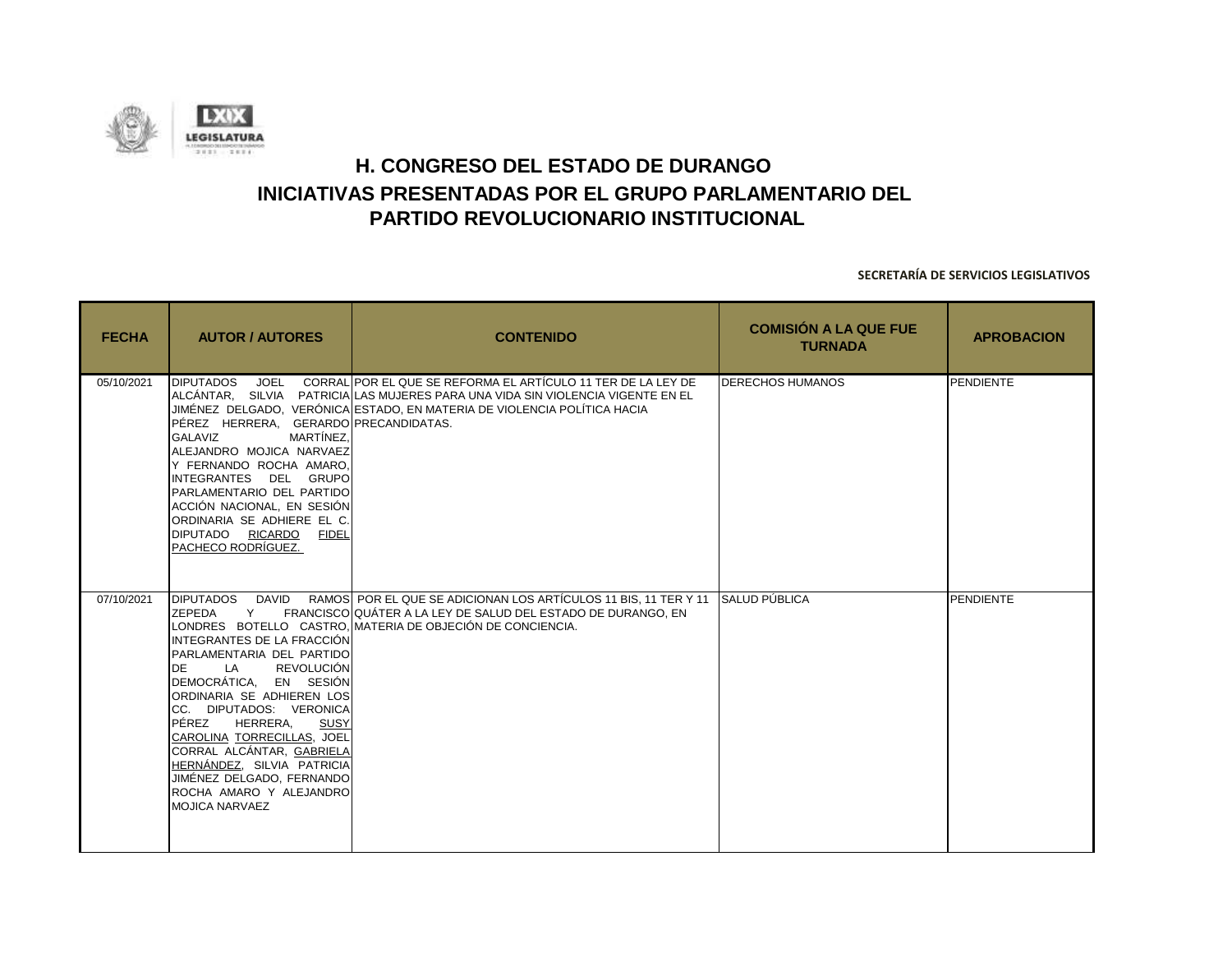

| <b>FECHA</b> | <b>AUTOR / AUTORES</b>                                                                                                                                                                                                                                                                                                                                                                                                                 | <b>CONTENIDO</b>                                                                                                                                                                                                                                                  | <b>COMISIÓN A LA QUE FUE</b><br><b>TURNADA</b> | <b>APROBACION</b> |
|--------------|----------------------------------------------------------------------------------------------------------------------------------------------------------------------------------------------------------------------------------------------------------------------------------------------------------------------------------------------------------------------------------------------------------------------------------------|-------------------------------------------------------------------------------------------------------------------------------------------------------------------------------------------------------------------------------------------------------------------|------------------------------------------------|-------------------|
| 12/10/2021   | <b>GAMBOA</b><br>RICARDO FIDEL<br>RODRÍGUEZ.<br><b>GABRIELA</b><br>HERNÁNDEZ LÓPEZ, SUSY<br><b>CAROLINA</b><br><b>TORRECILLAS</b><br>SALAZAR. SANDRA LUZ REYES<br>RODRÍGUEZ, LUIS ENRIQUE<br>BENITEZ OJEDA, Y SUGHEY<br>ADRIANA TORRES RODRÍGUEZ<br>INTEGRANTES DEL GRUPO<br>PARLAMENTARIO DEL PARTIDO<br><b>REVOLUCIONARIO</b><br>INSTITUCIONAL,                                                                                      | DIPUTADOS ALICIA GUADALUPE POR EL QUE SE ADICIONA EL ARTÍCULO 91 BIS A LA LEY DE<br>MARTÍNEZ, JOSÉ SALUD DEL ESTADO DE DURANGO, EN MATERIA DE<br>RICARDO LÓPEZ PESCADOR. ATRIBUCIONES ESPECÍFICAS DE LA AUTORIDAD PARA LA<br>PACHECO ATENCIÓN DE LA SALUD MENTAL. | <b>SALUD PÚBLICA</b>                           | PENDIENTE         |
| 12/10/2021   | SANDRA<br><b>DIPUTADOS</b><br>REYES RODRÍGUEZ.<br>RICARDO FIDEL<br>RODRÍGUEZ.<br><b>GABRIELA</b><br>HERNÁNDEZ LÓPEZ, SUSY<br><b>TORRECILLAS</b><br><b>CAROLINA</b><br>SALAZAR, LUIS ENRIQUE<br><b>BENÍTEZ</b><br>OJEDA. ALICIA<br><b>GUADALUPE</b><br><b>GAMBOA</b><br>MARTÍNEZ Y SUGHEY ADRIANA<br><b>RODRÍGUEZ</b><br><b>TORRES</b><br>INTEGRANTES DEL GRUPO<br>PARLAMENTARIO DEL PARTIDO<br><b>REVOLUCIONARIO</b><br>INSTITUCIONAL, | LUZIPOR EL QUE SE REFORMA LA FRACCIÓN III DEL ARTÍCULO 156 DE EDUCACIÓN PÚBLICA<br>JOSÉ LA LEY DE EDUCACIÓN DEL ESTADO DE DURANGO. EN MATERIA<br>RICARDO LÓPEZ PESCADOR. DE BECAS DE EDUCACIÓN SUPERIOR PARTICULAR A<br>PACHECO ESTUDIANTES INDÍGENAS.            |                                                | <b>PEDIENTE</b>   |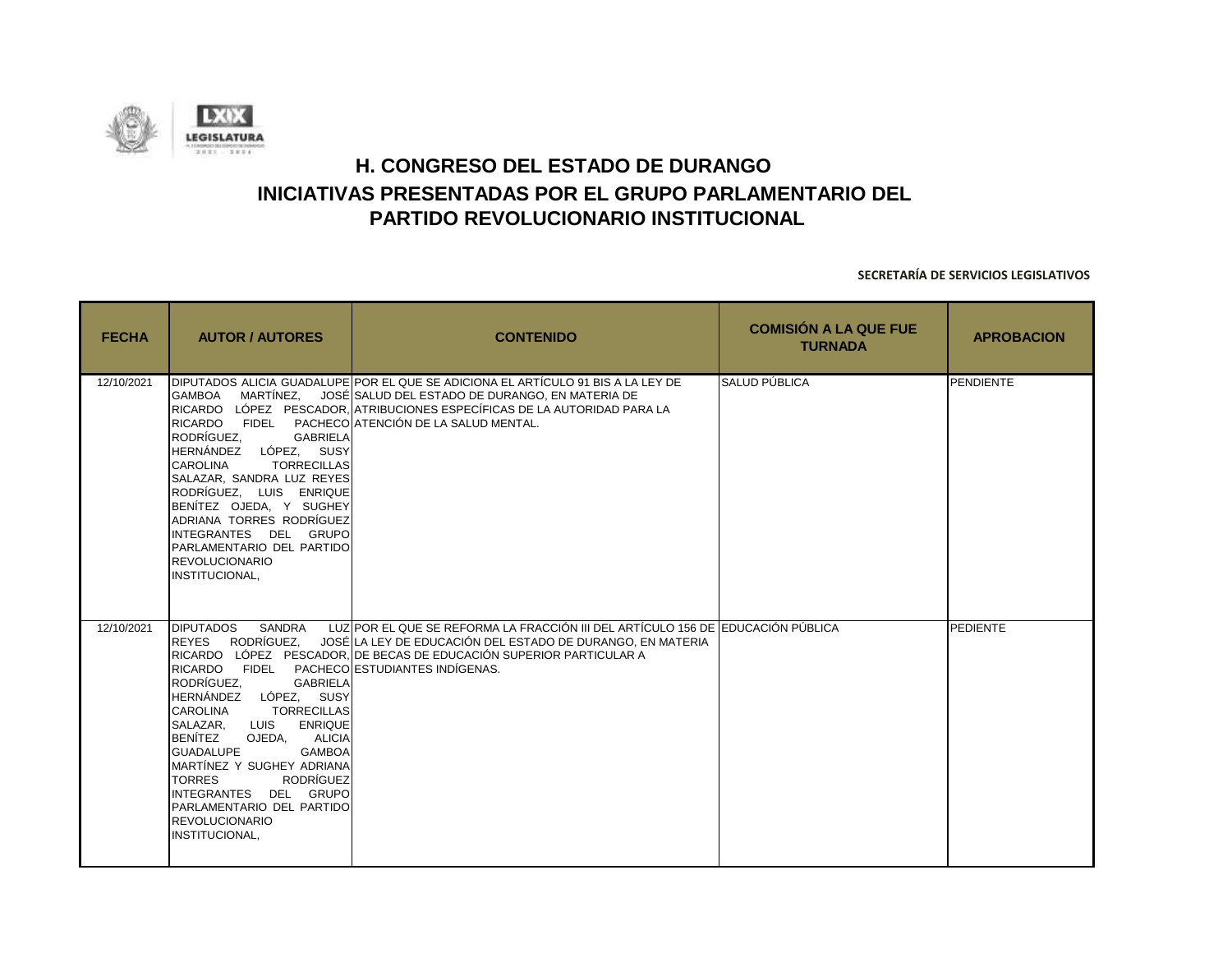

| <b>FECHA</b> | <b>AUTOR / AUTORES</b>                                                                                                                                                                                                                                                                                                                                                         | <b>CONTENIDO</b>                                                                                                                                                                                                                                                                                                                                                                    | <b>COMISIÓN A LA QUE FUE</b><br><b>TURNADA</b> | <b>APROBACION</b>                      |
|--------------|--------------------------------------------------------------------------------------------------------------------------------------------------------------------------------------------------------------------------------------------------------------------------------------------------------------------------------------------------------------------------------|-------------------------------------------------------------------------------------------------------------------------------------------------------------------------------------------------------------------------------------------------------------------------------------------------------------------------------------------------------------------------------------|------------------------------------------------|----------------------------------------|
| 12/10/2021   | <b>DIPUTADOS</b><br>HERNÁNDEZ LÓPEZ.<br>RICARDO FIDEL<br>RODRÍGUEZ.<br><b>GUADALUPE</b><br>MARTÍNEZ, SUSY CAROLINA<br><b>TORRECILLAS</b><br>SALAZAR.<br><b>REYES</b><br>SANDRA<br><b>LUZ</b><br>RODRÍGUEZ. LUIS ENRIQUE<br>BENÍTEZ OJEDA Y SUGHEY<br>ADRIANA TORRES RODRÍGUEZ<br>INTEGRANTES DEL GRUPO<br>PARLAMENTARIO DEL PARTIDO<br><b>REVOLUCIONARIO</b><br>INSTITUCIONAL, | GABRIELA POR EL QUE SE REFORMA LA FRACCIÓN VII Y SE ADICIONA LA<br>JOSÉ XXX AL ARTÍCULO 9 Y SE REFORMA LA FRACCIÓN XX DEL<br>RICARDO LÓPEZ PESCADOR. IARTÍCULO 21 TODOS DE LA LEY DE EDUCACIÓN DEL ESTADO DE<br>PACHECOIDURANGO. EN MATERIA DE PREVENCIÓN. ATENCIÓN Y<br>ALICIA SEGUIMIENTO A LA SALUD MENTAL EN LA VIDA ESCOLAR DE<br>GAMBOA NUESTRAS NIÑAS, NIÑOS Y ADOLESCENTES. | EDUCACIÓN PÚBLICA                              | 14 DE DICIEMBRE DE<br>2021, DECRETO 68 |
| 14/10/2021   | RICARDO FIDEL<br>RODRÍGUEZ.<br><b>ALICIA</b><br><b>GUADALUPE</b><br><b>GAMBOA</b><br>MARTÍNEZ.GABRIELA<br>HERNÁNDEZ LÓPEZ. SUSY<br><b>CAROLINA</b><br><b>TORRECILLAS</b><br>SALAZAR, SANDRA LUZ REYES<br>RODRÍGUEZ Y LUIS ENRIQUE<br>BENÍTEZ OJEDA, INTEGRANTES<br>DEL GRUPO PARLAMENTARIO<br><b>DEL</b><br><b>PARTIDO</b><br><b>REVOLUCIONARIO</b><br>INSTITUCIONAL,          | DIPUTADOS SUGHEY ADRIANA QUE CONTIENE REFORMAS A LOS ARTÍCULOS 131, 132, 133, 134<br>TORRES RODRÍGUEZ. JOSÉ Y 135 Y SE ADICIONA UN ARTÍCULO 135 BIS Y 135 TER A LA LEY<br>RICARDO LÓPEZ PESCADOR, DE EDUCACIÓN DEL ESTADO DE DURANGO, EN MATERIA DE<br>PACHECOLENCUADRE CON LA LEY GENERAL DE EDUCACIÓN SUPERIOR.                                                                   | EDUCACIÓN PÚBLICA                              | 14 DE DICIEMBRE DE<br>2021, DECRETO 67 |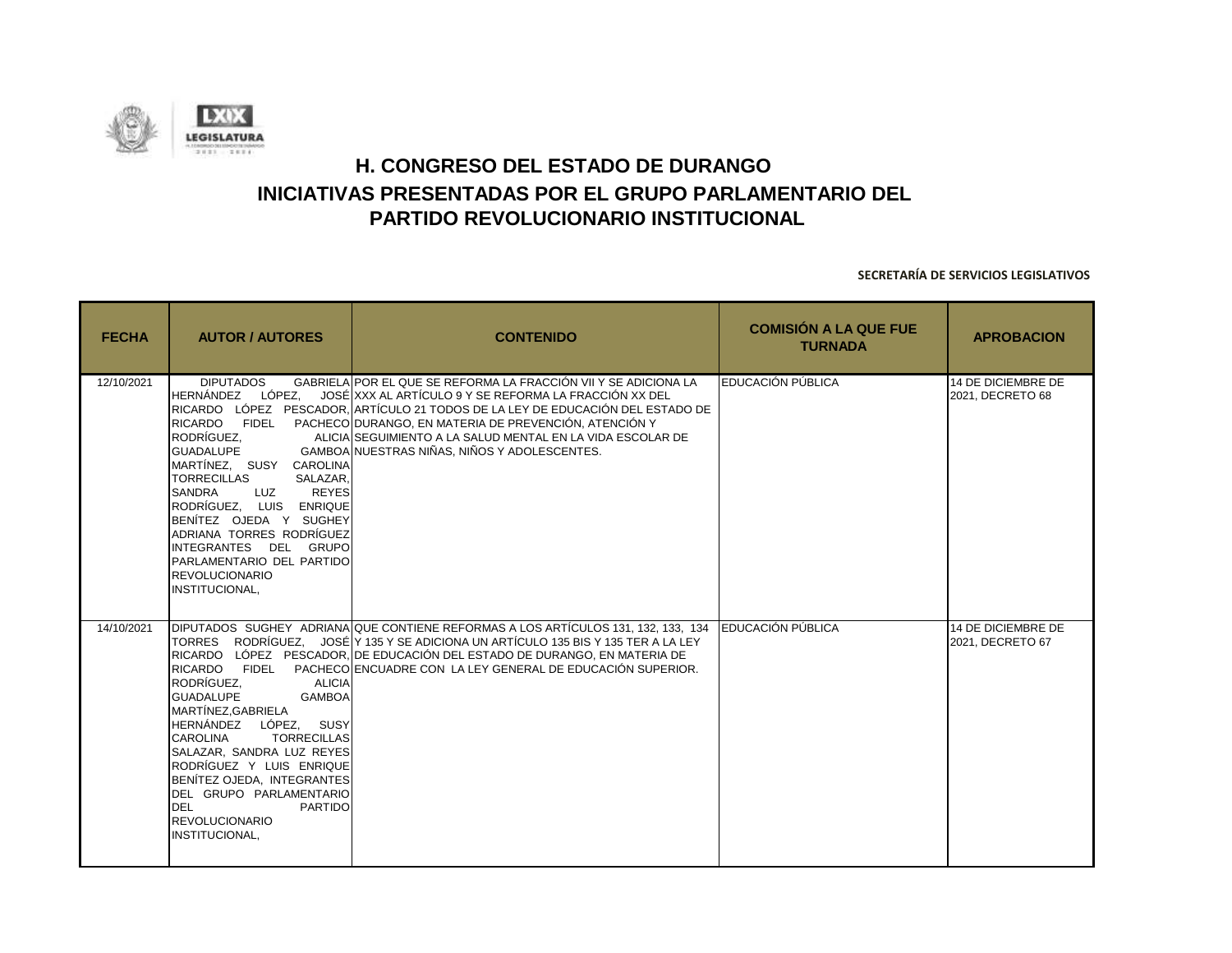

| <b>FECHA</b> | <b>AUTOR / AUTORES</b>                                                                                                                                                                                                                                                                                                                                                                                                   | <b>CONTENIDO</b>                                                                                                                                                                                                                                                                                                                                                                            | <b>COMISIÓN A LA QUE FUE</b><br><b>TURNADA</b> | <b>APROBACION</b> |
|--------------|--------------------------------------------------------------------------------------------------------------------------------------------------------------------------------------------------------------------------------------------------------------------------------------------------------------------------------------------------------------------------------------------------------------------------|---------------------------------------------------------------------------------------------------------------------------------------------------------------------------------------------------------------------------------------------------------------------------------------------------------------------------------------------------------------------------------------------|------------------------------------------------|-------------------|
| 14/10/2021   | DIPUTADOS LUIS<br>MARTÍNEZ, GABRIELA<br>HERNÁNDEZ LÓPEZ, SUSY<br><b>CAROLINA</b><br><b>TORRECILLAS</b><br>SALAZAR, SANDRA LUZ REYES<br>RODRÍGUEZ<br>Y<br><b>SUGHEY</b><br>ADRIANA TORRES RODRÍGUEZ.<br>INTEGRANTES DEL GRUPO<br>PARLAMENTARIO DEL PARTIDO<br><b>REVOLUCIONARIO</b><br>INSTITUCIONAL.                                                                                                                     | ENRIQUE POR EL QUE SE ADICIONA UN ARTÍCULO 7 BIS A LA LEY JUSTICIA<br>BENÍTEZ OJEDA JOSÉ RICARDOLORGÁNICA DE LA FISCALÍA ESPECIALIZADA EN COMBATE A LA<br>LÓPEZ PESCADOR, RICARDO CORRUPCIÓN DEL ESTADO DE DURANGO, EN MATERIA DE<br>FIDEL PACHECO RODRÍGUEZ, MECANISMOS QUE CONTRIBUYAN A LA DENUNCIA SEGURA Y<br>ALICIA GUADALUPE GAMBOA LIBRE DE REPRESALIAS DE LOS ACTOS DE CORRUPCIÓN. |                                                | <b>PENDIENTE</b>  |
| 14/10/2021   | DIPUTADOS DAVID<br>ZEPEDA<br>Y<br>INTEGRANTES DE LA FRACCIÓN<br>PARLAMENTARIA DEL PARTIDO<br><b>DE</b><br><b>REVOLUCIÓN</b><br>LA<br>DEMOCRÁTICA, EN SESIÓN<br>ORDINARIA SE ADHIEREN LOS<br>CC. DIPUTADOS: VERONICA<br>PEREZ, MARISOL CARRILLO<br>QUIROGA, SUSY CAROLINA<br><b>EDUARDO</b><br>TORRECILLAS.<br>GARCÍA. SANDRA LILIA AMAYA.<br>BERNABÉ AGUILAR, OFELIA<br>RENTERIA DELGADILLO<br>Y<br>ALEJANDRA DEL VALLE. | RAMOS QUE CONTIENE REFORMAS Y ADICIONES AL ARTÍCULO 59 DE LA PUNTOS CONSTITUCIONALES<br>FRANCISCO CONSTITUCIÓN POLÍTICA DEL ESTADO LIBRE Y SOBERANO DE<br>LONDRES BOTELLO CASTRO, DURANGO. (PRESUPUESTO PARTICIPATIVO)                                                                                                                                                                      |                                                | <b>PENDIENTE</b>  |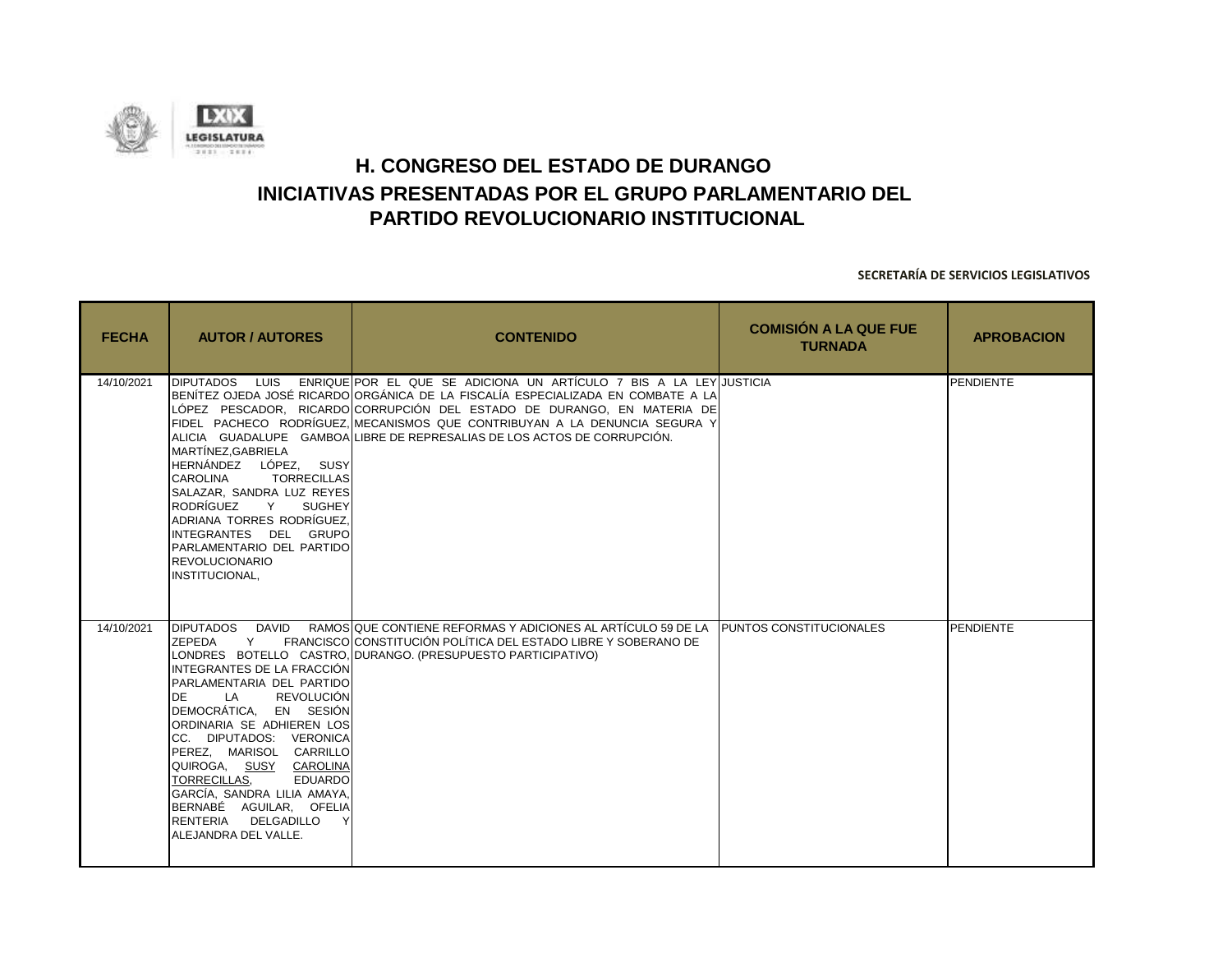

| <b>FECHA</b> | <b>AUTOR / AUTORES</b>                                                                                                                                                                                                                                                                                                                                                                                                                                                                                                                          | <b>CONTENIDO</b>                                                                                                                                           | <b>COMISIÓN A LA QUE FUE</b><br><b>TURNADA</b> | <b>APROBACION</b> |
|--------------|-------------------------------------------------------------------------------------------------------------------------------------------------------------------------------------------------------------------------------------------------------------------------------------------------------------------------------------------------------------------------------------------------------------------------------------------------------------------------------------------------------------------------------------------------|------------------------------------------------------------------------------------------------------------------------------------------------------------|------------------------------------------------|-------------------|
| 14/10/2021   | AMAYA ROSALES, MARISOL CONTRA LOS ANIMALES)<br>CARRILLO<br>QUIROGA,<br>DEL VALLE<br>ALEJANDRA<br>RAMÍREZ, OFELIA RENTERÍA<br>DELGADILLO, EDUARDO<br>GARCÍA REYES Y BERNABÉ<br>AGUILAR CARRILLO,<br>INTEGRANTES DEL GRUPO<br>PARLAMENTARIO DEL PARTIDO<br><b>MOVIMIENTO</b><br>DE<br>REGENERACIÓN NACIONAL<br>(MORENA), EN<br>SESIÓN<br>ORDINARIA SE ADHIEREN LOS<br>CC. DIPUTADOS: RICARDO<br><u>LÓPEZ PESCADOR,</u><br><b>JOEL</b><br>CORRAL ALCÁNTAR, MA. DE<br>LOS.<br>ANGELES<br>ROJAS.<br>ALEJANDRO MÓJICA NARVAEZ<br>Y DAVID RAMOS ZEPEDA | DIPUTADOS CHRISTIAN ALÁN QUE CONTIENE REFORMAS AL CÓDIGO PENAL DEL ESTADO<br>JEAN ESPARZA, SANDRA LILIA LIBRE Y SOBERANO DE DURANGO. (AGRAVAR PENA DELITOS | <b>JUSTICIA</b>                                | <b>PENDIENTE</b>  |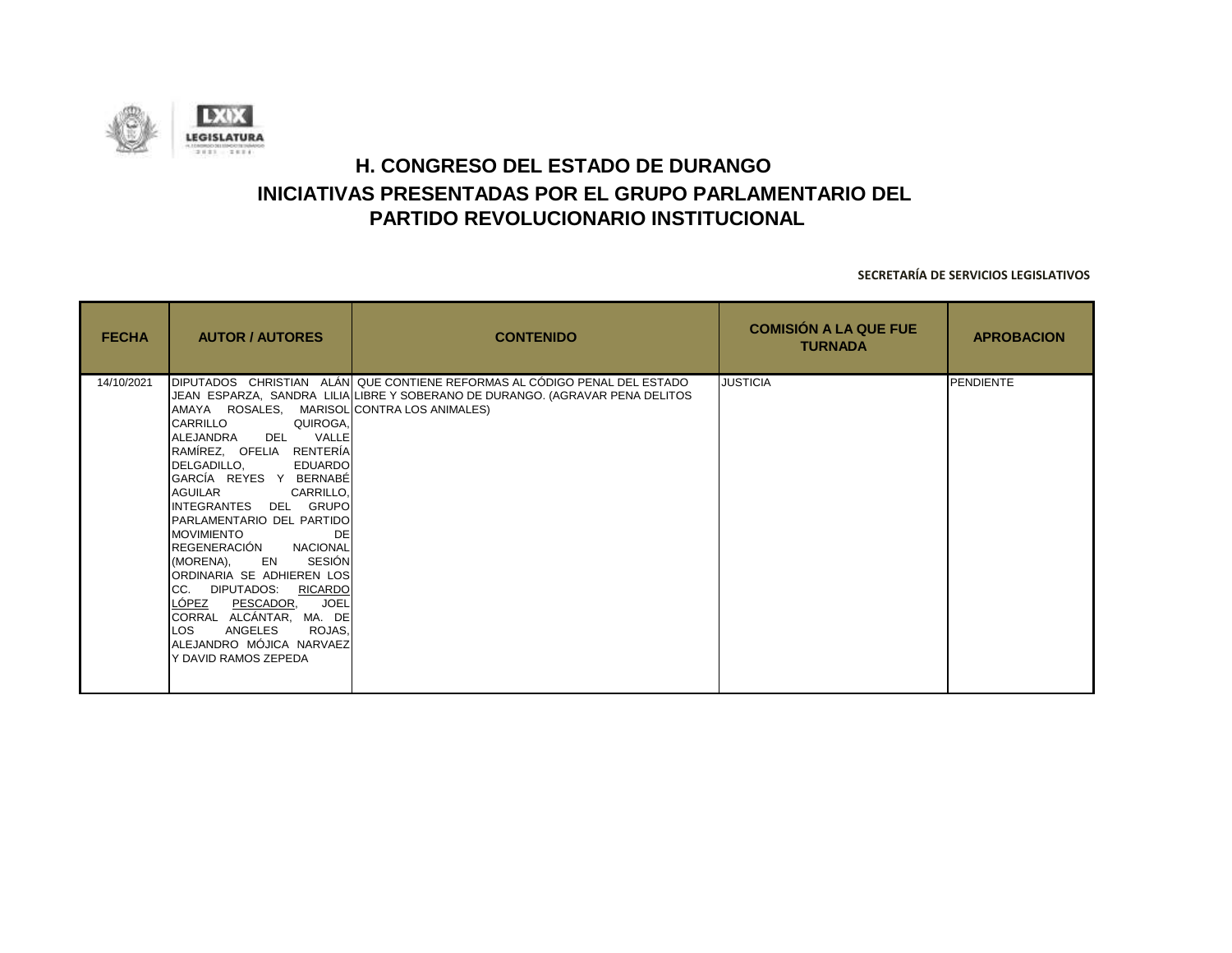

| <b>FECHA</b> | <b>AUTOR / AUTORES</b>                                                                                                                                                                                                                                                                                                                                      | <b>CONTENIDO</b>                                                                                                                                                                                                                                                                                                                                      | <b>COMISIÓN A LA QUE FUE</b><br><b>TURNADA</b>     | <b>APROBACION</b>                                                                                                                                     |
|--------------|-------------------------------------------------------------------------------------------------------------------------------------------------------------------------------------------------------------------------------------------------------------------------------------------------------------------------------------------------------------|-------------------------------------------------------------------------------------------------------------------------------------------------------------------------------------------------------------------------------------------------------------------------------------------------------------------------------------------------------|----------------------------------------------------|-------------------------------------------------------------------------------------------------------------------------------------------------------|
| 14/10/2021   | MARÍA<br><b>DIPUTADA</b><br><b>ROJAS</b><br>ANGELES<br>ECOLOGÍSTA<br><b>VERDE</b><br>MÉXICO.<br>SESIÓN<br>EN<br>ORDINARIA SE ADHIEREN LOS<br>CC. DIPUTADOS: RICARDO<br>LÓPEZ PESCADOR, MARISOL<br>CARRILLO,<br>SANDRA LILIA<br>AMAYA, DAVID RAMOS ZEPEDA,<br>OFELIA RENTERIA DELGADILLO.<br><b>EDUARDO</b><br>GARCÍA<br>ALEJANDRA DEL VALLE.                | DE LOS QUE CONTIENE REFORMAS A LOS ARTÍCULOS 21 FRACCIÓN IV Y DERECHOS HUMANOS<br>RIVERA, 50 FRACCIÓN XII DE LA LEY DE LAS MUJERES PARA UNA VIDA SIN<br>REPRESENTANTE DEL PARTIDO VIOLENCIA DEL ESTADO DE DURANGO, EN MATERIA DE<br>DE REFUGIOS.                                                                                                      |                                                    | <b>PENDIENTE</b>                                                                                                                                      |
| 19/10/2021   | RICARDO FIDEL<br>RODRÍGUEZ.<br><b>GUADALUPE</b><br><b>GAMBOA</b><br>MARTÍNEZ. SUSY CAROLINA<br><b>TORRECILLAS</b><br>SALAZAR.<br><b>REYES</b><br><b>SANDRA</b><br>LUZ<br>RODRÍGUEZ.<br><b>GABRIELA</b><br>HERNÁNDEZ LÓPEZ Y LUIS<br>ENRIQUE BENÍTEZ OJEDA,<br>INTEGRANTES DEL GRUPO<br>PARLAMENTARIO DEL PARTIDO<br><b>REVOLUCIONARIO</b><br>INSTITUCIONAL, | DIPUTADOS SUGHEY ADRIANA POR EL QUE SE ADICIONA UN PÁRRAFO CUARTO.<br>TORRES RODRÍGUEZ. JOSÉ RECORRIÉNDOSE LOS SUBSECUENTES DEL ARTÍCULO 106 DE LA DERECHOS DE NIÑAS, NIÑOS Y<br>RICARDO LÓPEZ PESCADOR. LLEY GENERAL DE LOS DERECHOS DE LAS NIÑAS. NIÑOS Y<br>PACHECO ADOLESCENTES, EN MATERIA DE SUPLENCIA DE LA DEFICIENCIA<br>ALICIA DE LA QUEJA. | ASUNTOS FAMILIARES Y DE LOS<br><b>ADOLESCENTES</b> | APROBADA EN SESIÓN<br>DEL DIA 09 DE<br>DICIEMBRE DE 2021. SE<br>ENVIA AL CONGRESO DE<br>LA UNIÓN PARA QUE<br><b>HAGA SUYA LA</b><br><b>INICIATIVA</b> |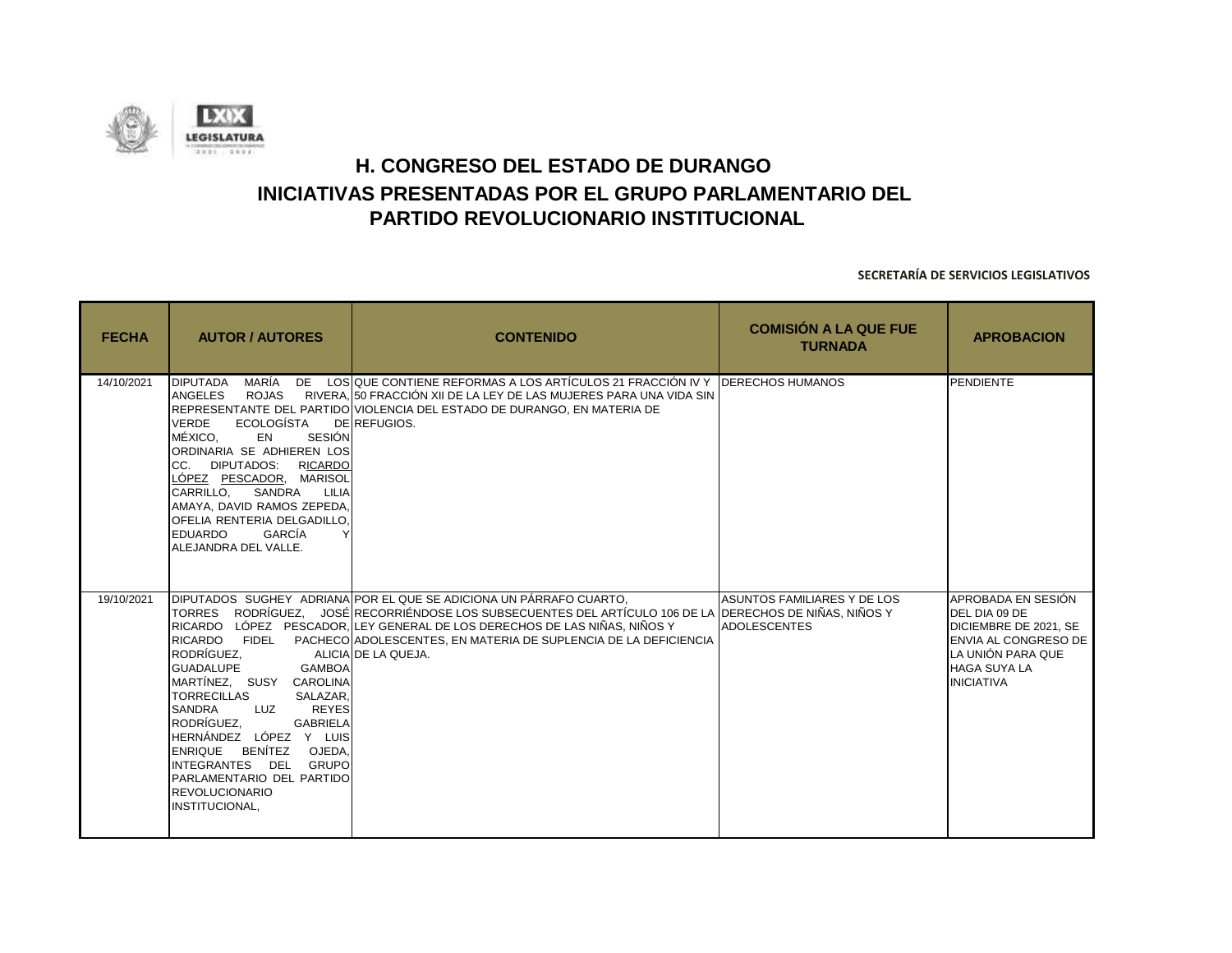

| <b>FECHA</b> | <b>AUTOR / AUTORES</b>                                                                                                                                                                                                                                                                                                                                                                                                                                                                                                                                                 | <b>CONTENIDO</b>                                                                                                                                                                                                                                                            | <b>COMISIÓN A LA QUE FUE</b><br><b>TURNADA</b> | <b>APROBACION</b> |
|--------------|------------------------------------------------------------------------------------------------------------------------------------------------------------------------------------------------------------------------------------------------------------------------------------------------------------------------------------------------------------------------------------------------------------------------------------------------------------------------------------------------------------------------------------------------------------------------|-----------------------------------------------------------------------------------------------------------------------------------------------------------------------------------------------------------------------------------------------------------------------------|------------------------------------------------|-------------------|
| 19/10/2021   | DIPUTADOS CHRISTIAN ALÁN<br>JEAN ESPARZA, ALEJANDRA<br>DEL VALLE RAMÍREZ, OFELIA<br>RENTERÍA DELGADILLO,<br>EDUARDO GARCÍA REYES.<br>SANDRA LILIA AMAYA ROSALES,<br>MARISOL CARRILLO QUIROGA Y<br>BERNABÉ AGUILAR CARRILLO,<br><b>INTEGRANTES DEL GRUPO</b><br>PARLAMENTARIO DEL PARTIDO<br><b>MOVIMIENTO DE</b><br>REGENERACIÓN NACIONAL<br>(MORENA), EN SESIÓN<br>ORDINARIA SE ADHIEREN LOS<br>CC. DIPUTADOS: MARIO<br>ALFONSO DELGADO MENDOZA,<br>GABRIELA HERNÁNDEZ LÓPEZ,<br>SANDRA LUZ REYES<br>RODRÍGUEZ Y ALICIA<br><b>GUADALUPE GAMBOA</b><br><b>MARTÍNEZ</b> | POR EL QUE SE REFORMA LA FRACCIÓN II DEL ARTÍCULO 34,<br>REFORMA LA FRACCIÓN V DEL ARTÍCULO 43, REFORMA EL<br>TERCER PÁRRAFO DEL ARTÍCULO 63, ADICIONA LA FRACCIÓN V<br>AL ARTÍCULO 84 Y ADICIONA LA FRACCIÓN IX AL ARTÍCULO 85 DE<br>LA LEY DE SALUD DEL ESTADO DE DURANGO | SALUD PÚBLICA                                  | <b>PENDIENTE</b>  |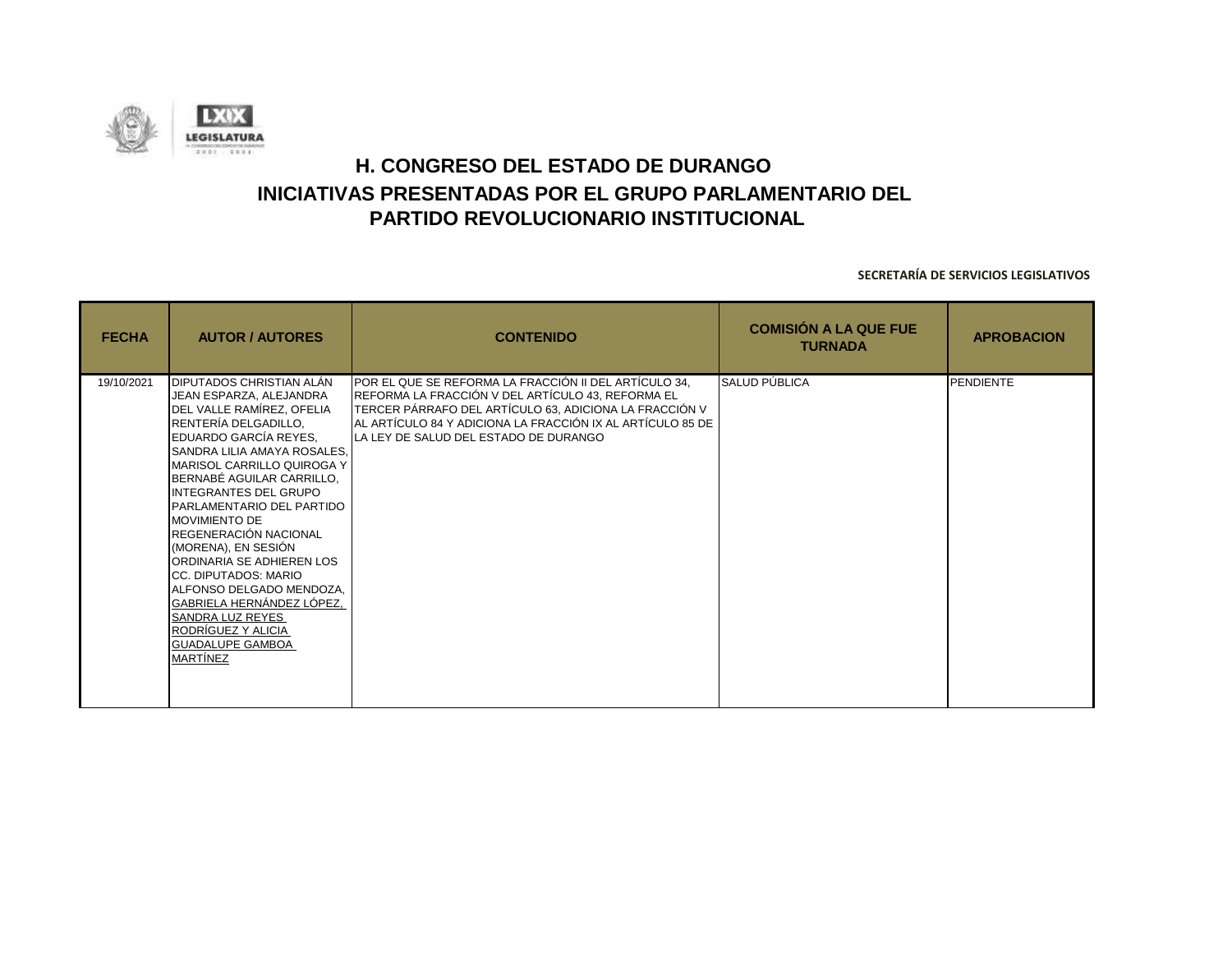![](_page_22_Picture_0.jpeg)

| <b>FECHA</b> | <b>AUTOR / AUTORES</b>                                                                                                                                                                                                                                                                                                                                                                                                                                                                              | <b>CONTENIDO</b>                                                                                                                                                                                                                                                                                                                                    | <b>COMISIÓN A LA QUE FUE</b><br><b>TURNADA</b>      | <b>APROBACION</b> |
|--------------|-----------------------------------------------------------------------------------------------------------------------------------------------------------------------------------------------------------------------------------------------------------------------------------------------------------------------------------------------------------------------------------------------------------------------------------------------------------------------------------------------------|-----------------------------------------------------------------------------------------------------------------------------------------------------------------------------------------------------------------------------------------------------------------------------------------------------------------------------------------------------|-----------------------------------------------------|-------------------|
| 21/10/2021   | <b>DIPUTADOS</b><br><b>JOEL</b><br>JIMÉNEZ<br>ALEJANDRO MOJICA NARVAEZ,<br>VERÓNICA PÉREZ HERRERA Y<br>FERNANDO ROCHA AMARO<br>INTEGRANTES DEL GRUPO<br>PARLAMENTARIO DEL PARTIDO<br>ACCIÓN NACIONAL, EN SESIÓN<br>ORDINARIA SE ADHIEREN LOS<br>CC, DIPUTADOS: GABRIELA<br>LÓPEZ.<br>HERNÁNDEZ<br>VALLE<br>ALEJANDRA<br>DEL<br>RAMÍREZ, <u>SUSY</u><br>CAROLINA<br>TORRECILLAS,<br><b>ALICIA</b><br><b>GAMBOA</b><br><b>GUADALUPE</b><br>MARTÍNEZ<br>Y<br><b>MARISOL</b><br><b>CARRILLO QUIROGA</b> | CORRAL QUE CONTIENE REFORMA AL ARTÍCULO 6 Y SE ADICIONA UN<br>ALCÁNTAR, GERARDO GALAVIZ ARTÍCULO 19 BIS I A LA LEY DE LAS MUJERES PARA UNA VIDA SIN LA COMISIÓN DE IGUALDAD DE GÉNERO MARZO DE 2022<br>MARTÍNEZ, SILVIA PATRICIA VIOLENCIA VIGENTE EN EL ESTADO, EN MATERIA DE ÓRDENES<br>DELGADO. DE PROTECCIÓN POR VIOLENCIA DIGITAL Y MEDIÁTICA. | DERECHOS HUMANOS, SE RETURNA A   DECRETO 111, 03 DE |                   |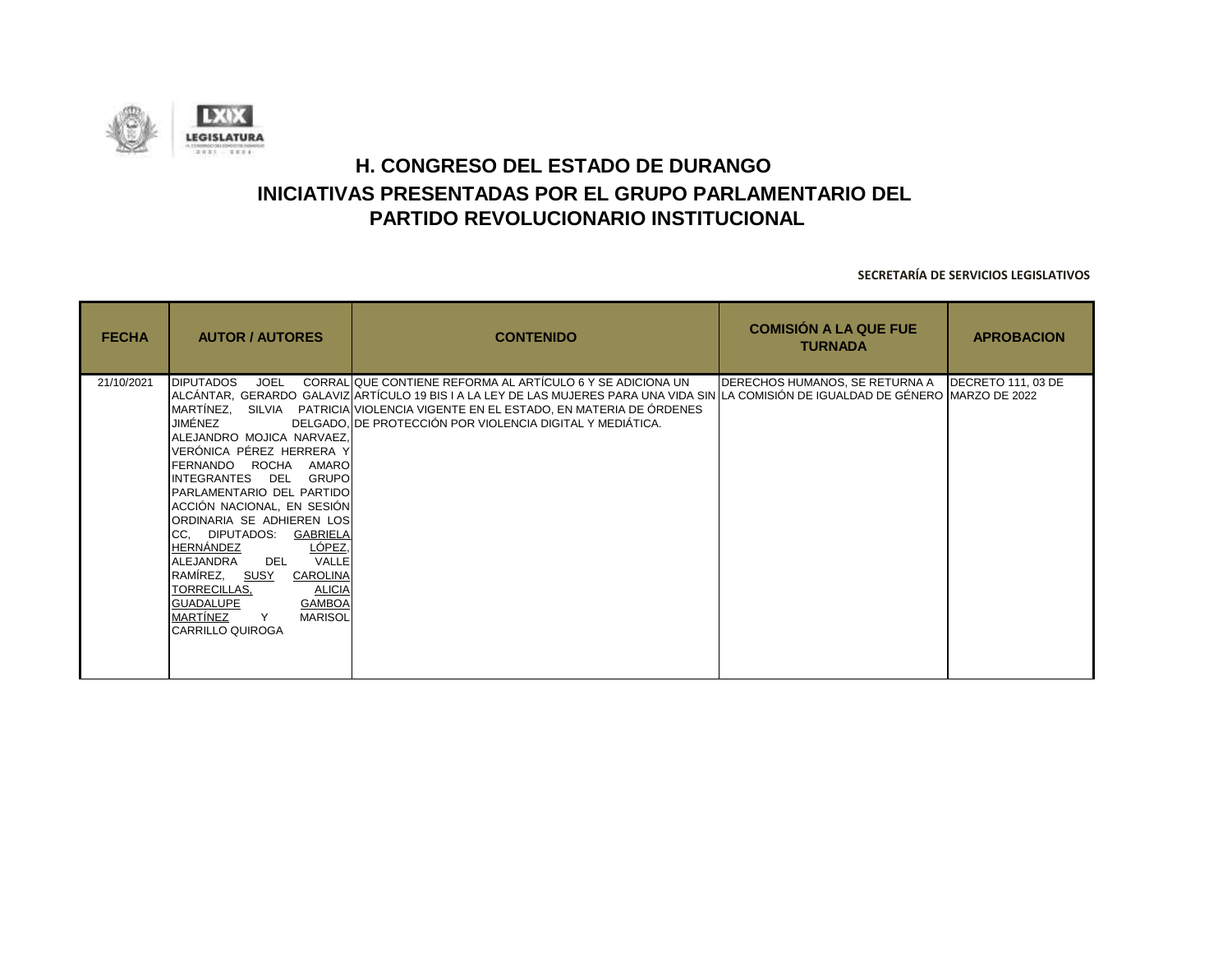![](_page_23_Picture_0.jpeg)

| <b>FECHA</b> | <b>AUTOR / AUTORES</b>                                                                                                                                                                                                                                                                                                                                                                                              | <b>CONTENIDO</b>                                                                                                                                                                                                             | <b>COMISIÓN A LA QUE FUE</b><br><b>TURNADA</b>    | <b>APROBACION</b> |
|--------------|---------------------------------------------------------------------------------------------------------------------------------------------------------------------------------------------------------------------------------------------------------------------------------------------------------------------------------------------------------------------------------------------------------------------|------------------------------------------------------------------------------------------------------------------------------------------------------------------------------------------------------------------------------|---------------------------------------------------|-------------------|
| 21/10/2021   | <b>CARRILLO</b><br>QUIROGA,<br>VALLE<br>ALEJANDRA<br>DEL<br>RAMÍREZ, OFELIA RENTERÍA<br>DELGADILLO,<br><b>EDUARDO</b><br>GARCÍA REYES Y<br>BERNABÉ<br>AGUILAR<br>CARRILLO,<br>DEL GRUPO<br>INTEGRANTES<br>PARLAMENTARIO DEL PARTIDO<br><b>MOVIMIENTO</b><br>DE<br>REGENERACIÓN<br><b>NACIONAL</b><br>SEESIÓN<br>(MORENA), EN<br>ORDINARIA SE ADHIERE LA C.<br><b>GABRIELA</b><br><b>DIPUTADA</b><br>HERNÁNDEZ LÓPEZ | DIPUTADOS CHRISTIAN ALÁNIQUE CONTIENE REFORMA AL SEGUNDO PÁRRAFO DEL<br>JEAN ESPARZA, SANDRA LILIA ARTÍCULO 59 DE LA LEY DE TRANSPARENCIA Y ACCESO A LA<br>AMAYA ROSALES, MARISOL INFORMACIÓN PÚBLICA DEL ESTADO DE DURANGO. | TRANSPARENCIA Y ACCESO A LA<br><b>INFORMACIÓN</b> | <b>PENDIENTE</b>  |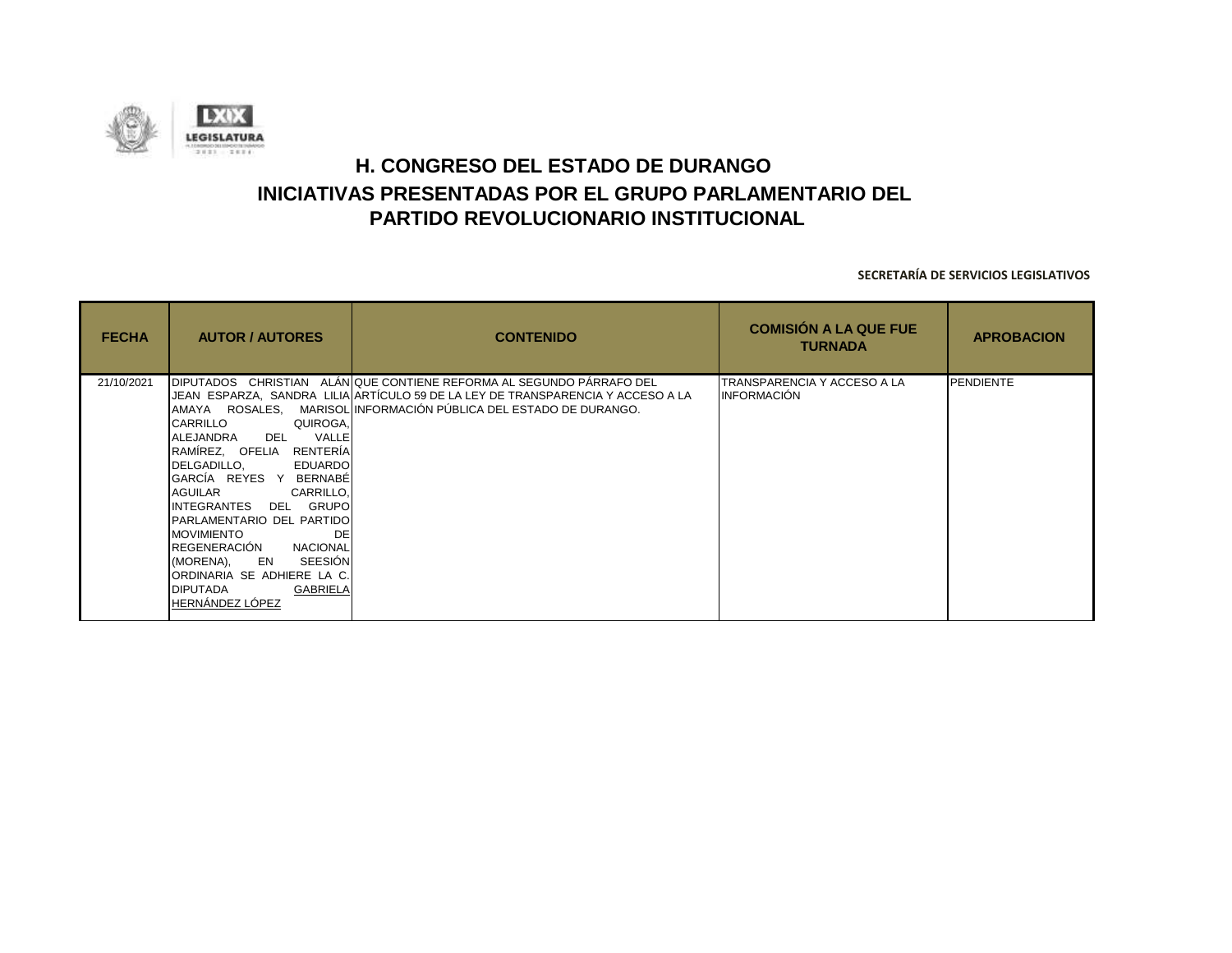![](_page_24_Picture_0.jpeg)

| <b>FECHA</b> | <b>AUTOR / AUTORES</b>                                                                                                                                                                                                                                                                                                                                                                                                                                                                               | <b>CONTENIDO</b>                                                                                                                                                                                                                                                                                                                                                    | <b>COMISIÓN A LA QUE FUE</b><br><b>TURNADA</b> | <b>APROBACION</b> |
|--------------|------------------------------------------------------------------------------------------------------------------------------------------------------------------------------------------------------------------------------------------------------------------------------------------------------------------------------------------------------------------------------------------------------------------------------------------------------------------------------------------------------|---------------------------------------------------------------------------------------------------------------------------------------------------------------------------------------------------------------------------------------------------------------------------------------------------------------------------------------------------------------------|------------------------------------------------|-------------------|
| 26/10/2021   | <b>DIPUTADOS</b><br>SANDRA<br><b>REYES</b><br>RICARDO<br>FIDEL<br>TORRES RODRÍGUEZ, SUSY MUJERES INDÍGENAS.<br>CAROLINA<br><b>TORRECILLAS</b><br>SALAZAR, ALICIA GUADALUPE<br>GAMBOA MARTÍNEZ, GABRIELA<br>HERNÁNDEZ LÓPEZ Y LUIS<br>BENÍTEZ<br>OJEDA<br><b>ENRIQUE</b><br>INTEGRANTES DEL<br><b>GRUPO</b><br>PARLAMENTARIO DEL PARTIDO<br><b>REVOLUCIONARIO</b><br>INSTITUCIONAL, EN SESIÓN<br>ORDINARIA SE ADHIEREN LAS<br>CC. DIPUTADAS: VERÓNICA<br>HERRERA Y MARISOL CARRILLO<br><b>QUIROGA</b> | LUZ POR EL QUE SE ADICIONAN, LA FRACCIÓN IV AL ARTÍCULO 23,<br>RODRÍGUEZ, JOSÉ FRACCIÓN V AL ARTÍCULO 25, FRACCIÓN VI AL ARTÍCULO 29 Y<br>RICARDO LÓPEZ PESCADOR, FRACCIÓN VI AL ARTÍCULO 30, TODOS A LA LEY DE IGUALDAD<br>PACHECO ENTRE HOMBRES Y MUJERES DEL ESTADO DE DURANGO, EN<br>RODRÍGUEZ, SUGHEY ADRIANA MATERIA DE DISCRIMINACIÓN Y VIOLENCIA CONTRA LAS | <b>IGUALDAD Y GENERO</b>                       | <b>PENDIENTE</b>  |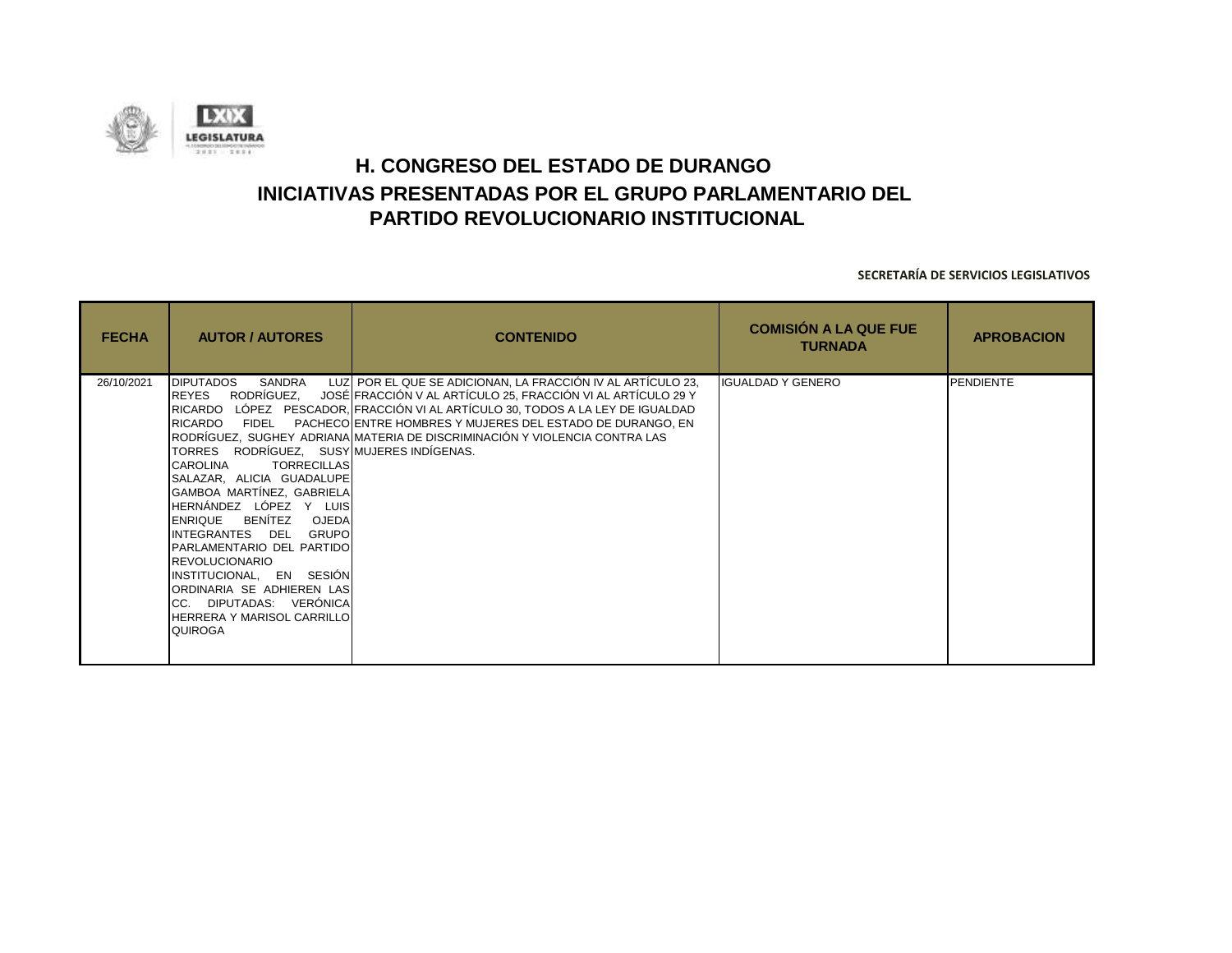![](_page_25_Picture_0.jpeg)

| <b>FECHA</b> | <b>AUTOR / AUTORES</b>                                                                                                                                                                                                                                                                                                                                                                          | <b>CONTENIDO</b>                                                                                                                                                                                                                                                                                                                                                                                                                    | <b>COMISIÓN A LA QUE FUE</b><br><b>TURNADA</b>     | <b>APROBACION</b>                        |
|--------------|-------------------------------------------------------------------------------------------------------------------------------------------------------------------------------------------------------------------------------------------------------------------------------------------------------------------------------------------------------------------------------------------------|-------------------------------------------------------------------------------------------------------------------------------------------------------------------------------------------------------------------------------------------------------------------------------------------------------------------------------------------------------------------------------------------------------------------------------------|----------------------------------------------------|------------------------------------------|
| 26/10/2021   | <b>DIPUTADOS</b><br>SANDRA<br>RODRÍGUEZ.<br><b>REYES</b><br>RICARDO FIDEL<br>CAROLINA<br><b>TORRECILLAS</b><br>SALAZAR. ALICIA GUADALUPE<br>GAMBOA MARTÍNEZ, GABRIELA<br>HERNÁNDEZ LÓPEZ Y LUIS<br>ENRIQUE BENÍTEZ OJEDA<br>INTEGRANTES DEL GRUPO<br>PARLAMENTARIO DEL PARTIDO<br><b>REVOLUCIONARIO</b><br>INSTITUCIONAL,                                                                       | LUZ POR EL QUE SE ADICIONA LA FRACCIÓN XII AL ARTÍCULO 3, SE<br>JOSÉ REFORMAN LAS FRACCIONES I Y IV DEL ARTÍCULO 6 Y SE<br>RICARDO LÓPEZ PESCADOR, ADICIONAN LAS FRACCIONES XII Y XIII RECORRIENDOSE LAS<br>PACHECO SUBSECUENTES AL ARTÍCULO 31 DE LA LEY DE LAS MUJERES<br>RODRÍGUEZ. SUGHEY ADRIANA PARA UNA VIDA SIN VIOLENCIA. EN MATERIA DE DISCRIMINACIÓN<br>TORRES RODRÍGUEZ, SUSY Y VIOLENCIA CONTRA LAS MUJERES INDÍGENAS. | <b>IGUALDAD Y GENERO</b>                           | <b>PENDIENTE</b>                         |
| 26/10/2021   | RICARDO LÓPEZ PESCADOR, ESTADO DE DURANGO.<br>RICARDO FIDEL PACHECO<br>RODRÍGUEZ, SUGHEY ADRIANA<br>TORRES RODRÍGUEZ. SUSY<br><b>CAROLINA</b><br><b>TORRECILLAS</b><br>SALAZAR, SANDRA LUZ REYES<br>RODRÍGUEZ.<br><b>GABRIELA</b><br>HERNÁNDEZ LÓPEZ Y LUIS<br>BENÍTEZ OJEDA<br><b>ENRIQUE</b><br>INTEGRANTES DEL GRUPO<br>PARLAMENTARIO DEL PARTIDO<br><b>REVOLUCIONARIO</b><br>INSTITUCIONAL, | DIPUTADOS ALICIA GUADALUPE POR EL QUE SE REFORMAN LOS ARTÍCULOS 3, FRACCIÓN IV Y<br>GAMBOA — MARTÍNEZ. — JOSÉİCAPITULO III. ARTÍCULOS 18 Y 19 DE LA LEY DE ADOPCIONES DEL IDERECHOS DE NIÑAS. NIÑOS Y                                                                                                                                                                                                                               | ASUNTOS FAMILIARES Y DE LOS<br><b>ADOLESCENTES</b> | SE DESESTIMA, 09 DE<br>DICIEMBRE DE 2021 |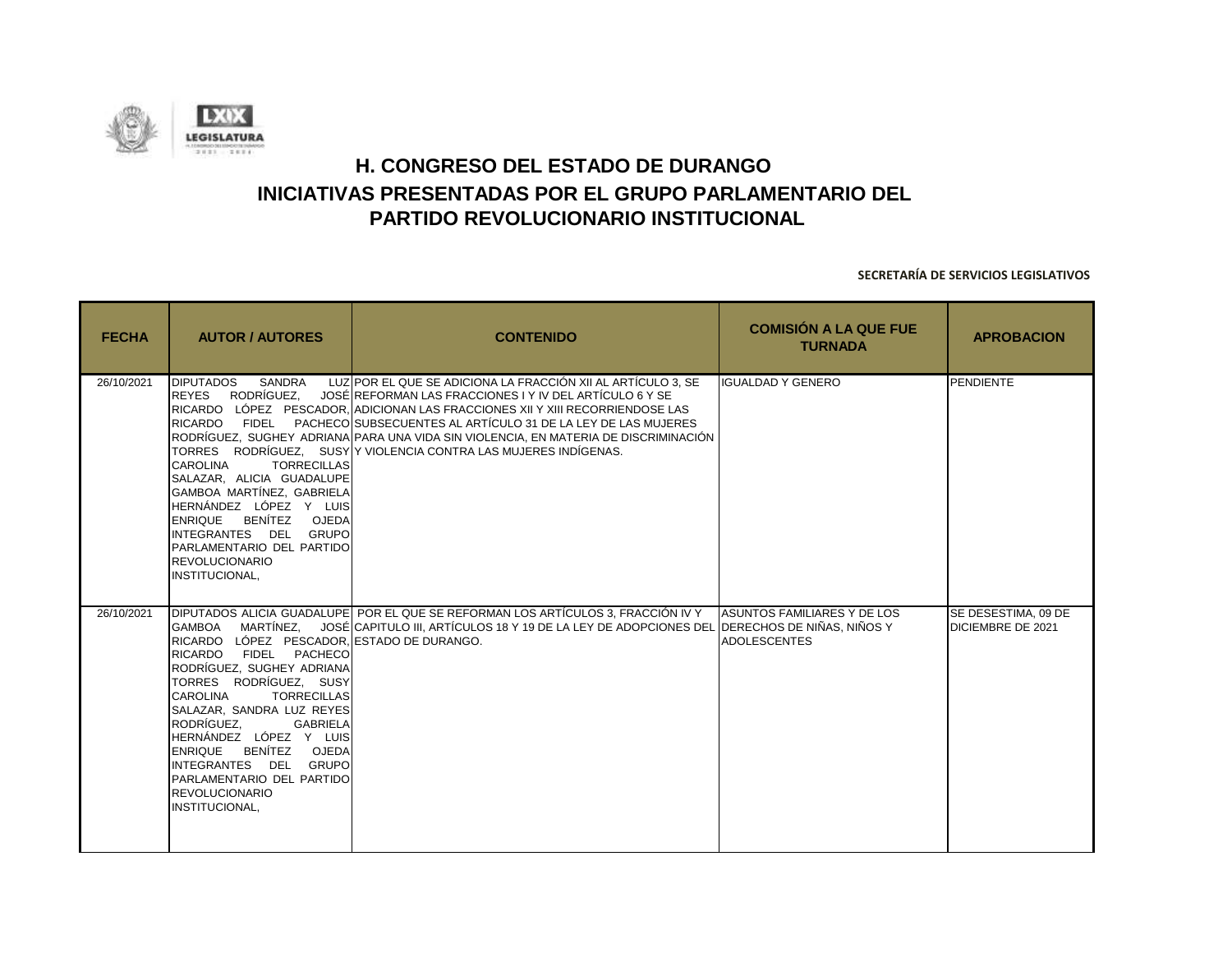![](_page_26_Picture_0.jpeg)

| <b>FECHA</b> | <b>AUTOR / AUTORES</b>                                                                                                                                                                                                                                                                                                                                                                                       | <b>CONTENIDO</b>                                                                                                                                                                                                                                      | <b>COMISIÓN A LA QUE FUE</b><br><b>TURNADA</b>   | <b>APROBACION</b> |
|--------------|--------------------------------------------------------------------------------------------------------------------------------------------------------------------------------------------------------------------------------------------------------------------------------------------------------------------------------------------------------------------------------------------------------------|-------------------------------------------------------------------------------------------------------------------------------------------------------------------------------------------------------------------------------------------------------|--------------------------------------------------|-------------------|
| 26/10/2021   | JIMÉNEZ<br>DELGADO.<br>BENÍTEZ OJEDA, DURANGO.<br><b>ENRIQUE</b><br><b>CHRISTIAN</b><br>ALÁN<br><b>JEAN</b><br>ESPARZA, ALEJANDRO MOJICA<br>NARVAEZ, ALICIA GUADALUPE<br>GAMBOA MARTÍNEZ, DAVID<br>RAMOS ZEPEDA Y ALEJANDRA<br>VALLE<br>RAMÍREZ.<br><b>DEL</b><br>INTEGRANTES DE LA COMISIÓN<br>DE HACIENDA, PRESUPUESTO Y<br>ICUENTA PÚBLICA<br>DE LA<br><b>SEXAGÉSIMA</b><br><b>NOVENA</b><br>LEGISLATURA. | DIPUTADOS SILVIA PATRICIA POR EL CUAL SE EXPIDE UNA NUEVA LEY DE FISCALIZACIÓN<br>LUIS SUPERIOR Y RENDICIÓN DE CUENTAS PARA EL ESTADO DE                                                                                                              | <b>HACIENDA, PRESUPUESTO Y CUENTA</b><br>PÚBLICA | PENDIENTE         |
|              | 04/11/2021 CC. SANDRA<br>FIDEL PACHECO RODRÍGUEZ,<br>SUGHEY ADRIANA TORRES<br>RODRÍGUEZ, SUSY CAROLINA<br>TORRECILLAS SALAZAR, ALICIA<br><b>GUADALUPE</b><br><b>GAMBOA</b><br>MARTÍNEZ,<br>GABRIELA<br>HERNÁNDEZ LÓPEZ Y LUIS<br>ENRIQUE BENÍTEZ OJEDA<br>INTEGRANTES DEL GRUPO<br>PARLAMENTARIO DEL PARTIDO<br><b>REVOLUCIONARIO</b><br>INSTITUCIONAL DE LA LXIX<br>LEGISLATURA,                            | LUZ REYESIQUE CONTIENE REFORMA AL ARTÍCULO 51 DE LA CONSTITUCIÓN IPUNTOS CONSTITUCIONALES<br>RODRÍGUEZ, JOSÉ RICARDO POLÍTICA DEL ESTADO LIBRE Y SOBERANO DE DURANGO, EN<br>LÓPEZ PESCADOR, RICARDO MATERIA DE MUNICIPIO INDÍGENA DEL SUR DE DURANGO. |                                                  | <b>PENDIENTE</b>  |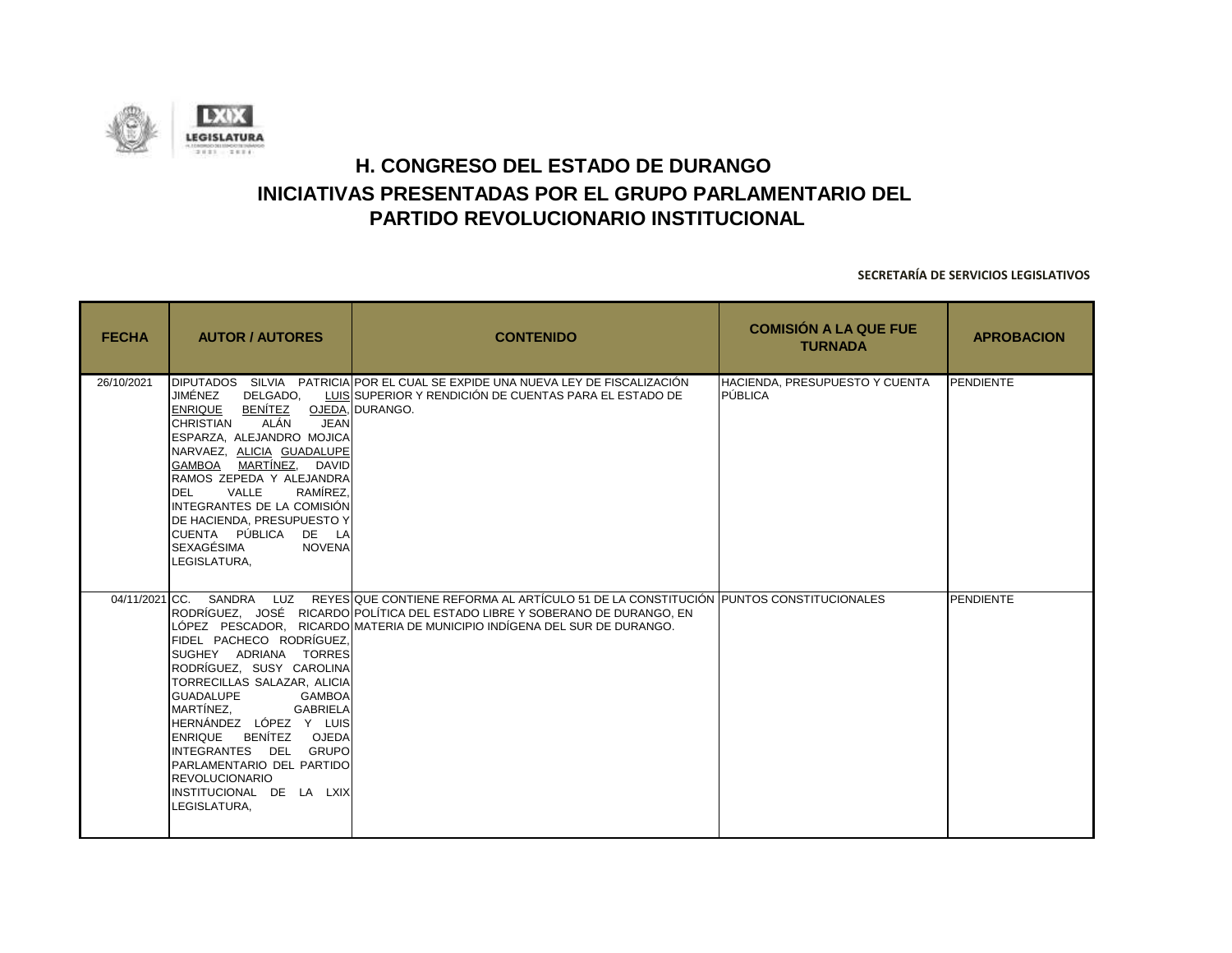![](_page_27_Picture_0.jpeg)

| <b>FECHA</b> | <b>AUTOR / AUTORES</b>                                                                                                                                                                                                                                                                                                                                                                                                                                                            | <b>CONTENIDO</b>                                                                                                                                                                                                                                                                    | <b>COMISIÓN A LA QUE FUE</b><br><b>TURNADA</b> | <b>APROBACION</b>                      |
|--------------|-----------------------------------------------------------------------------------------------------------------------------------------------------------------------------------------------------------------------------------------------------------------------------------------------------------------------------------------------------------------------------------------------------------------------------------------------------------------------------------|-------------------------------------------------------------------------------------------------------------------------------------------------------------------------------------------------------------------------------------------------------------------------------------|------------------------------------------------|----------------------------------------|
|              | DELGADO.<br>LUIS<br>BENÍTEZ OJEDA.<br>ALÁN<br><b>JEAN</b><br>ESPARZA.<br>ALEJANDRO MOJICA NARVAEZ,<br>ALICIA GUADALUPE GAMBOA<br>MARTÍNEZ,<br>DAVID<br><b>RAMOS</b><br>ZEPEDA Y ALEJANDRA DEL<br>VALLE RAMÍREZ. INTEGRANTES<br>DE LA COMISIÓN DE HACIENDA,<br>PRESUPUESTO Y CUENTA<br>PÚBLICA DE LA SEXAGÉSIMA<br>NOVENA LEGISLATURA,                                                                                                                                             | 04/11/2021 CC. SILVIA PATRICIA JIMÉNEZIQUE CONTIENE REFORMA AL ARTÍCULO 45 DE LA LEY DE<br>ENRIQUE PRESUPUESTO, CONTABILIDAD Y GASTO PÚBLICO DEL ESTADO<br>CHRISTIANIDE DURANGO. EN MATERIA DEL FONDO DE LAUDOS LABORALES.                                                          | HACIENDA, PRESUPUESTO Y CUENTA<br>PÚBLICA      | 18 DE NOVIEMBRE DE<br>2021, DECRETO 10 |
|              | 11/11/2021 INICIATIVA PRESENTADA POR<br>LAS Y LOS CC. SUGHEY<br>ADRIANA TORRES RODRÍGUEZ.<br>JOSÉ RICARDO LÓPEZ<br>PESCADOR. RICARDO FIDEL<br>PACHECO RODRÍGUEZ.<br>GABRIELA HERNÁNDEZ LÓPEZ.<br><b>SUSY CAROLINA TORRECILLAS</b><br>SALAZAR, SANDRA LUZ REYES<br>RODRÍGUEZ, ALICIA<br><b>GUADALUPE GAMBOA</b><br><b>MARTÍNEZ Y LUIS ENRIQUE</b><br>BENÍTEZ OJEDA. INTEGRANTES<br><b>DEL GRUPO PARLAMENTARIO</b><br><b>DEL PARTIDO</b><br><b>REVOLUCIONARIO</b><br>INSTITUCIONAL, | POR EL QUE SE ADICIONA LA FRACCIÓN II RECORRIÉNDOSE LAS LJUVENTUD Y DEPORTE<br>SUBSECUENTES Y PÁRRAFO CUARTO AL ARTÍCULO 67 DE LA LEY<br>DE CULTURA FÍSICA Y DEPORTE DEL ESTADO DE DURANGO, EN<br><b>IMATERIA DE RECONOCIMIENTO A DEPORTISTAS</b><br><b>DURANGUENSES DESTACADOS</b> |                                                | <b>PENDIENTE</b>                       |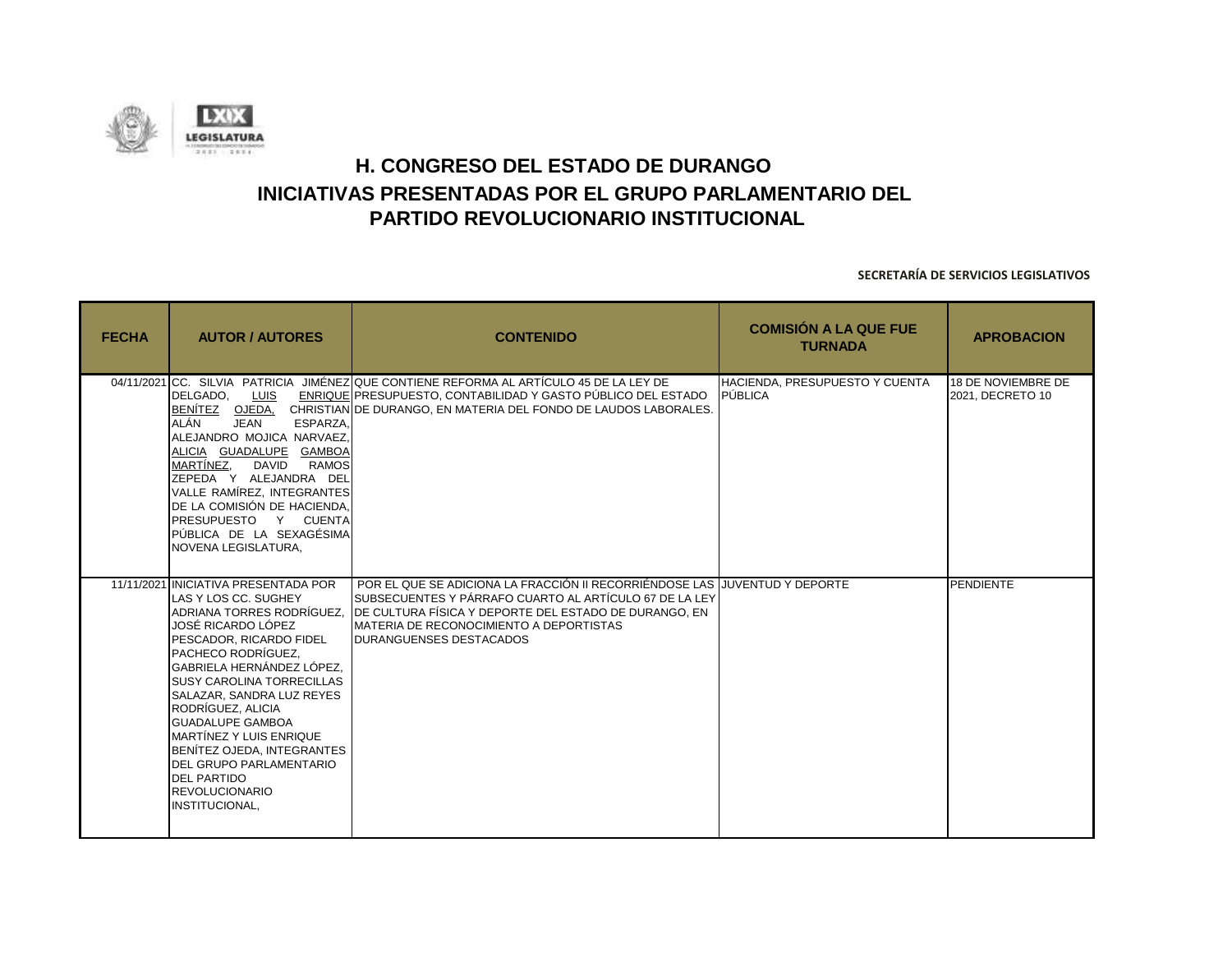![](_page_28_Picture_0.jpeg)

| <b>FECHA</b> | <b>AUTOR / AUTORES</b>                                                                                                                                                                                                                                                                                                                                                                                                                                                          | <b>CONTENIDO</b>                                                                                                                                                                                                                                                                                                                                                                                                                                                                                                          | <b>COMISIÓN A LA QUE FUE</b><br><b>TURNADA</b>       | <b>APROBACION</b> |
|--------------|---------------------------------------------------------------------------------------------------------------------------------------------------------------------------------------------------------------------------------------------------------------------------------------------------------------------------------------------------------------------------------------------------------------------------------------------------------------------------------|---------------------------------------------------------------------------------------------------------------------------------------------------------------------------------------------------------------------------------------------------------------------------------------------------------------------------------------------------------------------------------------------------------------------------------------------------------------------------------------------------------------------------|------------------------------------------------------|-------------------|
|              | 11/11/2021 INICIATIVA PRESENTADA POR<br>ILAS Y LOS CC. ALICIA<br><b>GUADALUPE GAMBOA</b><br>IMARTÍNEZ. JOSÉ RICARDO<br>LÓPEZ PESCADOR, RICARDO<br> FIDEL PACHECO RODRÍGUEZ.<br><b>SUGHEY ADRIANA TORRES</b><br>RODRÍGUEZ, GABRIELA<br>HERNÁNDEZ LÓPEZ, SUSY<br><b>CAROLINA TORRECILLAS</b><br>SALAZAR, SANDRA LUZ REYES<br>RODRÍGUEZ, Y LUIS ENRIQUE<br>BENÍTEZ OJEDA, INTEGRANTES<br>DEL GRUPO PARLAMENTARIO<br><b>DEL PARTIDO</b><br><b>IREVOLUCIONARIO</b><br>INSTITUCIONAL, | IPOR EL QUE SE ADICIONA UN SEGUNDO PÁRRAFO AL ARTÍCULO<br>21, SE REFORMA EL ARTÍCULO 22 Y SE ADICIONA UN ARTÍCULO<br>24 A LA LEY PARA LA PROMOCIÓN, FOMENTO Y DESARROLLO DE<br>LA INDUSTRIA CINEMATOGRÁFICA Y AUDIOVISUAL DEL ESTADO<br>DE DURANGO; Y ADICIONA UNA FRACCIÓN XIII AL ARTÍCULO 3, UN<br>IPÁRRAFO SEGUNDO AL ARTÍCULO 5 Y UNA FRACCIÓN VIII AL<br>ARTÍCULO 11, DE LA LEY DEL LIBRO Y BIBLIOTECAS PÚBLICAS<br>DEL ESTADO DE DURANGO, AMBAS EN MATERIA DE<br>DIGITALIZACIÓN DE ACERVO BIBLIOGRÁFICO Y FÍLMICO. | <b>ITURISMO Y CINEMATOGRAFIA Y</b><br><b>CULTURA</b> | <b>PENDIENTE</b>  |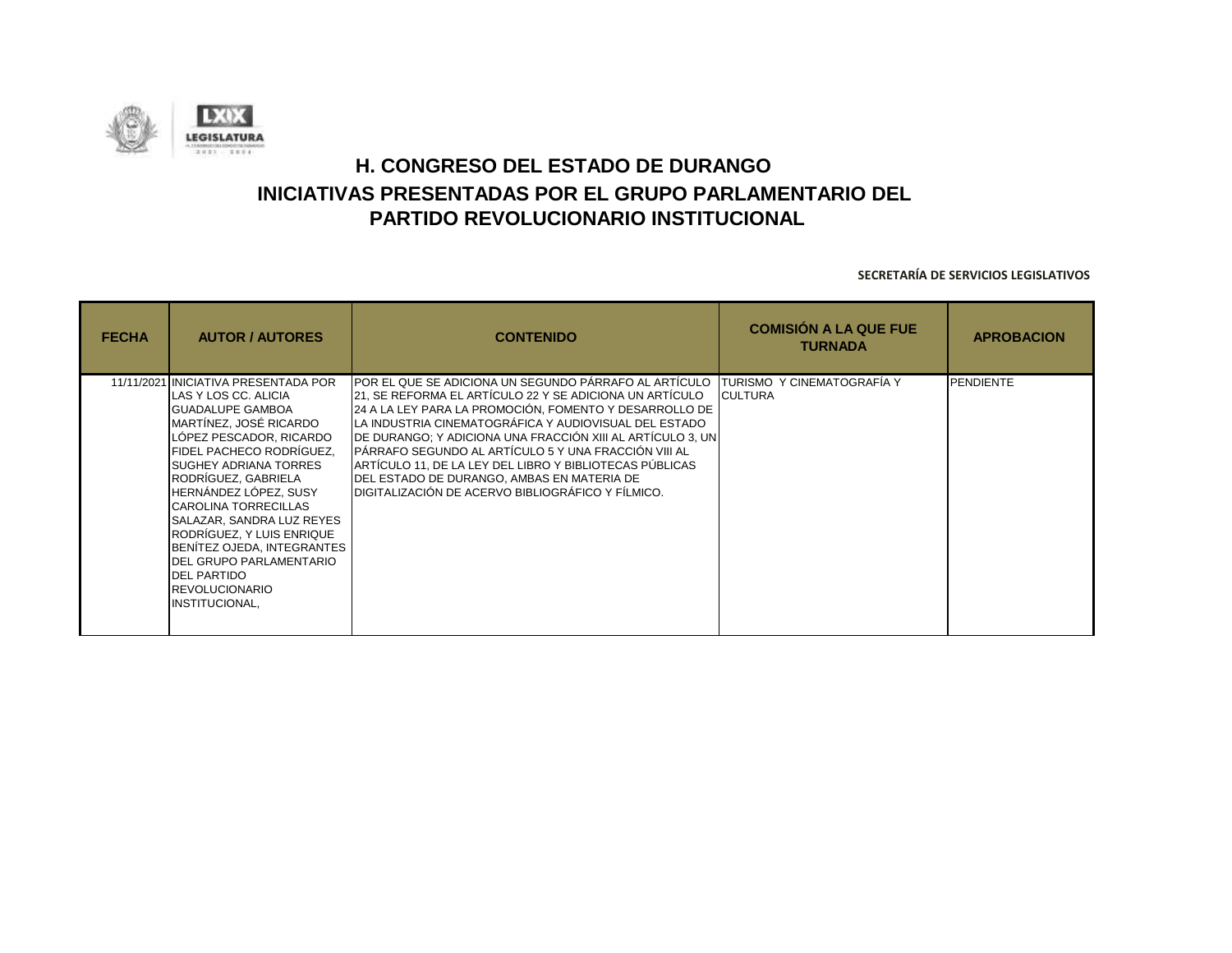![](_page_29_Picture_0.jpeg)

| <b>FECHA</b> | <b>AUTOR / AUTORES</b>                                                                                                                                                                                                                                                                                                                                                                                                                                                                           | <b>CONTENIDO</b>                                                                                                  | <b>COMISIÓN A LA QUE FUE</b><br><b>TURNADA</b> | <b>APROBACION</b>                  |
|--------------|--------------------------------------------------------------------------------------------------------------------------------------------------------------------------------------------------------------------------------------------------------------------------------------------------------------------------------------------------------------------------------------------------------------------------------------------------------------------------------------------------|-------------------------------------------------------------------------------------------------------------------|------------------------------------------------|------------------------------------|
|              | 11/11/2021 INICIATIVA PRESENTADA POR<br>LAS Y LOS CC. GABRIELA<br>HERNÁNDEZ LÓPEZ, ALICIA<br><b>GUADALUPE GAMBOA</b><br>MARTÍNEZ. JOSÉ RICARDO<br>LÓPEZ PESCADOR, RICARDO<br>FIDEL PACHECO RODRÍGUEZ,<br><b>SUGHEY ADRIANA TORRES</b><br>RODRÍGUEZ, SUSY CAROLINA<br><b>TORRECILLAS SALAZAR,</b><br><b>SANDRA LUZ REYES</b><br>RODRÍGUEZ, Y LUIS ENRIQUE<br>BENÍTEZ OJEDA, INTEGRANTES<br><b>DEL GRUPO PARLAMENTARIO</b><br><b>DEL PARTIDO</b><br><b>REVOLUCIONARIO</b><br><b>INSTITUCIONAL.</b> | POR LA QUE SE EXPIDE LA LEY DE SALUD MENTAL PARA EL<br><b>ESTADO DE DURANGO</b>                                   | SALUD PÚBLICA                                  | 24 DE MAYO DE 2022,<br>DECRETO 140 |
|              | 11/11/2021 INICIATIVA PRESENTADA POR<br>LAS Y LOS CC. DIPUTADOS<br>OFELIA RENTERÍA DELGADILLO.<br>ALEJANDRO MOJICA NARVAEZ,<br>MARISOL CARRILLO QUIROGA.<br>FERNANDO ROCHA AMARO.<br><b>SUGHEY ADRIANA TORRES</b><br>RODRÍGUEZ Y SANDRA LUZ<br>REYES RODRÍGUEZ.<br>INTEGRANTES DE LA COMISIÓN<br>DE PROTECCIÓN CIVIL,                                                                                                                                                                            | QUE CONTIENE REFORMAS Y ADICIONES A DIVERSOS<br>ARTÍCULOS DE LA LEY DE PROTECCIÓN CIVIL DEL ESTADO DE<br>DURANGO. | PROTECCIÓN CIVIL                               | <b>PENDIENTE</b>                   |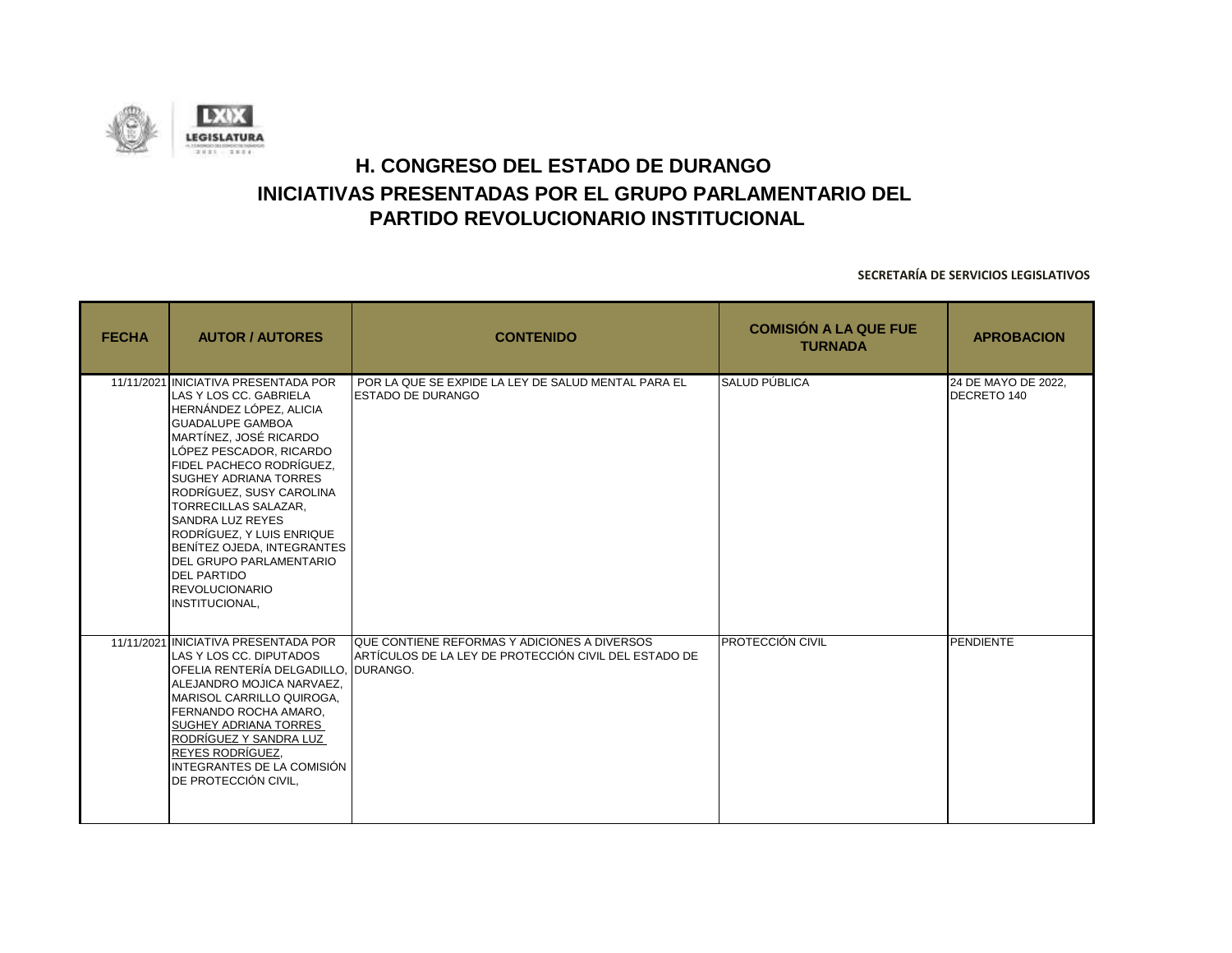![](_page_30_Picture_0.jpeg)

| <b>FECHA</b> | <b>AUTOR / AUTORES</b>                                                                                                                                                                                                                                                                                                                                                                                                                                                                                            | <b>CONTENIDO</b>                                                                                                                                                                                  | <b>COMISIÓN A LA QUE FUE</b><br><b>TURNADA</b> | <b>APROBACION</b> |
|--------------|-------------------------------------------------------------------------------------------------------------------------------------------------------------------------------------------------------------------------------------------------------------------------------------------------------------------------------------------------------------------------------------------------------------------------------------------------------------------------------------------------------------------|---------------------------------------------------------------------------------------------------------------------------------------------------------------------------------------------------|------------------------------------------------|-------------------|
|              | 18/11/2021 CC. GABRIELA HERNÁNDEZ<br>LÓPEZ, JOSÉ RICARDO LÓPEZ<br>PESCADOR, RICARDO FIDEL<br>PACHECO RODRÍGUEZ, ALICIA<br><b>GUADALUPE GAMBOA</b><br>MARTÍNEZ, SUGHEY ADRIANA<br>TORRES RODRÍGUEZ, SUSY<br><b>CAROLINA TORRECILLAS</b><br>SALAZAR, SANDRA LUZ REYES<br>RODRÍGUEZ Y LUIS ENRIQUE<br>BENITEZ OJEDA, INTEGRANTES<br>DEL GRUPO PARLAMENTARIO<br><b>DEL PARTIDO</b><br><b>REVOLUCIONARIO</b><br>INSTITUCIONAL, EN SESIÓN<br>ORDINARIA SE ADHIERE EL C.<br><b>DIPUTADO DAVID RAMOS</b><br><b>ZEPEDA</b> | POR EL QUE SE ADICIONA UN ARTÍCULO 170 BIS A LA LEY DE<br>SEGURIDAD PÚBLICA PARA EL ESTADO DE DURANGO, EN<br>MATERIA DE PREVENCIÓN DE VIOLENCIA A NIÑAS, NIÑOS,<br><b>ADOLESCENTES Y MUJERES.</b> | <b>SEGURIDAD PÚBLICA</b>                       | PENDIENTE         |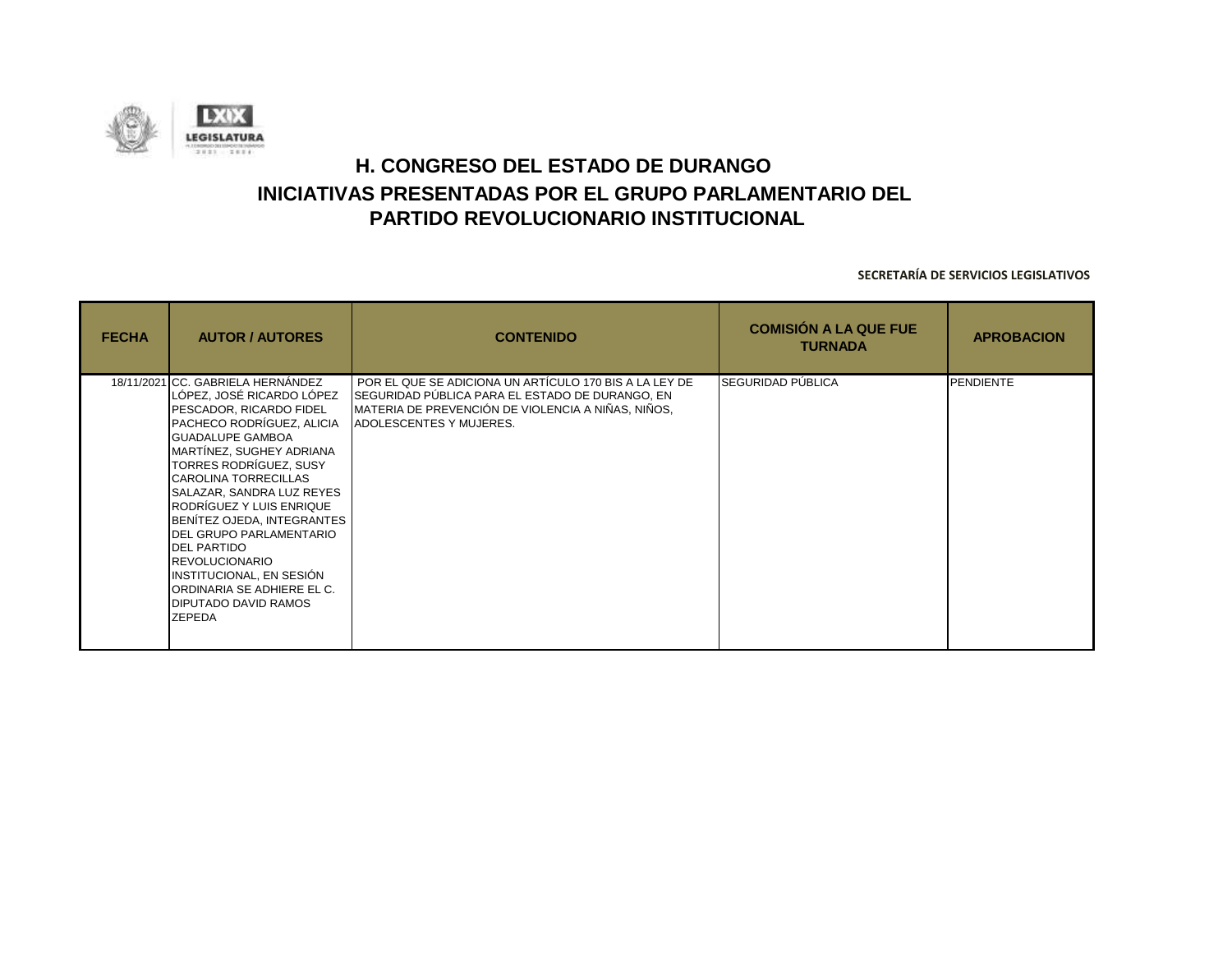![](_page_31_Picture_0.jpeg)

| <b>FECHA</b> | <b>AUTOR / AUTORES</b>                                                                                                                                                                                                                                                                                                                           | <b>CONTENIDO</b>                                                                                                                                                                                                                                      | <b>COMISIÓN A LA QUE FUE</b><br><b>TURNADA</b> | <b>APROBACION</b> |
|--------------|--------------------------------------------------------------------------------------------------------------------------------------------------------------------------------------------------------------------------------------------------------------------------------------------------------------------------------------------------|-------------------------------------------------------------------------------------------------------------------------------------------------------------------------------------------------------------------------------------------------------|------------------------------------------------|-------------------|
|              | FIDEL PACHECO RODRÍGUEZ,<br>GABRIELA HERNÁNDEZ LÓPEZ.<br><b>SUSY CAROLINA TORRECILLAS</b><br>SALAZAR, SANDRA LUZ REYES<br>RODRÍGUEZ.<br><b>ALICIA</b><br><b>IGUADALUPE</b> GAMBOA<br>MARTINEZ Y LUIS ENRIQUE<br>BENÍTEZ OJEDA, INTEGRANTES<br>DEL GRUPO PARLAMENTARIO<br><b>DEL</b><br><b>PARTIDO</b><br><b>REVOLUCIONARIO</b><br>INSTITUCIONAL, | 18/11/2021 CC. SUGHEY ADRIANA TORRES QUE CONTIENE REFORMA AL ARTÍCULO 37 DE LA LEY AGRARIA,<br>IRODRÍGUEZ.    JOSÉ    RICARDOI EN MATERIA DE EQUIDAD DE GÉNERO EN LA INTEGRACIÓN DE<br>LÓPEZ PESCADOR, RICARDO LOS CUERPOS DE GOBIERNO DE LOS EJIDOS. | ASUNTOS AGRÍCOLAS Y GANADEROS                  | <b>PENDIENTE</b>  |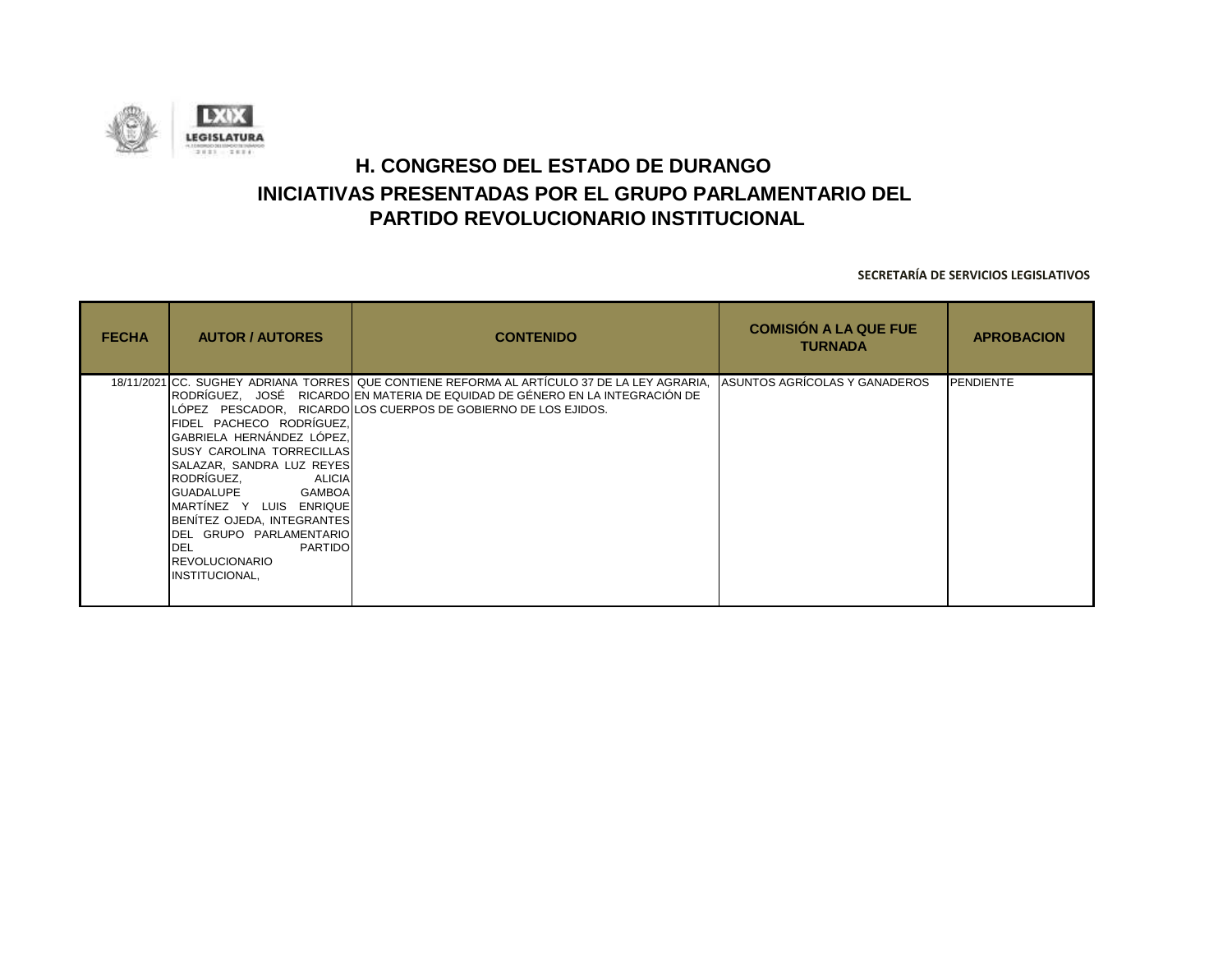![](_page_32_Picture_0.jpeg)

| <b>FECHA</b> | <b>AUTOR / AUTORES</b>                                                                                                                                                                                                                                                                                                                                                                                                                                                                                                       | <b>CONTENIDO</b>                                                                                                                                                                                           | <b>COMISIÓN A LA QUE FUE</b><br><b>TURNADA</b> | <b>APROBACION</b> |
|--------------|------------------------------------------------------------------------------------------------------------------------------------------------------------------------------------------------------------------------------------------------------------------------------------------------------------------------------------------------------------------------------------------------------------------------------------------------------------------------------------------------------------------------------|------------------------------------------------------------------------------------------------------------------------------------------------------------------------------------------------------------|------------------------------------------------|-------------------|
|              | 18/11/2021 CC. ALICIA GUADALUPE<br>GAMBOA MARTÍNEZ, JOSÉ<br>RICARDO LÓPEZ PESCADOR,<br>RICARDO FIDEL PACHECO<br>RODRÍGUEZ, SUGHEY ADRIANA<br>TORRES RODRÍGUEZ,<br>GABRIELA HERNÁNDEZ LÓPEZ,<br>SUSY CAROLINA TORRECILLAS<br>SALAZAR, SANDRA LUZ REYES<br>RODRÍGUEZ, Y LUIS ENRIQUE<br>BENITEZ OJEDA, INTEGRANTES<br>DEL GRUPO PARLAMENTARIO<br><b>DEL PARTIDO</b><br><b>REVOLUCIONARIO</b><br>INSTITUCIONAL, EN SESIÓN<br>IORDINARIA SE ADHIEREN LOS<br>ICC. DIPUTADOS DAVID RAMOS<br>ZEPEDA Y JOSÉ ANTONIO<br>SOLÍS CAMPOS. | QUE CONTIENE REFORMAS Y ADICIONES A LA LEY DE LAS<br>MUJERES PARA UNA VIDA SIN VIOLENCIA, EN MATERIA DE<br>ATENCIÓN Y SEGUIMIENTO A LA REEDUCACIÓN DEL AGRESOR<br>PARA LA NO REPETICIÓN DEL HECHO VIOLENTO | IGUALDAD DE GÉNERO                             | <b>PENDIENTE</b>  |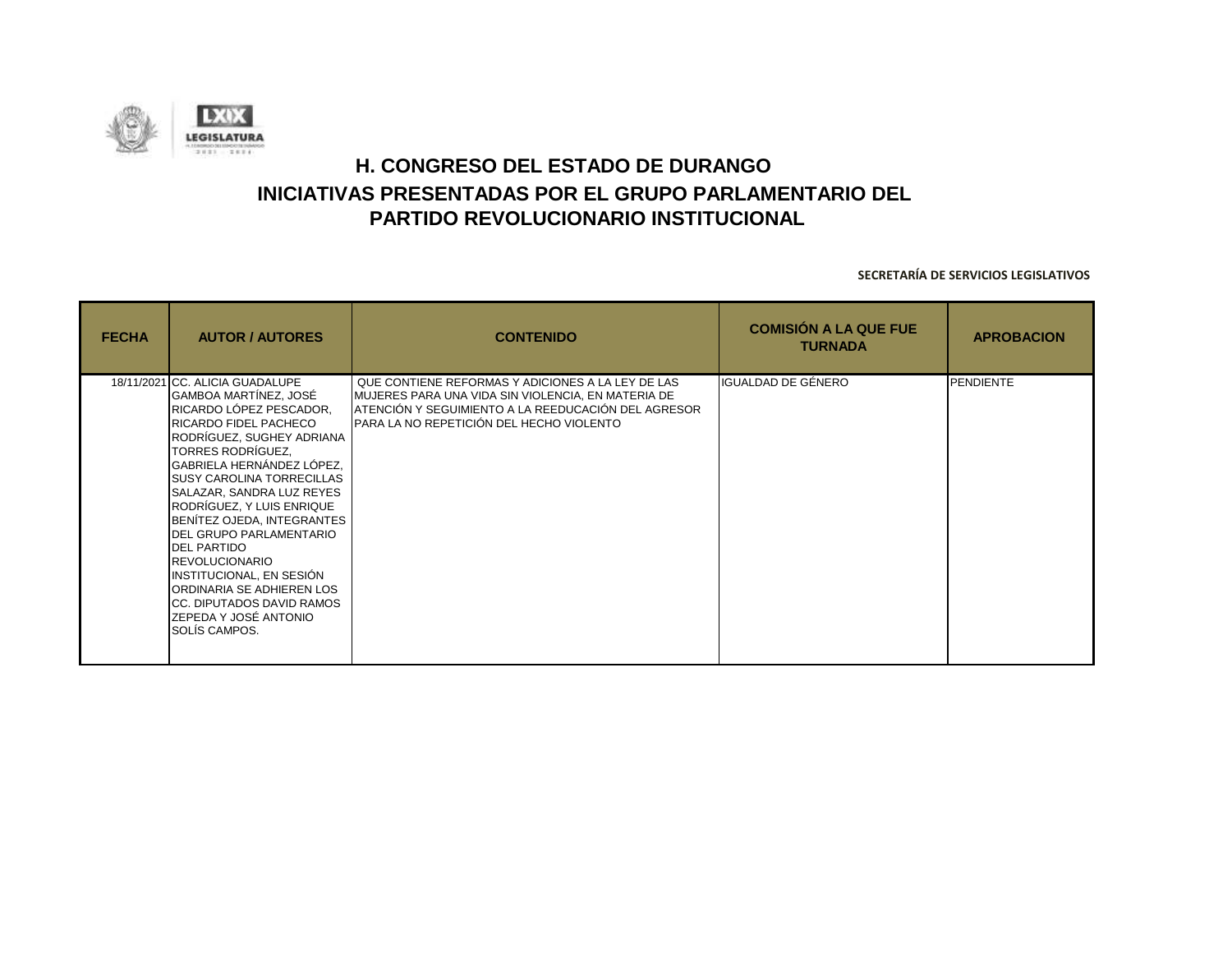![](_page_33_Picture_0.jpeg)

| <b>FECHA</b>  | <b>AUTOR / AUTORES</b>                                                                                                                                                                                                                                                                                                                                                                                                             | <b>CONTENIDO</b>                                                                                                                                 | <b>COMISIÓN A LA QUE FUE</b><br><b>TURNADA</b> | <b>APROBACION</b> |
|---------------|------------------------------------------------------------------------------------------------------------------------------------------------------------------------------------------------------------------------------------------------------------------------------------------------------------------------------------------------------------------------------------------------------------------------------------|--------------------------------------------------------------------------------------------------------------------------------------------------|------------------------------------------------|-------------------|
| 18/11/2021 CC | <b>ALICIA</b><br><b>GAMBOA</b><br>RICARDO LÓPEZ PESCADOR, VIOLENCIA DE GÉNERO.<br>RICARDO FIDEL PACHECO<br>RODRÍGUEZ, SUGHEY ADRIANA<br>RODRÍGUEZ.<br><b>TORRES</b><br>GABRIELA HERNÁNDEZ LÓPEZ.<br><b>SUSY CAROLINA TORRECILLAS</b><br>SALAZAR, SANDRA LUZ REYES<br>RODRÍGUEZ, Y LUIS ENRIQUE<br>BENITEZ OJEDA, INTEGRANTES<br>DEL GRUPO PARLAMENTARIO<br><b>DEL</b><br><b>PARTIDO</b><br><b>REVOLUCIONARIO</b><br>INSTITUCIONAL, | GUADALUPE QUE CONTIENE REFORMA AL ARTÍCULO 301 DEL CÓDIGO PENAL JUSTICIA<br>MARTÍNEZ, JOSÉ DEL ESTADO LIBRE Y SOBERANO DE DURANGO, EN MATERIA DE |                                                | PENDIENTE         |
|               | 18/11/2021 CC. SANDRA<br>LÓPEZ PESCADOR, RICARDO<br>FIDEL PACHECO RODRÍGUEZ,<br>ALICIA GUADALUPE GAMBOA<br>MARTÍNEZ, SUGHEY ADRIANA<br><b>TORRES</b><br>RODRÍGUEZ.<br>GABRIELA HERNÁNDEZ LÓPEZ.<br><b>SUSY CAROLINA TORRECILLAS</b><br>SALAZAR Y LUIS ENRIQUE<br>BENITEZ OJEDA, INTEGRANTES<br>DEL GRUPO PARLAMENTARIO<br><b>DEL</b><br><b>PARTIDO</b><br><b>REVOLUCIONARIO</b><br>INSTITUCIONAL,                                  | LUZ REYES POR EL QUE SE EXPIDE LA LEY DE LOS DERECHOS DE LAS<br>RODRÍGUEZ, JOSÉ RICARDO JEFAS DE FAMILIA DEL ESTADO DE DURANGO.                  | IGUALDAD DE GÉNERO                             | <b>PENDIENTE</b>  |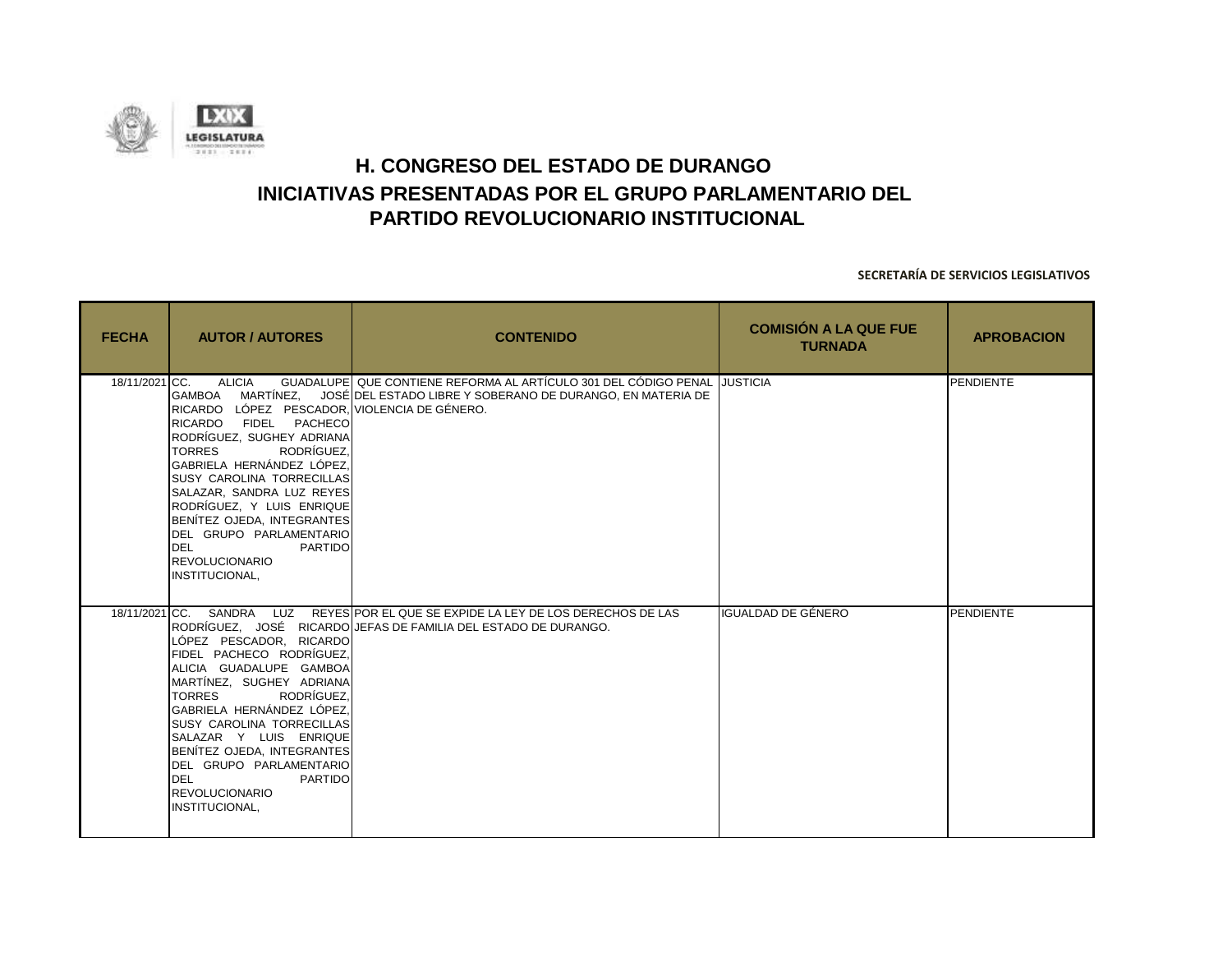![](_page_34_Picture_0.jpeg)

| <b>FECHA</b> | <b>AUTOR / AUTORES</b>                                                                                                                                                                                                                                                                                                                                                                                                    | <b>CONTENIDO</b>                                                                                                                                                                            | <b>COMISIÓN A LA QUE FUE</b><br><b>TURNADA</b>      | <b>APROBACION</b>                    |
|--------------|---------------------------------------------------------------------------------------------------------------------------------------------------------------------------------------------------------------------------------------------------------------------------------------------------------------------------------------------------------------------------------------------------------------------------|---------------------------------------------------------------------------------------------------------------------------------------------------------------------------------------------|-----------------------------------------------------|--------------------------------------|
|              | 18/11/2021 CC. SUSY CAROLINA<br>TORRECILLAS SALAZAR, JOSÉ<br>RICARDO LÓPEZ PESCADOR.<br>RICARDO FIDEL PACHECO<br>RODRÍGUEZ. SANDRA LUZ<br>REYES RODRÍGUEZ, ALICIA<br><b>GUADALUPE GAMBOA</b><br>MARTÍNEZ, SUGHEY ADRIANA<br><b>TORRES RODRÍGUEZ.</b><br>GABRIELA HERNÁNDEZ LÓPEZ<br>Y LUIS ENRIQUE BENÍTEZ<br><b>OJEDA, INTEGRANTES DEL</b><br><b>GRUPO PARLAMENTARIO DEL</b><br>PARTIDO REVOLUCIONARIO<br>INSTITUCIONAL, | QUE CONTIENE REFORMAS A LOS ARTÍCULOS 30 Y 31 DE LA LEY<br>DE LAS MUJERES PARA UNA VIDA SIN VIOLENCIA, EN MATERIA<br>IDE EMPODERAMIENTO ECONÓMICO DE LAS MUJERES.                           | UNIDAS DESARROLLO ECONÓMICO E<br>IGUALDAD DE GÉNERO | PENDIENTE                            |
|              | 18/11/2021 CC. SUSY CAROLINA<br>TORRECILLAS SALAZAR, JOSÉ<br>RICARDO LÓPEZ PESCADOR.<br>RICARDO FIDEL PACHECO<br>RODRÍGUEZ. SANDRA LUZ<br>REYES RODRÍGUEZ, ALICIA<br><b>GUADALUPE GAMBOA</b><br>MARTÍNEZ, SUGHEY ADRIANA<br><b>TORRES RODRÍGUEZ.</b><br>GABRIELA HERNÁNDEZ LÓPEZ<br>Y LUIS ENRIQUE BENÍTEZ<br><b>OJEDA. INTEGRANTES DEL</b><br><b>GRUPO PARLAMENTARIO DEL</b><br>PARTIDO REVOLUCIONARIO<br>INSTITUCIONAL, | POR EL QUE SE ADICIONAN DIVERSOS ARTÍCULOS A LA LEY DE<br>FOMENTO ECONÓMICO PARA EL ESTADO DE DURANGO. EN<br>MATERIA DE PROGRAMA PARA EL EMPODERAMIENTO EN LA VIDA<br>ECONÓMICA DE LA MUJER | <b>DESARROLLO ECONÓMICO</b>                         | 22 DE FEBRERO DE 2022,<br>DECRETO 95 |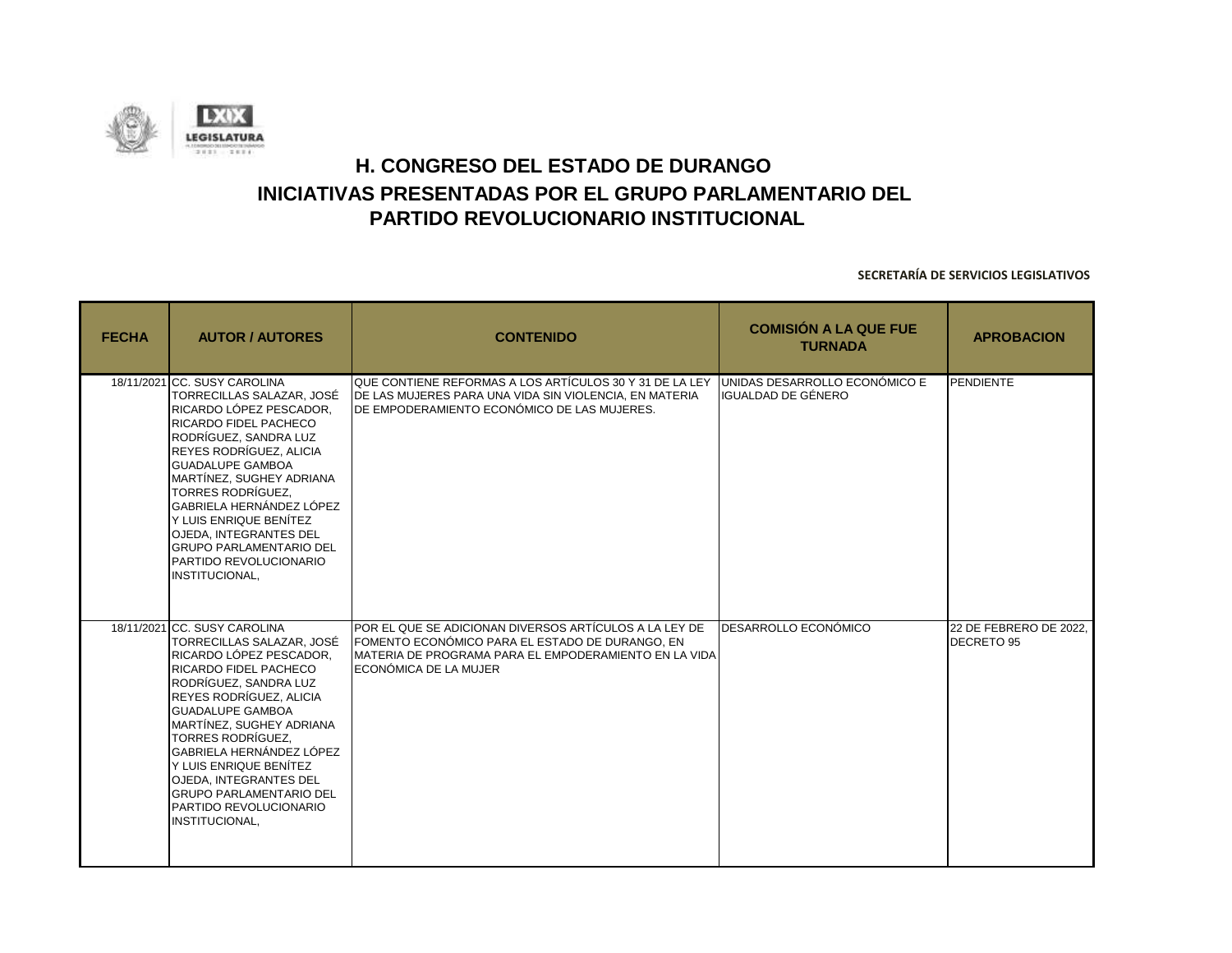![](_page_35_Picture_0.jpeg)

| <b>FECHA</b> | <b>AUTOR / AUTORES</b>                                                                                                                                                                                                                                                                                                                                                                                      | <b>CONTENIDO</b>                                                                                                                                                                                 | <b>COMISIÓN A LA QUE FUE</b><br><b>TURNADA</b> | <b>APROBACION</b> |
|--------------|-------------------------------------------------------------------------------------------------------------------------------------------------------------------------------------------------------------------------------------------------------------------------------------------------------------------------------------------------------------------------------------------------------------|--------------------------------------------------------------------------------------------------------------------------------------------------------------------------------------------------|------------------------------------------------|-------------------|
|              | 18/11/2021 CC. SUSY CAROLINA<br>TORRECILLAS SALAZAR, JOSÉ<br>RICARDO LÓPEZ PESCADOR,<br>RICARDO FIDEL PACHECO<br>RODRÍGUEZ, SANDRA LUZ<br>REYES RODRÍGUEZ, ALICIA<br><b>GUADALUPE GAMBOA</b><br>MARTÍNEZ, SUGHEY ADRIANA<br>TORRES RODRÍGUEZ,<br>GABRIELA HERNÁNDEZ LÓPEZ<br>Y LUIS ENRIQUE BENÍTEZ<br>OJEDA, INTEGRANTES DEL<br><b>GRUPO PARLAMENTARIO DEL</b><br>PARTIDO REVOLUCIONARIO<br>INSTITUCIONAL, | QUE CONTIENE REFORMA AL ARTÍCULO 32 DE LA LEY ORGÁNICA  ADMINISTRACIÓN PÚBLICA<br>DE LA ADMINISTRACIÓN PÚBLICA DEL ESTADO DE DURANGO, EN<br>IMATERIA DE EMPODERAMIENTO ECONÓMICO DE LAS MUJERES. |                                                | <b>PENDIENTE</b>  |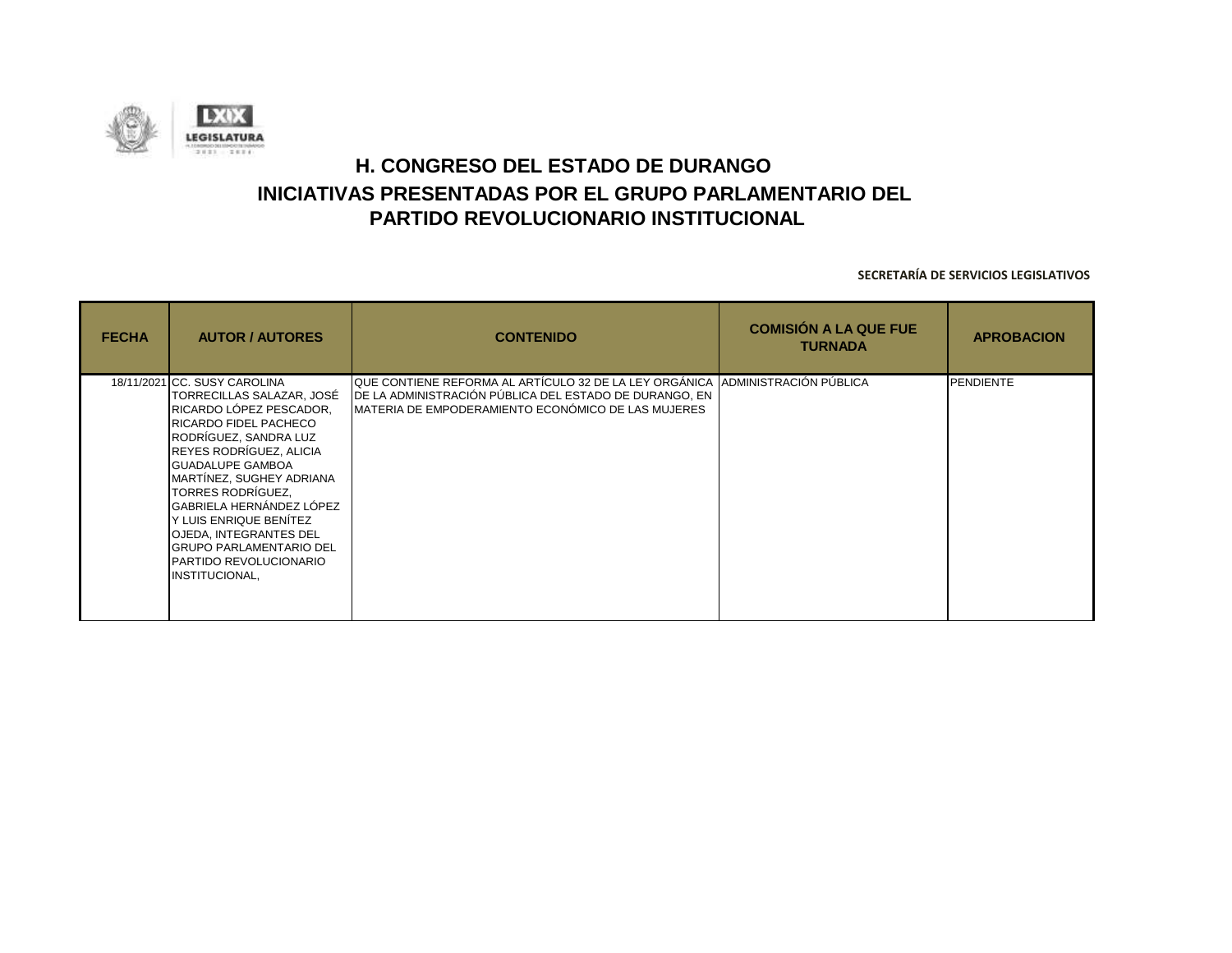![](_page_36_Picture_0.jpeg)

| <b>FECHA</b> | <b>AUTOR / AUTORES</b>                                                                                                                                                                                                                                                                                                                                                                                                                                                                                                                                                                                                                         | <b>CONTENIDO</b>                                                                                                                                                                           | <b>COMISIÓN A LA QUE FUE</b><br><b>TURNADA</b> | <b>APROBACION</b>                                                            |
|--------------|------------------------------------------------------------------------------------------------------------------------------------------------------------------------------------------------------------------------------------------------------------------------------------------------------------------------------------------------------------------------------------------------------------------------------------------------------------------------------------------------------------------------------------------------------------------------------------------------------------------------------------------------|--------------------------------------------------------------------------------------------------------------------------------------------------------------------------------------------|------------------------------------------------|------------------------------------------------------------------------------|
| 23/11/2021   | <b>ALICIA</b><br>CC.<br>MARTÍNEZ.<br><b>GAMBOA</b><br><b>RICARDO</b><br>FIDEL PACHECO<br>RODRÍGUEZ.<br><b>GABRIELA</b><br>HERNÁNDEZ LÓPEZ, SUSY<br><b>CAROLINA</b><br><b>TORRECILLAS</b><br><b>SALAZAR, SANDRA LUZ REYES</b><br>RODRÍGUEZ, LUIS ENRIQUE<br>BENITEZ OJEDA Y SUGHEY<br>ADRIANA TORRES RODRÍGUEZ<br>IINTEGRANTES DEL GRUPO<br><b>PARLAMENTARIO DEL PARTIDO</b><br><b>REVOLUCIONARIO</b><br>INSTITUCIONAL, SE ADHIEREN<br>LOS CC. DIPUTADOS: DAVID<br>RAMOS ZEPEDA, VERÓNICA<br>PÉREZ HERRERA, MARIA DE<br>LOS ANGELES ROJAS RIVERA,<br>JOSÉ ANTONIO SOLIS CAMPOS,<br>ALEJANDRO MOJICA Y SILVIA<br><b>PATRICIA JIMENEZ DELGADO</b> | GUADALUPE QUE CONTIENE REFORMAS Y ADICIONES A DIVERSOS<br>JOSÉ ARTÍCULOS DEL CÓDIGO CIVIL DEL ESTADO DE DURANGO, EN<br>IRICARDO LÓPEZ PESCADOR. IMATERIA DE DEUDORES ALIMENTARIOS MOROSOS. | <b>JUSTICIA</b>                                | <b>SE DESESTIMA EN</b><br>SESIÓN ORDINARIA DEL<br>DIA 01 DE MARZO DE<br>2022 |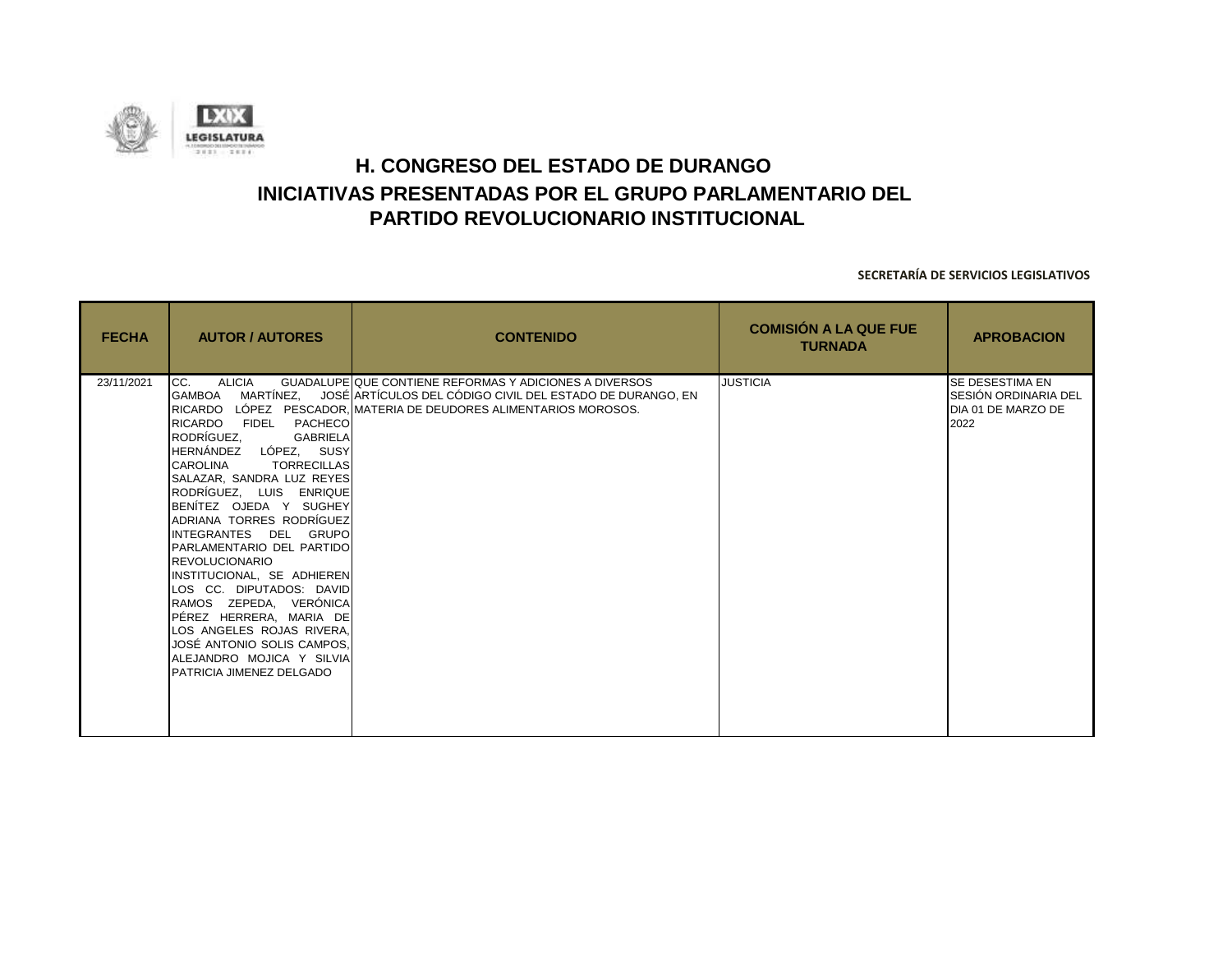![](_page_37_Picture_0.jpeg)

| <b>FECHA</b> | <b>AUTOR / AUTORES</b>                                                                                                                                                                                                                                                                                                                                                            | <b>CONTENIDO</b>                                                                                                                                                                                                             | <b>COMISIÓN A LA QUE FUE</b><br><b>TURNADA</b>           | <b>APROBACION</b> |
|--------------|-----------------------------------------------------------------------------------------------------------------------------------------------------------------------------------------------------------------------------------------------------------------------------------------------------------------------------------------------------------------------------------|------------------------------------------------------------------------------------------------------------------------------------------------------------------------------------------------------------------------------|----------------------------------------------------------|-------------------|
| 23/11/2021   | PATRICIA<br>SILVIA<br>DELGADO, ALEJANDRO MOJICA<br>NARVAEZ, VERÓNICA PÉREZ<br>HERRERA Y FERNANDO ROCHA<br>AMARO INTEGRANTES DEL<br>GRUPO PARLAMENTARIO DEL<br>PARTIDO ACCIÓN NACIONAL, SE<br>ADHIEREN LOS CC. DIPUTADOS:<br>SUSY CAROLINA TORRECILLAS.<br>GABRIELA HERNÁNDEZ LÓPEZ,<br>ALICIA GUADALUPE GAMBOA,<br>RICARDO PACHECO, SANDRA<br>LUZ REYES, SUGHEY ADRIANA<br>TORRES | CC. JOEL CORRAL ALCÁNTAR, QUE CONTIENE REFORMA AL ARTÍCULO 55 DE LA LEY DE LOS<br>GERARDO GALAVIZ MARTÍNEZ, TRABAJADORES AL SERVICIO DE LOS TRES PODERES DEL<br>JIMÉNEZ ESTADO DE DURANGO, EN MATERIA DE DERECHO A LA SALUD. | TRABAJO. PREVISIÓN Y SEGURIDAD<br><b>SOCIAL</b>          | PENDIENTE         |
| 23/11/2021   | SILVIA PATRICIA<br>DELGADO, ALEJANDRO MOJICA<br>NARVAEZ, VERÓNICA PÉREZ<br>HERRERA Y FERNANDO ROCHA<br>AMARO INTEGRANTES DEL<br>GRUPO PARLAMENTARIO DEL<br>PARTIDO ACCIÓN NACIONAL, SE<br>ADHIEREN LOS CC. DIPUTADOS<br>GABRIELA HERNÁNDEZ LÓPEZ<br>Y LUIS ENRIQUE BENITEZ<br><b>OJEDA</b>                                                                                        | CC. JOEL CORRAL ALCÁNTAR. QUE CONTIENE REFORMA AL ARTÍCULO 179 DE LA LEY<br>GERARDO GALAVIZ MARTÍNEZ, ORGÁNICA DEL CONGRESO DEL ESTADO DE DURANGO, EN<br>JIMÉNEZ MATERIA DE BUZÓN ELECTRÓNICO.                               | RÉGIMEN, REGLAMENTO Y PRÁCTICAS<br><b>PARLAMENTARIAS</b> | <b>PENDIENTE</b>  |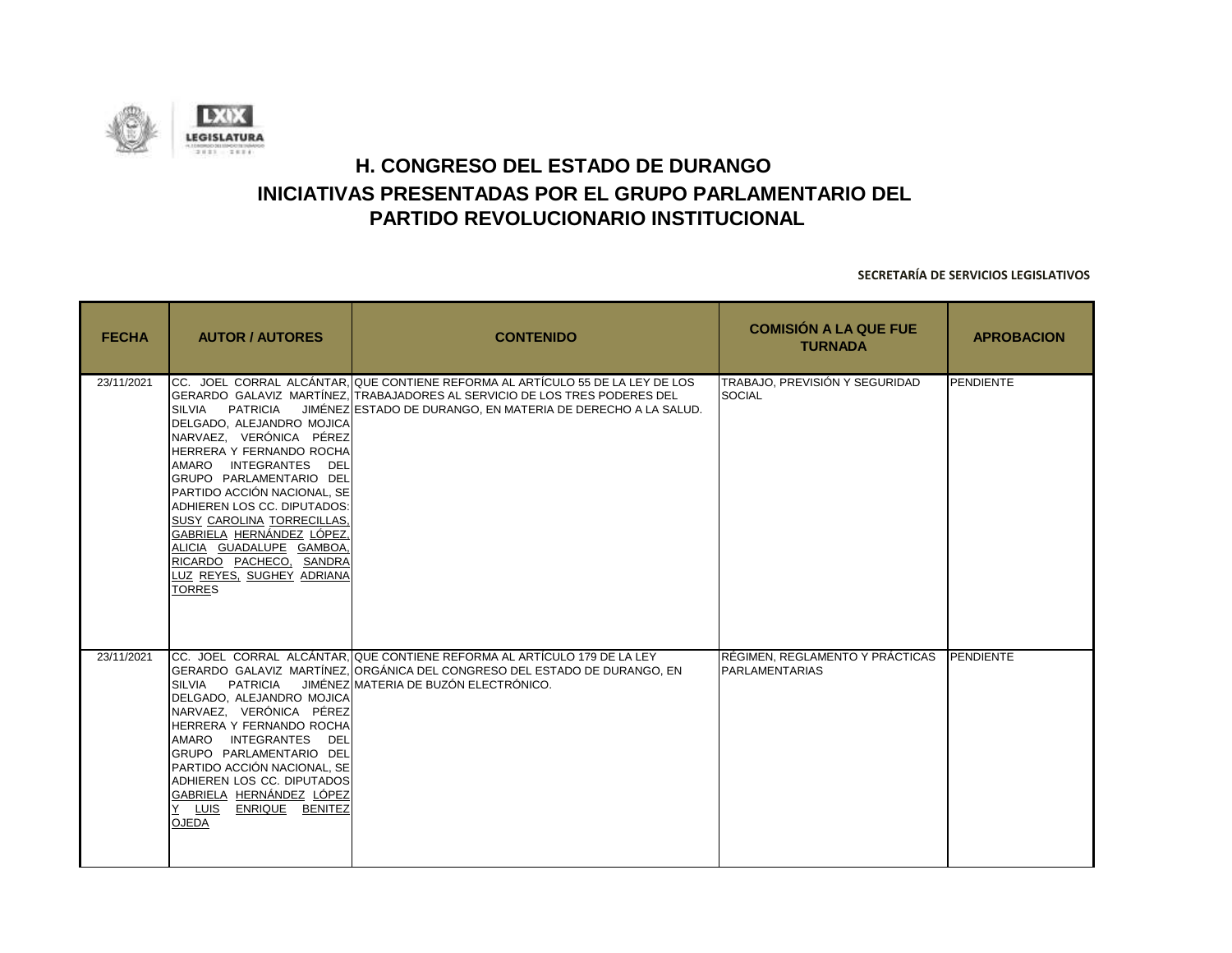![](_page_38_Picture_0.jpeg)

| <b>FECHA</b> | <b>AUTOR / AUTORES</b>                                                                                                                                                                                                                                                                                                                                                                                     | <b>CONTENIDO</b>                                                                                                                                                                                                           | <b>COMISIÓN A LA QUE FUE</b><br><b>TURNADA</b>                               | <b>APROBACION</b>                  |
|--------------|------------------------------------------------------------------------------------------------------------------------------------------------------------------------------------------------------------------------------------------------------------------------------------------------------------------------------------------------------------------------------------------------------------|----------------------------------------------------------------------------------------------------------------------------------------------------------------------------------------------------------------------------|------------------------------------------------------------------------------|------------------------------------|
| 23/11/2021   | <b>SILVIA</b><br>PATRICIA<br>DELGADO. ALEJANDRO MOJICA FAMILIA.<br>NARVAEZ, VERÓNICA PÉREZ<br>HERRERA Y FERNANDO ROCHA<br>AMARO INTEGRANTES<br>DEL<br>GRUPO PARLAMENTARIO DEL<br>PARTIDO ACCIÓN NACIONAL. SE<br>ADHIEREN LAS CC. DIPUTADAS:<br>GABRIELA HERNÁNDEZ LÓPEZ,<br><b>SANDRA</b><br><b>LUZ</b><br><b>REYES</b><br>RODRÍGUEZ Y ALEJANDRA DEL<br>VALLE RAMÍREZ                                      | ICC. JOEL CORRAL ALCÁNTAR. POR EL QUE SE ADICIONA EL ARTÍCULO 12 TER DE LA LEY DE<br>GERARDO GALAVIZ MARTÍNEZ. HACIENDA DEL ESTADO DE DURANGO, CON EL FIN DE<br>JIMÉNEZ ESTABLECER UN FONDO DE APOYO A LAS MADRES JEFAS DE | <b>HACIENDA, PRESUPUESTO Y CUENTA</b><br>PÚBLICA                             | 18 DE MAYO DE 2022.<br>DECRETO 135 |
| 23/11/2021   | ICC. CHRISTIAN ALÁN JEAN<br>ESPARZA, ALEJANDRA DEL<br>VALLE RAMÍREZ, OFELIA<br>RENTERÍA DELGADILLO.<br>EDUARDO GARCÍA REYES.<br>SANDRA LILIA AMAYA ROSALES.<br><b>DIANA MARIBEL TORRES</b><br>TORRES Y BERNABÉ AGUILAR<br><b>CARRILLO. INTEGRANTES DEL</b><br><b>GRUPO PARLAMENTARIO DEL</b><br>PARTIDO MOVIMIENTO DE<br>REGENERACIÓN NACIONAL<br>(MORENA), SE ADHIERE SUSY<br><b>CAROLINA TORRECILLAS</b> | QUE CONTIENE REFORMAS Y ADICIONES A LA LEY DE TURISMO<br>IDEL ESTADO DE DURANGO Y A LA LEY DE SALUD PÚBLICA DEL<br><b>ESTADO DE DURANGO.</b>                                                                               | <b>IUNIDAS TURISMO Y CINEMATOGRAFÍA Y IPENDIENTE</b><br><b>SALUD PÚBLICA</b> |                                    |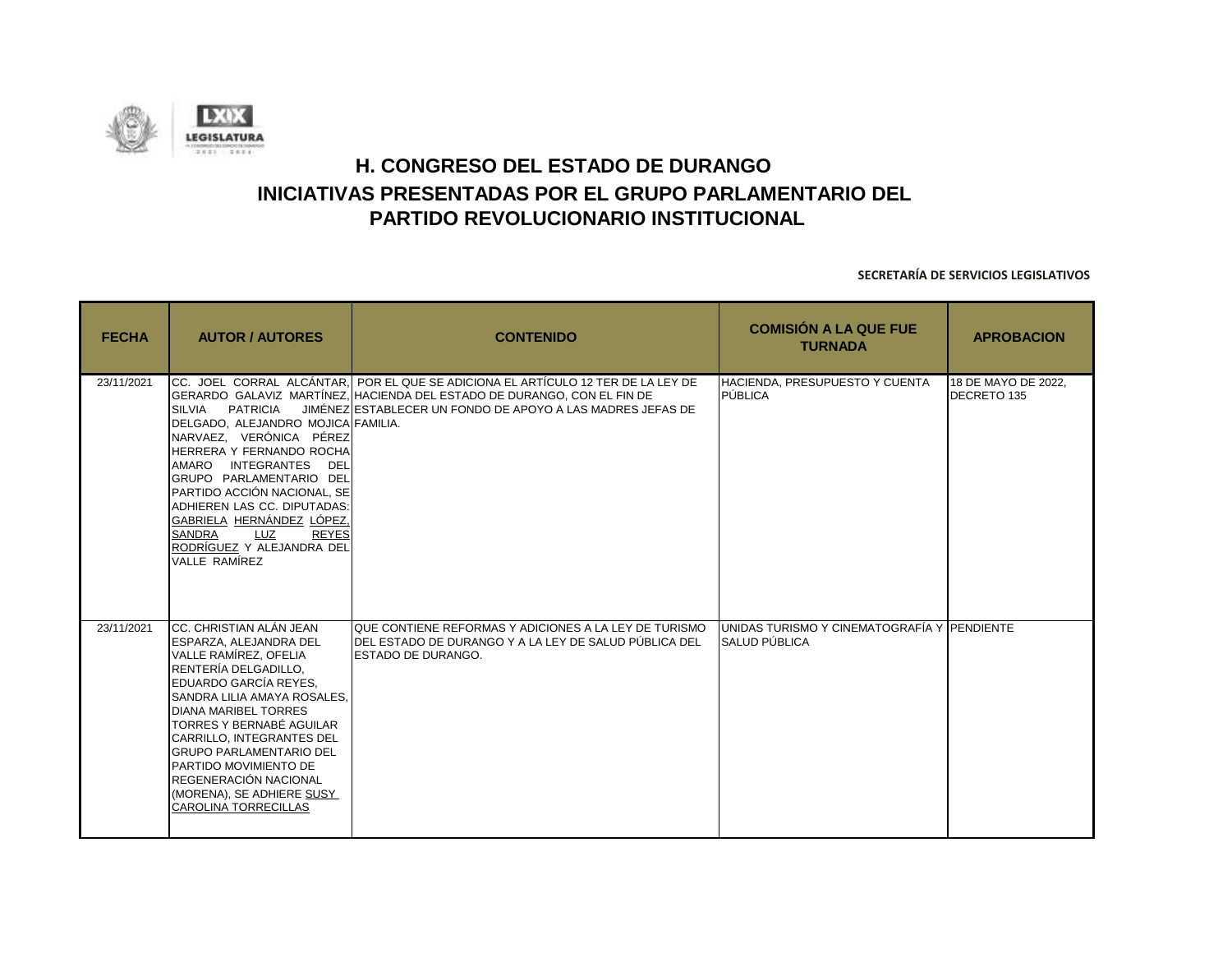![](_page_39_Picture_0.jpeg)

| <b>FECHA</b> | <b>AUTOR / AUTORES</b>                                                                                                                                                                                                                                                                                                                                                                                                                                                                                       | <b>CONTENIDO</b>                                                                                                                                | <b>COMISIÓN A LA QUE FUE</b><br><b>TURNADA</b>        | <b>APROBACION</b> |
|--------------|--------------------------------------------------------------------------------------------------------------------------------------------------------------------------------------------------------------------------------------------------------------------------------------------------------------------------------------------------------------------------------------------------------------------------------------------------------------------------------------------------------------|-------------------------------------------------------------------------------------------------------------------------------------------------|-------------------------------------------------------|-------------------|
| 25/11/2021   | PESCADOR, RICARDO FIDEL<br>PACHECO RODRÍGUEZ, ALICIA<br><b>GUADALUPE</b><br><b>GAMBOA</b><br>MARTÍNEZ, SUGHEY ADRIANA<br>TORRES RODRÍGUEZ, SUSY<br>CAROLINA TORRECILLAS<br>SALAZAR, SANDRA LUZ REYES<br>RODRÍGUEZ, Y LUIS ENRIQUE<br>BENÍTEZ OJEDA, INTEGRANTES<br>DEL GRUPO PARLAMENTARIO<br>DEL PARTIDO<br>REVOLUCIONARIO<br>INSTITUCIONAL, SE ADHIEREN<br>LOS CC. DIPUTADOS VERÓNICA<br>PÉREZ HERRERA, SILVIA<br>PATRICIA JIMÉNEZ DELGADO,<br>ALEJANDRO MOJICA,<br>FERNANDO ROCHA Y DAVID<br>RAMOS ZEPEDA | CC. GABRIELA HERNÁNDEZ POR LA QUE SE CREA LA LEY DEL REGISTRO PÚBLICO DE<br>LÓPEZ, JOSÉ RICARDO LÓPEZ AGRESORES SEXUALES DEL ESTADO DE DURANGO. | COMISIONES UNIDAS DE JUSTICIA E<br>IGUALDAD DE GÉNERO | <b>PENDIENTE</b>  |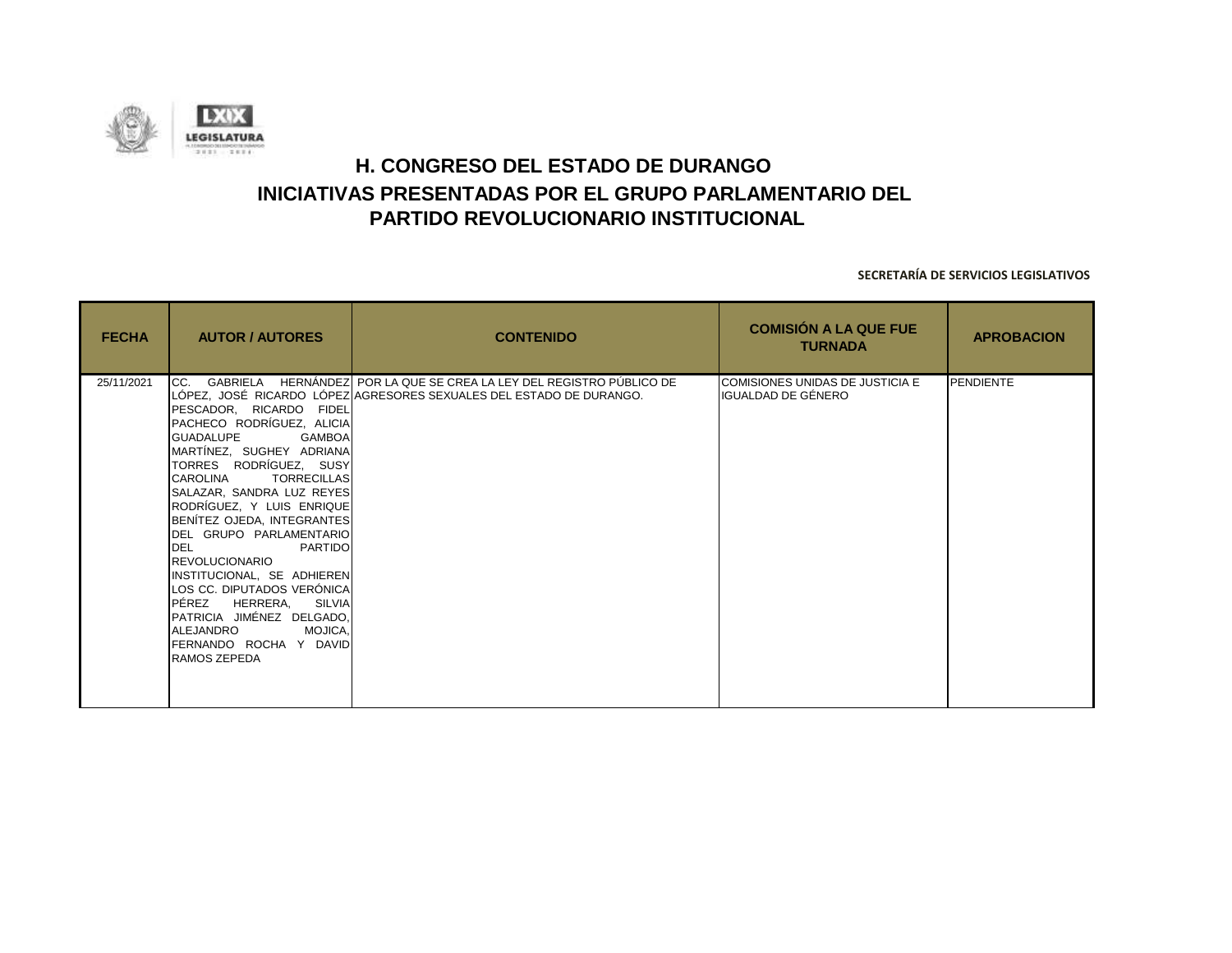![](_page_40_Picture_0.jpeg)

| <b>FECHA</b> | <b>AUTOR / AUTORES</b>                                                                                                                                                                                                                                                                                                                                                                                                                                                                    | <b>CONTENIDO</b>                                                                                                                                                                                                                       | <b>COMISIÓN A LA QUE FUE</b><br><b>TURNADA</b> | <b>APROBACION</b> |
|--------------|-------------------------------------------------------------------------------------------------------------------------------------------------------------------------------------------------------------------------------------------------------------------------------------------------------------------------------------------------------------------------------------------------------------------------------------------------------------------------------------------|----------------------------------------------------------------------------------------------------------------------------------------------------------------------------------------------------------------------------------------|------------------------------------------------|-------------------|
| 25/11/2021   | FIDEL PACHECO RODRÍGUEZ.<br>GABRIELA HERNÁNDEZ LÓPEZ,<br>ALICIA GUADALUPE GAMBOA<br>MARTÍNEZ, SUGHEY ADRIANA<br>TORRES RODRÍGUEZ, SUSY<br>CAROLINA<br><b>TORRECILLAS</b><br>SALAZAR Y LUIS ENRIQUE<br>BENÍTEZ OJEDA, INTEGRANTES<br>DEL GRUPO PARLAMENTARIO<br><b>DEL</b><br>PARTIDO<br><b>REVOLUCIONARIO</b><br>INSTITUCIONAL, SE ADHIEREN<br>DIPUTADOS:<br>LOS<br>CC.<br>ALEJANDRO MOJICA, BERNABE<br>AGUILAR, ALEJANDRA DEL<br>VALLE, OFELIA RENTERIA Y<br><b>DIANA MARIBEL TORRES</b> | CC. SANDRA LUZ REYES POR LA QUE SE ADICIONA UN ARTÍCULO 151 BIS A LA LEY DE<br>RODRÍGUEZ, JOSÉ RICARDO ASISTENCIA SOCIAL, EN MATERIA DE COMBATE A LA<br>LÓPEZ PESCADOR, RICARDO DESNUTRICIÓN EN NIÑAS, NIÑOS Y ADOLESCENTES INDÍGENAS. | <b>DESARROLLO SOCIAL</b>                       | <b>PENDIENTE</b>  |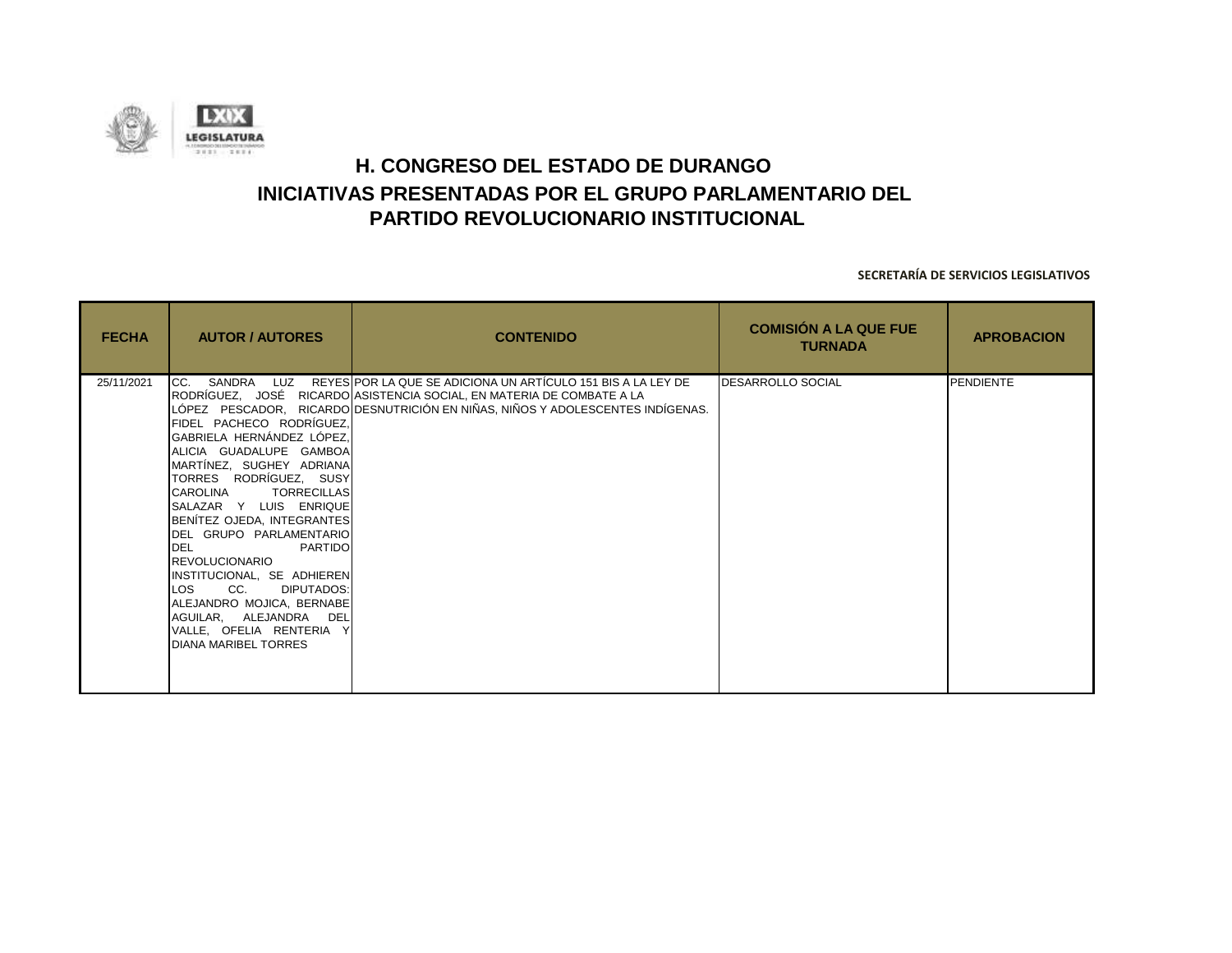![](_page_41_Picture_0.jpeg)

| <b>FECHA</b> | <b>AUTOR / AUTORES</b>                                                                                                                                                                                                                                                                                                                                                                                                                                                                        | <b>CONTENIDO</b>                                                                                                                                                                                                           | <b>COMISIÓN A LA QUE FUE</b><br><b>TURNADA</b>                               | <b>APROBACION</b> |
|--------------|-----------------------------------------------------------------------------------------------------------------------------------------------------------------------------------------------------------------------------------------------------------------------------------------------------------------------------------------------------------------------------------------------------------------------------------------------------------------------------------------------|----------------------------------------------------------------------------------------------------------------------------------------------------------------------------------------------------------------------------|------------------------------------------------------------------------------|-------------------|
| 25/11/2021   | CC. CHRISTIAN ALÁN JEAN<br>ESPARZA, ALEJANDRA DEL<br>VALLE RAMÍREZ, OFELIA<br>RENTERÍA DELGADILLO,<br>EDUARDO GARCÍA REYES,<br>SANDRA LILIA AMAYA ROSALES.<br><b>DIANA MARIBEL TORRES</b><br>TORRES Y BERNABÉ AGUILAR<br>CARRILLO, INTEGRANTES DEL<br><b>GRUPO PARLAMENTARIO DEL</b><br>PARTIDO MOVIMIENTO DE<br>REGENERACIÓN NACIONAL<br>(MORENA), SE ADHIEREN LAS<br>CC, DIPUTADAS GABRIELA<br>HERNÁNDEZ LÓPEZ, SUGHEY<br>ADRIANA TORRES, SANDRA<br>LILIA AMAYA ROSALES Y<br>VERÓNICA PÉREZ | QUE CONTIENE REFORMAS Y ADICIONES A DIVERSAS<br>DISPOSICIONES DE LA LEY DE LAS MUJERES PARA UNA VIDA SIN<br>VIOLENCIA, PARA CREAR LA DEFENSORÍA PÚBLICA DE LAS<br>MUJERES.                                                 | IGUALDAD DE GÉNERO                                                           | <b>PENDIENTE</b>  |
| 02/12/2021   | <b>CC. DIPUTADOS INTEGRANTES</b><br><b>DEL GRUPO PARLAMENTARIO</b><br><b>DEL PARTIDO</b><br><b>REVOLUCIONARIO</b><br>INSTITUCIONAL,                                                                                                                                                                                                                                                                                                                                                           | POR EL QUE SE ADICIONA UN SEGUNDO PÁRRAFO AL ARTÍCULO<br><u>I3. LOS ARTÍCULOS 92 BIS Y 92 TER Y SE REFORMA EL ARTÍCULO</u><br>97 TODOS DE LA LEY DE INCLUSIÓN PARA LAS PERSONAS CON<br>DISCAPACIDAD DEL ESTADO DE DURANGO. | ATENCIÓN A PERSONAS CON<br><b>DISCAPACIDADAD Y ADULTOS</b><br><b>MAYORES</b> | <b>PENDIENTE</b>  |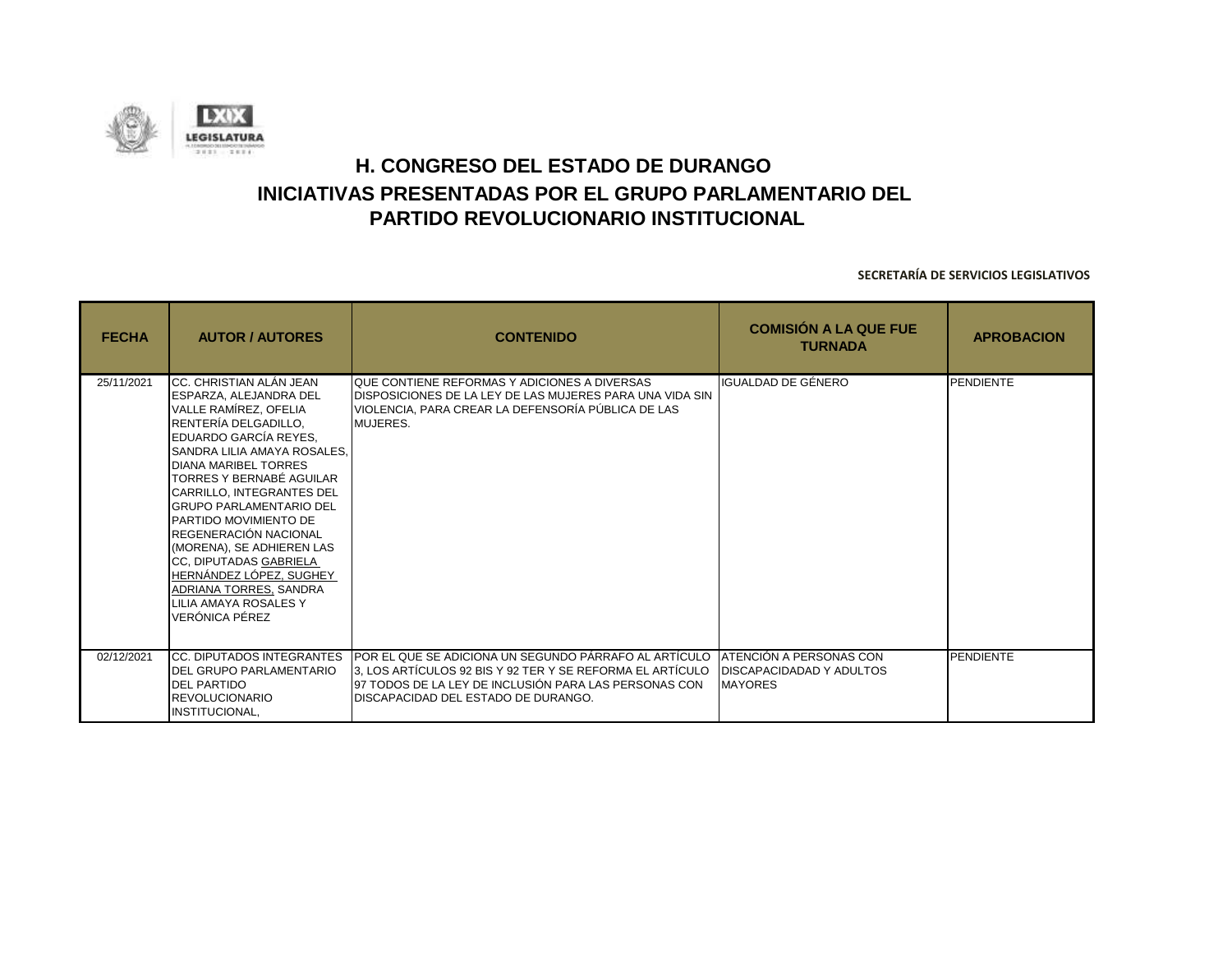![](_page_42_Picture_0.jpeg)

| <b>FECHA</b> | <b>AUTOR / AUTORES</b>                                                                                                                                                                                                                                                                                                                                                                                                 | <b>CONTENIDO</b>                                                                                                                | <b>COMISIÓN A LA QUE FUE</b><br><b>TURNADA</b> | <b>APROBACION</b>                   |
|--------------|------------------------------------------------------------------------------------------------------------------------------------------------------------------------------------------------------------------------------------------------------------------------------------------------------------------------------------------------------------------------------------------------------------------------|---------------------------------------------------------------------------------------------------------------------------------|------------------------------------------------|-------------------------------------|
| 07/12/2021   | CC. LUIS ENRIQUE BENÍTEZ<br>OJEDA, JOSÉ RICARDO LÓPEZ<br>PESCADOR, RICARDO FIDEL<br>PACHECO RODRÍGUEZ.<br>lGABRIELA HERNÁNDEZ LÓPEZ.<br><b>ISUSY CAROLINA TORRECILLAS</b><br>SALAZAR, SANDRA LUZ REYES<br>RODRÍGUEZ, ALICIA<br><b>GUADALUPE GAMBOA</b><br>MARTÍNEZ Y SUGHEY ADRIANA<br><b>TORRES RODRÍGUEZ</b><br>INTEGRANTES DEL GRUPO<br>PARLAMENTARIO DEL PARTIDO<br><b>REVOLUCIONARIO</b><br><b>INSTITUCIONAL.</b> | QUE CONTIENE REFORMAS Y ADICIONES A DIVERSOS<br>ARTÍCULOS A LA CONSTITUCIÓN POLÍTICA DEL ESTADO LIBRE Y<br>SOBERANO DE DURANGO. | <b>PUNTOS CONSTITUCIONALES</b>                 | 04 DE MAYO DE 2022,<br>DECRETO 132  |
| 14/12/2021   | CC. LUIS ENRIQUE BENÍTEZ<br>OJEDA, JOSÉ RICARDO LÓPEZ<br>PESCADOR. RICARDO FIDEL<br>PACHECO RODRÍGUEZ,<br>GABRIELA HERNÁNDEZ LÓPEZ,<br><b>SUSY CAROLINA TORRECILLAS</b><br>SALAZAR, SANDRA LUZ REYES<br>RODRÍGUEZ, ALICIA<br><b>GUADALUPE GAMBOA</b><br>MARTÍNEZ Y SUGHEY ADRIANA<br><b>TORRES RODRÍGUEZ</b><br>INTEGRANTES DEL GRUPO<br><b>PARLAMENTARIO DEL PARTIDO</b><br>REVOLUCIONARIO,                           | QUE CONTIENE REFORMA A LOS ARTÍCULOS 103, 107 Y 145 DE<br>LA LEY DE JUSTICIA ADMINISTRATIVA DEL ESTADO DE<br>DURANGO.           | <b>JUSTICIA</b>                                | 20 DE ABRIL DE 2022,<br>DECRETO 125 |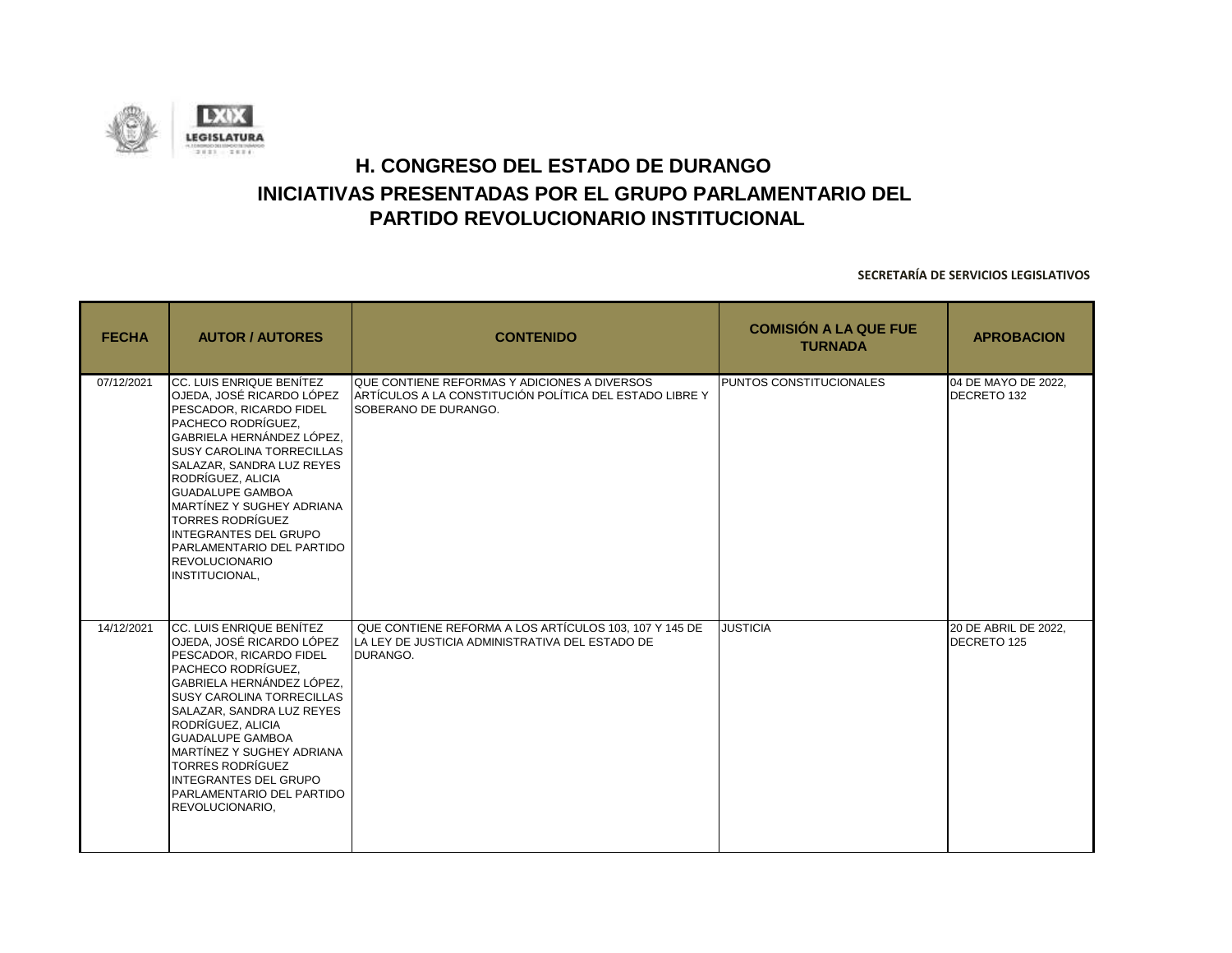![](_page_43_Picture_0.jpeg)

| <b>FECHA</b> | <b>AUTOR / AUTORES</b>                                                                                                                                                                                                                                                                                                                                                          | <b>CONTENIDO</b>                                                                                                                                                                                                                                                          | <b>COMISIÓN A LA QUE FUE</b><br><b>TURNADA</b>                                   | <b>APROBACION</b>                          |
|--------------|---------------------------------------------------------------------------------------------------------------------------------------------------------------------------------------------------------------------------------------------------------------------------------------------------------------------------------------------------------------------------------|---------------------------------------------------------------------------------------------------------------------------------------------------------------------------------------------------------------------------------------------------------------------------|----------------------------------------------------------------------------------|--------------------------------------------|
| 11/01/2022   | CC. ALICIA GUADALUPE<br>GAMBOA MARTÍNEZ, JOSÉ<br>RICARDO LÓPEZ PESCADOR,<br>RICARDO FIDEL PACHECO<br>RODRÍGUEZ, GABRIELA<br>HERNÁNDEZ LÓPEZ, SUSY<br><b>CAROLINA TORRECILLAS</b><br>SALAZAR, SANDRA LUZ REYES<br>RODRÍGUEZ, LUIS ENRIQUE<br><b>IBENÍTEZ OJEDA Y SUGHEY</b><br>ADRIANA TORRES RODRÍGUEZ<br>INTEGRANTES DEL GRUPO<br>PARLAMENTARIO DEL PARTIDO<br>REVOLUCIONARIO, | QUE CONTIENE REFORMA AL ARTÍCULO 10, FRACCIONES VII Y<br>LXVII DEL ARTÍCULO 11 Y FRACCIONES I Y III DEL ARTÍCULO 14,<br>TODOS DE LA LEY DE LA PROCURADURÍA DE PROTECCIÓN DE<br>NIÑAS, NIÑOS Y ADOLESCENTES DEL ESTADO DE DURANGO, EN<br>IMATERIA DE DERECHO DE ALIMENTOS. | ASUNTOS FAMILIARES Y DE LOS<br>DERECHOS DE NIÑAS, NIÑOS Y<br><b>ADOLESCENTES</b> | <b>PENDIENTE</b>                           |
| 18/01/2022   | <b>ICC. DIPUTADOS INTEGRANTES</b><br><b>IDEL GRUPO PARLAMENTARIO</b><br><b>DEL PARTIDO</b><br><b>IREVOLUCIONARIO</b><br><b>INSTITUCIONAL,</b>                                                                                                                                                                                                                                   | <b>POR EL QUE SE REFORMAN LAS FRACCIONES XIX Y XX DEL</b><br>ARTÍCULO 20 BIS Y EL ARTÍCULO 76, DEL CÓDIGO PENAL DEL<br>ESTADO LIBRE Y SOBERANO DE DURANGO, EN MATERIA DE<br>LESIONES Y TENTATIVA DE HOMICIDIO CONTRA MENORES DE<br>EDAD.                                  | <b>JUSTICIA</b>                                                                  | <b>DECRETO 105, 03 DE</b><br>MARZO DE 2022 |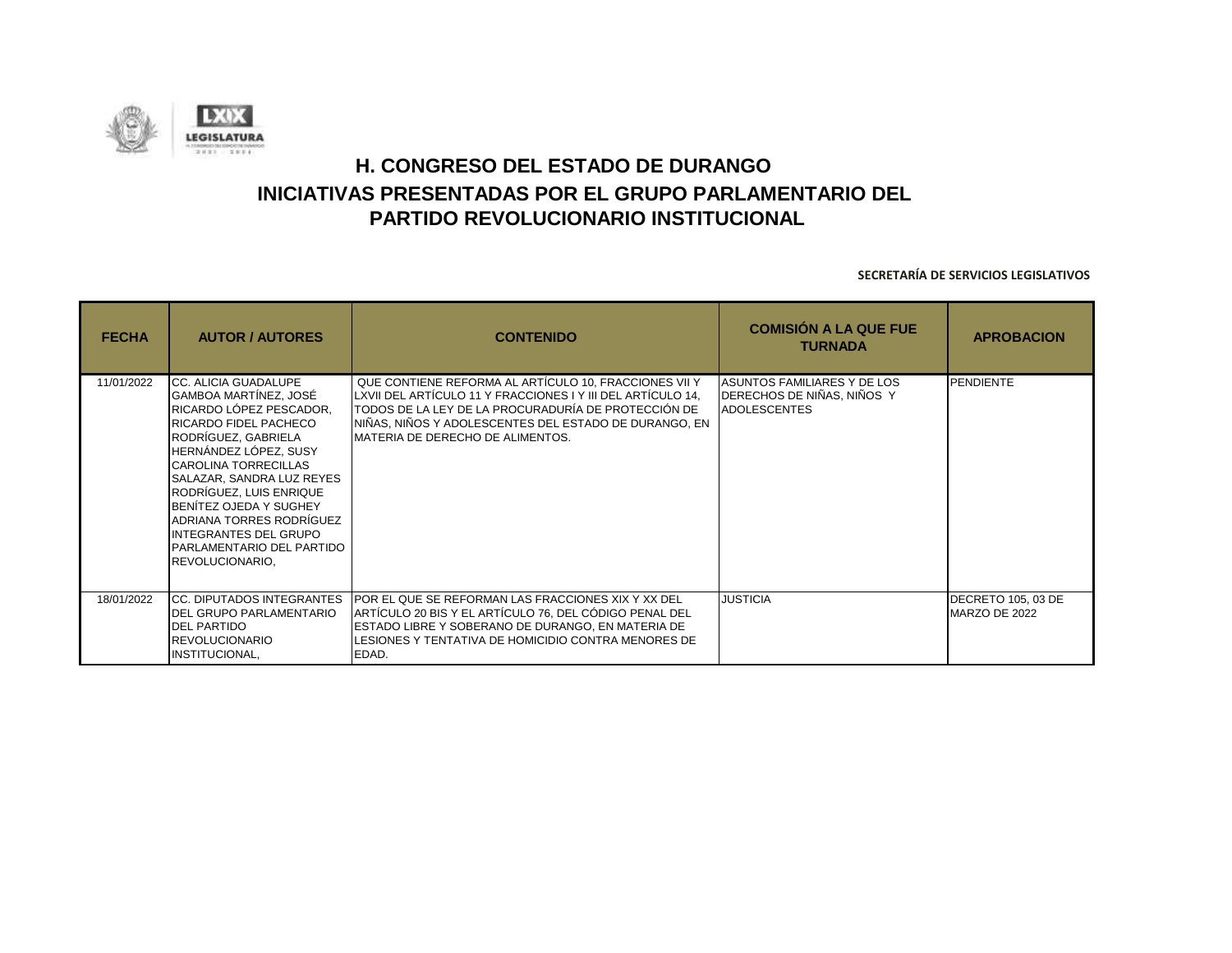![](_page_44_Picture_0.jpeg)

| <b>FECHA</b> | <b>AUTOR / AUTORES</b>                                                                                                                                                                                                                                                                                                                                            | <b>CONTENIDO</b>                                                                                                                                                                                                                                | <b>COMISIÓN A LA QUE FUE</b><br><b>TURNADA</b> | <b>APROBACION</b> |
|--------------|-------------------------------------------------------------------------------------------------------------------------------------------------------------------------------------------------------------------------------------------------------------------------------------------------------------------------------------------------------------------|-------------------------------------------------------------------------------------------------------------------------------------------------------------------------------------------------------------------------------------------------|------------------------------------------------|-------------------|
| 01/02/2022   | SILVIA PATRICIA<br>DELGADO, ALEJANDRO MOJICA<br>NARVAEZ. TERESA SOTO<br>RODRÍGUEZ Y FERNANDO<br>ROCHA AMARO, INTEGRANTES<br>DEL GRUPO PARLAMENTARIO<br>PARTIDO<br>ACCIÓN<br><b>DEL</b><br>NACIONAL, SE ADHIEREN LOS<br>CC. DIPUTADOS GABRIELA<br>HERNÁNDEZ LÓPEZ Y DAVID<br>RAMOS ZEPEDA                                                                          | ICC.  JOEL  CORRAL  ALCÁNTAR.IQUE CONTIENE REFORMAS A LOS ARTÍCULOS 29 Y 33 DE LA LEY  IJUSTICIA<br>IGERARDO  GALAVIZ  MARTÍNEZ.IDEL INSTITUTO DE DEFENSORÍA PÚBLICA DEL ESTADO DE<br>JIMÉNEZ DURANGO, EN MATERIA DE ATENCIÓN A USUARIOS.       |                                                | <b>PENDIENTE</b>  |
| 09/02/2022   | <b>ALICIA</b><br>CC.<br>RICARDO FIDEL PACHECOLFAMILIA.<br>RODRÍGUEZ.<br><b>GABRIELA</b><br>HERNÁNDEZ LÓPEZ, SUSY<br><b>CAROLINA</b><br><b>TORRECILLAS</b><br>SALAZAR, SANDRA LUZ REYES<br>RODRÍGUEZ, LUIS ENRIQUE<br>BENITEZ OJEDA Y SUGHEY<br>ADRIANA TORRES RODRÍGUEZ<br>INTEGRANTES DEL GRUPO<br>PARLAMENTARIO DEL PARTIDO<br>REVOLUCIONARIO<br>INSTITUCIONAL, | GUADALUPE POR EL QUE SE ADICIONA UN ARTÍCULO 717 BIS Y SE REFORMAN JUSTICIA<br>GAMBOA MARTÍNEZ, JOSÉ LOS ARTÍCULOS 717, 724, 725 Y 735 TODOS DEL CÓDIGO CIVIL<br>RICARDO LÓPEZ PESCADOR, PARA EL ESTADO DE DURANGO, EN MATERIA DE PATRIMONIO DE |                                                | PENDIENTE         |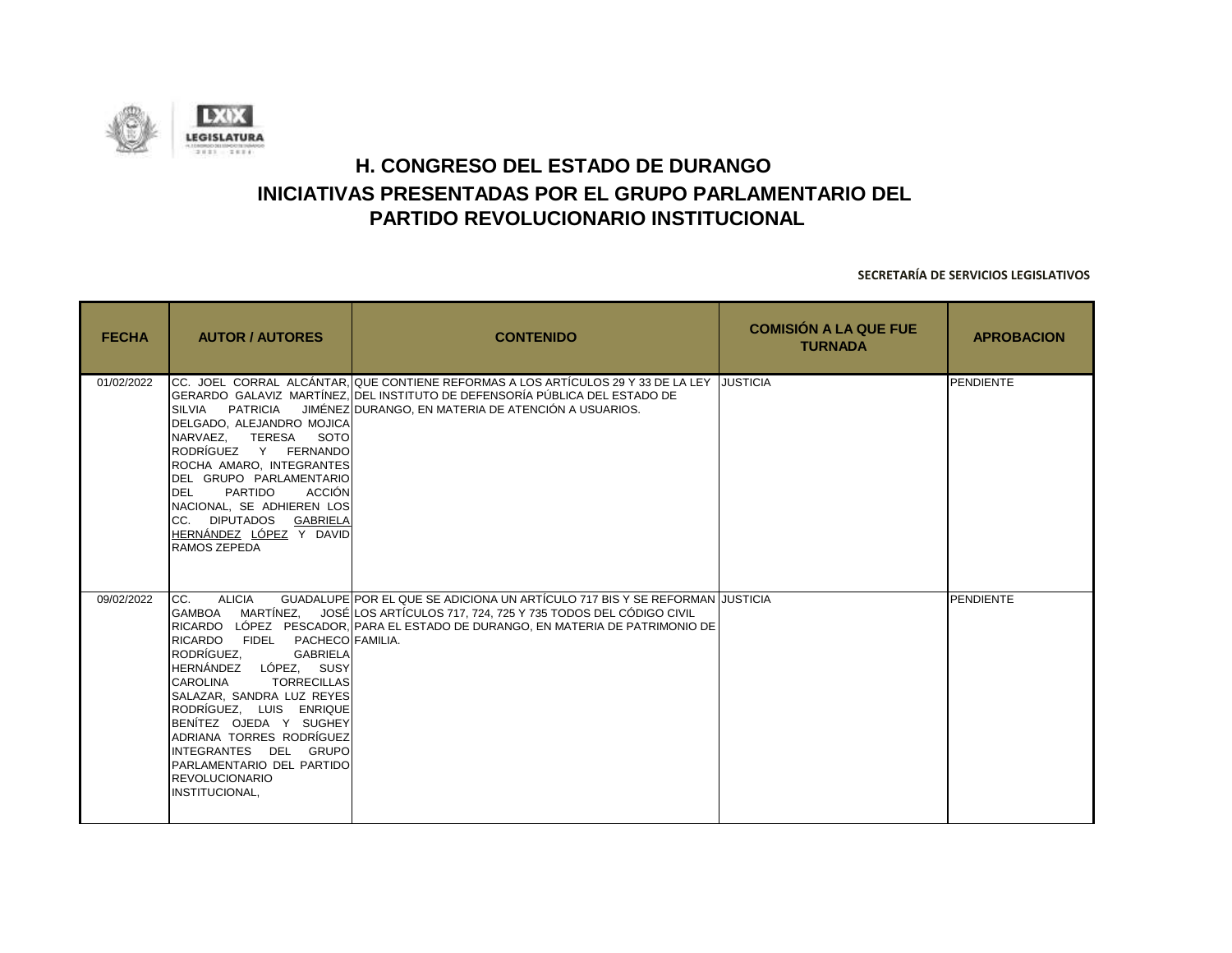![](_page_45_Picture_0.jpeg)

| <b>FECHA</b> | <b>AUTOR / AUTORES</b>                                                                                                                                                                                                                                                                                                                       | <b>CONTENIDO</b>                                                                                                                                                                                                                                                                                                          | <b>COMISIÓN A LA QUE FUE</b><br><b>TURNADA</b>                                                                                                                                                                                          | <b>APROBACION</b>                   |
|--------------|----------------------------------------------------------------------------------------------------------------------------------------------------------------------------------------------------------------------------------------------------------------------------------------------------------------------------------------------|---------------------------------------------------------------------------------------------------------------------------------------------------------------------------------------------------------------------------------------------------------------------------------------------------------------------------|-----------------------------------------------------------------------------------------------------------------------------------------------------------------------------------------------------------------------------------------|-------------------------------------|
| 01/03/2022   | <b>REVOLUCIONARIO</b><br>INSTITUCIONAL,                                                                                                                                                                                                                                                                                                      | CC. INTEGRANTES DEL GRUPO ∣POR EL QUE SE ADICIONA UNA FRACCIÓN VII BIS AL ARTÍCULO 55 ∏RABAJO, PREVISIÓN Y SEGURIDAD<br>IPARLAMENTARIO DEL PARTIDO IDE LA LEY DE LOS TRABAJADORES AL SERVICIO DE LOS TRES<br>PODERES DEL ESTADO DE DURANGO, EN MATERIA DE<br>PARTICIPACIÓN DE LOS PADRES EN LA EDUCACIÓN DE SUS<br>HIJOS. | <b>SOCIAL</b>                                                                                                                                                                                                                           | PENDIENTE                           |
| 01/03/2022   | <b>REVOLUCIONARIO</b><br>INSTITUCIONAL,                                                                                                                                                                                                                                                                                                      | ICC. INTEGRANTES DEL GRUPOIQUE CONTIENE REFORMAS Y ADICIONES A LA LEY DE<br>PARLAMENTARIO DEL PARTIDOICONDOMINIOS DEL ESTADO DE DURANGO. ASÍ COMO DIVERSOS<br>ARTÍCULOS DE LA LEY GENERAL DE DESARROLLO URBANO<br>PARA EL ESTADO DE DURANGO, EN MATERIA DE RÉGIMEN<br>JURÍDICO DE LA PROPIEDAD EN CONDOMINIO.             | VIVIENDA Y DESARROLLO URBANO Y<br>OBRAS PÚBLICAS                                                                                                                                                                                        | PENDIENTE                           |
| 01/03/2022   | <b>REVOLUCIONARIO</b><br>INSTITUCIONAL,                                                                                                                                                                                                                                                                                                      | ICC. INTEGRANTES DEL GRUPO IPOR EL QUE SE ADICIONA UNA FRACCIÓN VI RECORRIENDO LA<br>PARLAMENTARIO DEL PARTIDO SUBSECUENTE AL ARTÍCULO 25 Y SE REFORMA EL CUARTO<br>PÁRRAFO DEL ARTÍCULO 937, AMBOS DEL CÓDIGO CIVIL DEL<br>ESTADO DE DURANGO, EN MATERIA DE RÉGIMEN JURÍDICO DE<br>LA PROPIEDAD EN CONDOMINIO            | <b>JUSTICIA</b>                                                                                                                                                                                                                         | <b>PENDIENTE</b>                    |
| 01/03/2022   | RAMÍREZ.<br>VALLE<br>RENTERÍA<br>MARISOL CARRILLO QUIROGA.<br>GABRIELA HERNÁNDEZ LÓPEZ.<br><b>SUSY CAROLINA TORRECILLAS</b><br>SALAZAR, SANDRA LUZ REYES<br>RODRÍGUEZ.<br><b>ALICIA</b><br><b>GUADALUPE</b><br><b>GAMBOA</b><br>MARTÍNEZ. SUGHEY ADRIANA<br>TORRES RODRÍGUEZ. SILVIA<br>PATRICIA JIMÉNEZ DELGADO Y<br>TERESA SOTO RODRÍGUEZ. | CC. SANDRA LILIA AMAYA POR EL QUE SE OTORGA "RECONOCIMIENTO ESPECIAL" A LA<br>ROSALES. ALEJANDRA DEL DRA. SANDRA ELIZABET MANCINAS ESPINOZA, A LA C. LETICIA<br>OFELIA RIVAS CONTRERAS Y A LA MC. DORA ELIA DÍAZ. EN<br>DELGADILLO, RECONOCIMIENTO A SUS DIVERSAS TRAYECTORIAS.                                           | COMISIÓN ESPECIAL INTEGRADA POR<br>LAS CC. DIPUTADAS: SANDRA LILIA<br>AMAYA ROSALES. SILVIA PATRICIA<br>JIMÉNEZ DELGADO, MARISOL CARRILLO<br>QUIROGA, SUGHEY ADRIANA TORRES<br>RODRÍGUEZ. TERESA SOTO RODRÍGUEZ<br>Y GABRIELA HERNÁNDEZ | 03 DE MARZO DE 2022.<br>DECRETO 114 |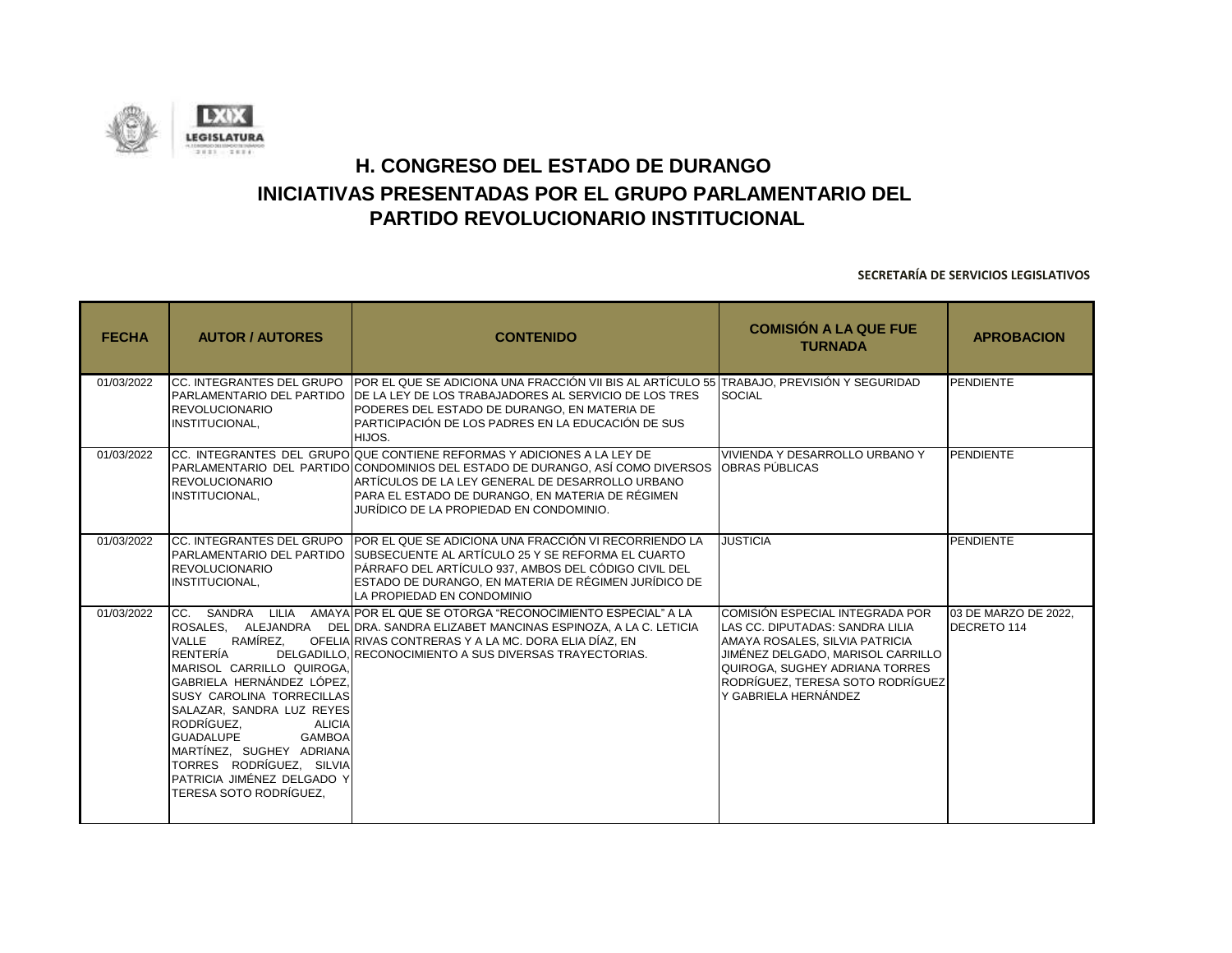![](_page_46_Picture_0.jpeg)

| <b>FECHA</b> | <b>AUTOR / AUTORES</b>                                                                                                                                                                     | <b>CONTENIDO</b>                                                                                                                                                                                                                                                                                                                        | <b>COMISIÓN A LA QUE FUE</b><br><b>TURNADA</b>                                   | <b>APROBACION</b> |
|--------------|--------------------------------------------------------------------------------------------------------------------------------------------------------------------------------------------|-----------------------------------------------------------------------------------------------------------------------------------------------------------------------------------------------------------------------------------------------------------------------------------------------------------------------------------------|----------------------------------------------------------------------------------|-------------------|
| 03/03/2022   | REVOLUCIONARIO<br>INSTITUCIONAL, EN SESIÓN<br>ORDINARIA SE ADHIEREN LOS<br>CC. DIPUTADOS MARISOL<br>CARRILLO QUIROGA, JOSÉ<br>ANTONIO SOLIS CAMPOS Y J.<br><b>CARMEN FERNÁNDEZ PADILLA</b> | ICC. INTEGRANTES DEL GRUPOI POR LA QUE SE CREA LA LEY PARA EL DESARROLLO Y LA<br>PARLAMENTARIO DEL PARTIDO INCLUSIÓN DE LAS PERSONAS CON DISCAPACIDAD EN EL<br><b>ESTADO DE DURANGO.</b>                                                                                                                                                | ATENCIÓN A PERSONAS CON<br>DISCAPACIDAD Y ADULTOS MAYORES                        | PENDIENTE         |
| 03/03/2022   | <b>REVOLUCIONARIO</b><br>INSTITUCIONAL,                                                                                                                                                    | ICC. INTEGRANTES DEL GRUPOI POR LA QUE SE CREA LA LEY DE LOS DERECHOS DE LAS<br>PARLAMENTARIO DEL PARTIDO PERSONAS USUARIAS DE ANIMALES DE ASISTENCIA EN EL<br>ESTADO DE DURANGO.                                                                                                                                                       | ECOLOGÍA                                                                         | <b>PENDIENTE</b>  |
| 03/03/2022   | PARLAMENTARIO DEL PARTIDO DEUDORES ALIMENTARIOS.<br><b>REVOLUCIONARIO</b><br>INSTITUCIONAL,                                                                                                | ICC. INTEGRANTES DEL GRUPOIPOR LA QUE SE CREA LA LEY DEL REGISTRO ESTATAL DE                                                                                                                                                                                                                                                            | ASUNTOS FAMILIARES Y DE LOS<br>DERECHOS DE NIÑAS, NIÑOS Y<br><b>ADOLESCENTES</b> | PENDIENTE         |
| 03/03/2022   | <b>REVOLUCIONARIO</b><br><b>INSTITUCIONAL.</b>                                                                                                                                             | CC. INTEGRANTES DEL GRUPO QUE CONTIENE REFORMA AL ARTÍCULO 26 DE LA LEY DE LOS<br>PARLAMENTARIO DEL PARTIDO DERECHOS DE NIÑAS, NIÑOS Y ADOLESCENTES DEL ESTADO DE TDERECHOS DE NIÑAS, NIÑOS Y<br>DURANGO, EN MATERIA DE DEUDORES ALIMENTARIOS.                                                                                          | ASUNTOS FAMILIARES Y DE LOS<br><b>ADOLESCENTES</b>                               | <b>PENDIENTE</b>  |
| 03/03/2022   | REVOLUCIONARIO<br>INSTITUCIONAL,                                                                                                                                                           | CC. INTEGRANTES DEL GRUPO QUE CONTIENE REFORMAS A DIVERSAS DISPOSICIONES DEL<br>IPARLAMENTARIO DEL PARTIDOICÓDIGO CIVIL DEL ESTADO DE DURANGO. EN MATERIA DE<br>REGISTRO ESTATAL DE DEUDORES ALIMENTARIOS.                                                                                                                              | <b>JUSTICIA</b>                                                                  | PENDIENTE         |
| 03/03/2022   | REVOLUCIONARIO<br>INSTITUCIONAL,                                                                                                                                                           | ICC. INTEGRANTES DEL GRUPOIQUE CONTIENE ADICIONES A DIVERSAS DISPOSICIONES A LA<br>PARLAMENTARIO DEL PARTIDO LEY DE TRÁNSITO DEL ESTADO DE DURANGO Y ADICIONA<br>DIVERSAS DISPOSICIONES A LA LEY DE HACIENDA DEL ESTADO<br>DE DURANGO, EN MATERIA DE APOYOS FISCALES LOCALES A<br>PERSONAS DISTRIBUIDORAS DE ALIMENTOS EN MOTOCICLETAS. | ITRÁNSITO Y TRANSPORTES Y<br>HACIENDA, PRESUPUESTO Y CUENTA<br>PÚBLICA           | <b>PENDIENTE</b>  |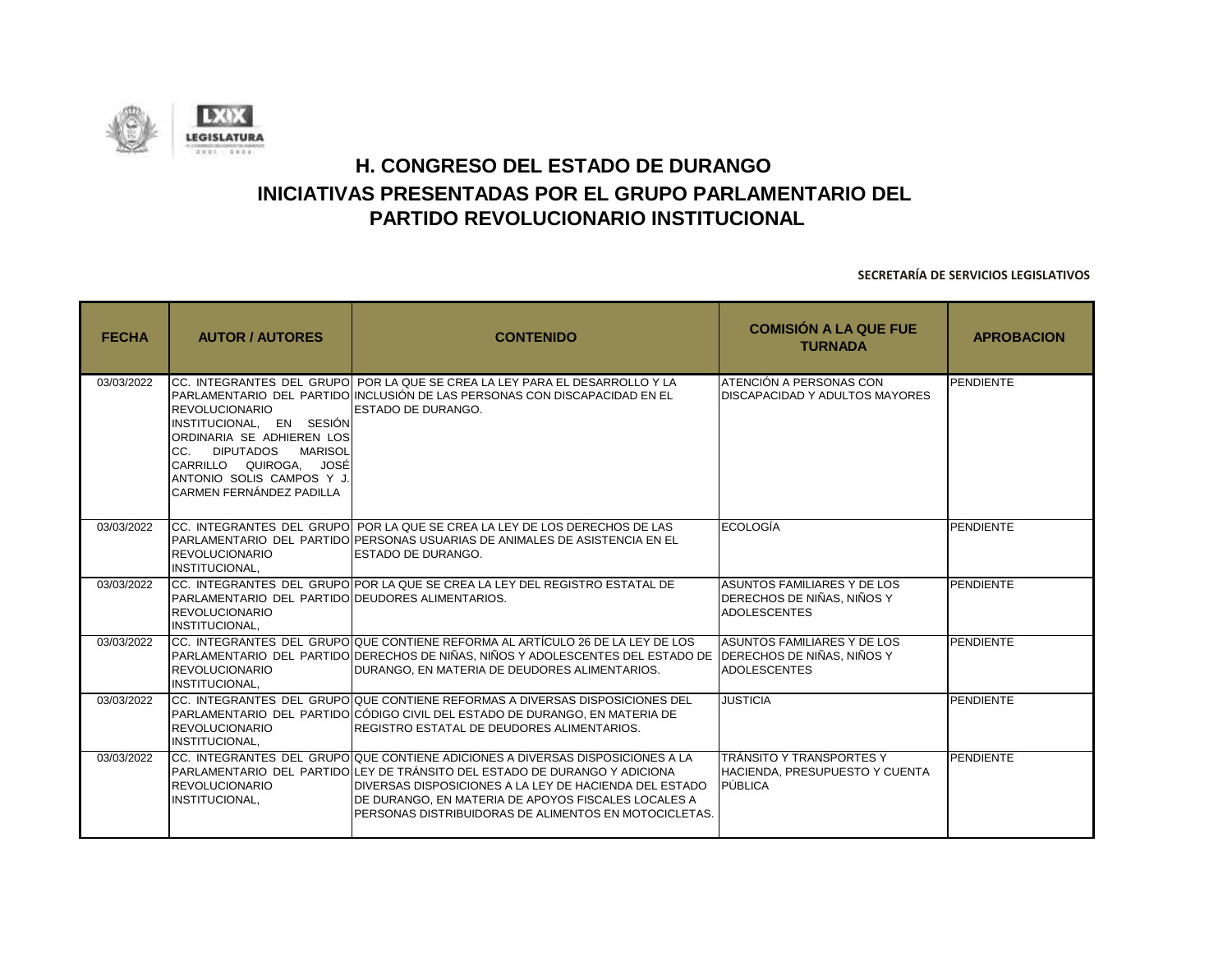![](_page_47_Picture_0.jpeg)

| <b>FECHA</b> | <b>AUTOR / AUTORES</b>                                                                                                                                                                                                                                                                                                                                          | <b>CONTENIDO</b>                                                                                                                                                                                                                                                                                                                         | <b>COMISIÓN A LA QUE FUE</b><br><b>TURNADA</b>                                                                                           | <b>APROBACION</b>                                                 |
|--------------|-----------------------------------------------------------------------------------------------------------------------------------------------------------------------------------------------------------------------------------------------------------------------------------------------------------------------------------------------------------------|------------------------------------------------------------------------------------------------------------------------------------------------------------------------------------------------------------------------------------------------------------------------------------------------------------------------------------------|------------------------------------------------------------------------------------------------------------------------------------------|-------------------------------------------------------------------|
| 03/03/2022   | <b>REVOLUCIONARIO</b><br>INSTITUCIONAL,                                                                                                                                                                                                                                                                                                                         | ICC. INTEGRANTES DEL GRUPOIPOR EL QUE SE ADICIONA DIVERSAS DISPOSICIONES A LA LEY<br>IPARLAMENTARIO DEL PARTIDOIDE HACIENDA DEL ESTADO DE DURANGO. EN MATERIA DE<br>IAPOYOS FISCALES LOCALES A PERSONAS QUE HACEN USO DE<br>IMPLEMENTOS DE AUTOMOTORES, "TRAILAS", PARA USO DE<br>TRABAJO.                                               | HACIENDA, PRESUPUESTO Y CUENTA<br>PÚBLICA                                                                                                | PENDIENTE                                                         |
| 03/03/2022   | OFICIO S/N PRESENTADO POR<br>LA C. DIPUTADA ALICIA<br><b>GUADALUPE GAMBOA</b><br>MARTÍNEZ.                                                                                                                                                                                                                                                                      | EN EL CUAL SOLICITA LICENCIA POR TIEMPO INDETERMINADO<br>PARA SEPARARSE DEL CARGO DE DIPUTADA PROPIETARIA A<br>PARTÍR DEL 06 DE MARZO DEL PRESENTE AÑO.                                                                                                                                                                                  | EN TÉRMINOS DEL PÁRRAFO SEGUNDO ISE APRUEBA. SE TOMA<br>IDEL ARTÍCULO 41 DE LA LEY ORGÁNICA ILA PROTESTA DE LEY A<br><b>DEL CONGRESO</b> | <b>ISU SUPLENTE LA C.</b><br>ROSA MARÍA TRIANA<br><b>MARTÍNEZ</b> |
| 09/03/2022   | <b>REVOLUCIONARIO</b><br>INSTITUCIONAL,                                                                                                                                                                                                                                                                                                                         | ICC. INTEGRANTES DEL GRUPO IPOR EL QUE SE REFORMA LA FRACCIÓN V DEL ARTÍCULO 61.<br>PARLAMENTARIO DEL PARTIDO PÁRRAFO SEGUNDO DEL ARTÍCULO 83 Y SE ADICIONA UNA<br>FRACCIÓN XII RECORRIÉNDOSE LA SUBSECUENTE AL ARTÍCULO<br>84. TODOS DE LA LEY DE CULTURA FÍSICA Y DEPORTE DEL<br>ESTADO DE DURANGO, EN MATERIA DE VIOLENCIA DEPORTIVA. | <b>JUVENTUD Y DEPORTE</b>                                                                                                                | PENDIENTE                                                         |
| 15/03/2022   | CC. GABRIELA HERNÁNDEZ<br>LÓPEZ. JOSÉ RICARDO LÓPEZ<br>PESCADOR. RICARDO FIDEL<br>PACHECO RODRÍGUEZ. SUSY<br><b>CAROLINA TORRECILLAS</b><br>SALAZAR. SANDRA LUZ REYES<br>RODRÍGUEZ, ROSA MARÍA<br>TRIANA MARTÍNEZ Y SUGHEY<br>ADRIANA TORRES RODRÍGUEZ.<br><b>INTEGRANTES DEL GRUPO</b><br>PARLAMENTARIO DEL PARTIDO<br><b>REVOLUCIONARIO</b><br>INSTITUCIONAL, | POR EL QUE SE REFORMAN LOS ARTÍCULOS 19 Y 45 DE LA LEY<br>DE INTEGRACIÓN TERRITORIAL PARA EL ESTADO DE DURANGO.<br>EN MATERIA DE LOCALIDADES DE LOS MUNICIPIOS DE<br><b>GUANACEVÍ Y TEPEHUANES.</b>                                                                                                                                      | GOBERNACIÓN                                                                                                                              | 18 DE MAYO DE 2022.<br>DECRETO 136                                |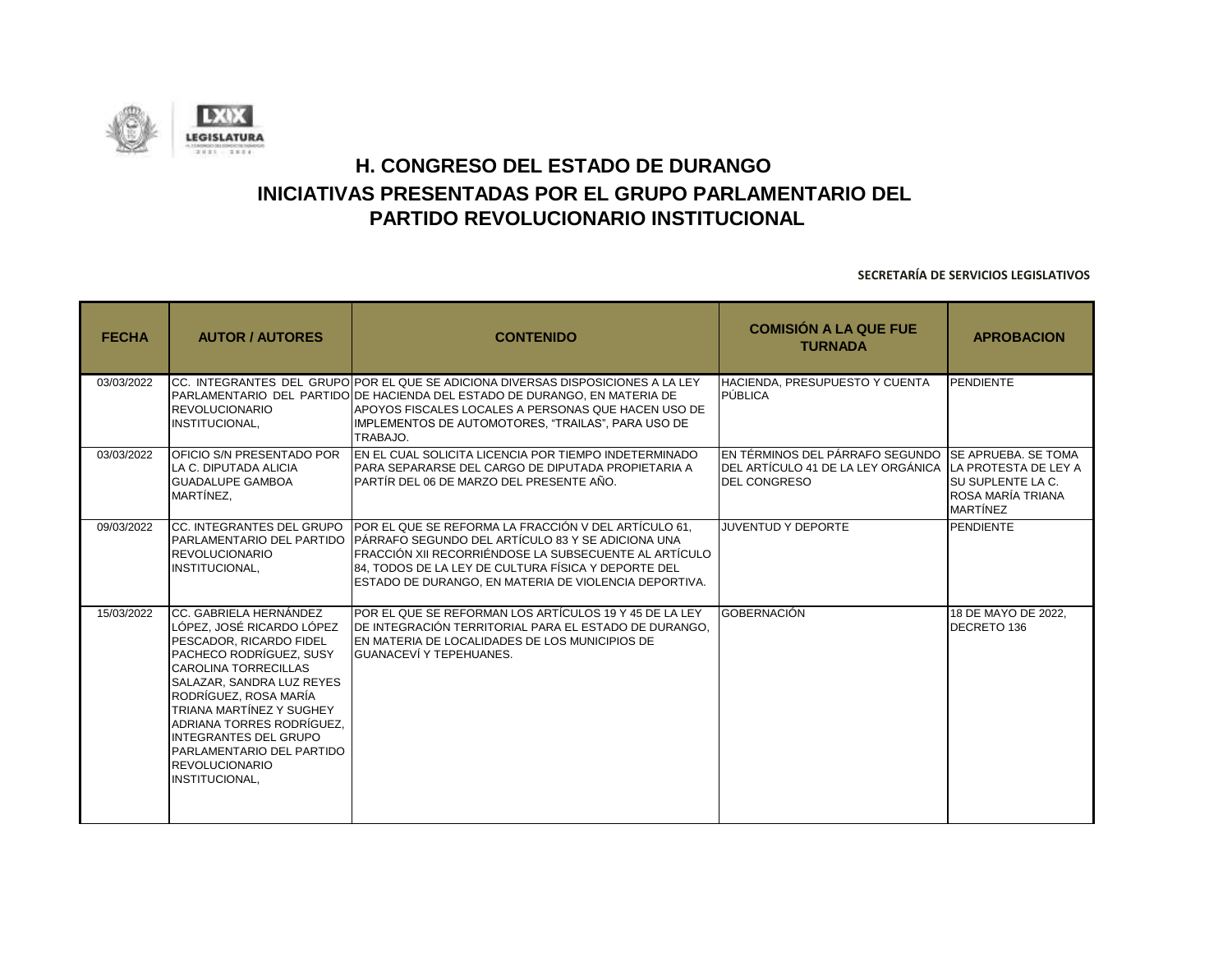![](_page_48_Picture_0.jpeg)

| <b>FECHA</b> | <b>AUTOR / AUTORES</b>                                                                                                                                                                                                                                                                                                                                                                                                                                                     | <b>CONTENIDO</b>                                                                                                                                                                           | <b>COMISIÓN A LA QUE FUE</b><br><b>TURNADA</b> | <b>APROBACION</b>                  |
|--------------|----------------------------------------------------------------------------------------------------------------------------------------------------------------------------------------------------------------------------------------------------------------------------------------------------------------------------------------------------------------------------------------------------------------------------------------------------------------------------|--------------------------------------------------------------------------------------------------------------------------------------------------------------------------------------------|------------------------------------------------|------------------------------------|
| 15/03/2022   | CC. ALEJANDRA DEL VALLE<br>RAMÍREZ, OFELIA RENTERÍA<br>DELGADILLO, EDUARDO<br>GARCÍA REYES, SANDRA LILIA<br>AMAYA ROSALES, CHRISTIAN<br>ALÁN JEAN ESPARZA, MARISOL<br>CARRILLO QUIROGA Y<br>BERNABÉ AGUILAR CARRILLO,<br><b>INTEGRANTES DEL GRUPO</b><br>PARLAMENTARIO DEL PARTIDO<br><b>MOVIMIENTO DE</b><br>REGENERACIÓN NACIONAL<br>(MORENA), EN SESIÓN<br>ORDINARIA SE ADHIEREN LOS<br>CC. DIPUTADOS: LUIS ENRIQUE<br>BENITEZ OJEDA Y MARIO<br>ALFONSO DELGADO MENDOZA | POR EL QUE SE ADICIONA LA FRACCIÓN XIII AL ARTÍCULO 171<br>TER DEL CAPÍTULO DÉCIMO SEGUNDO "DE LA PARTICIPACIÓN<br>SOCIAL EN LA EDUCACIÓN" A LA LEY DE EDUCACIÓN DEL<br>ESTADO DE DURANGO. | EDUCACIÓN PÚBLICA                              | 31 DE MAYO DE 2022,<br>DECRETO 150 |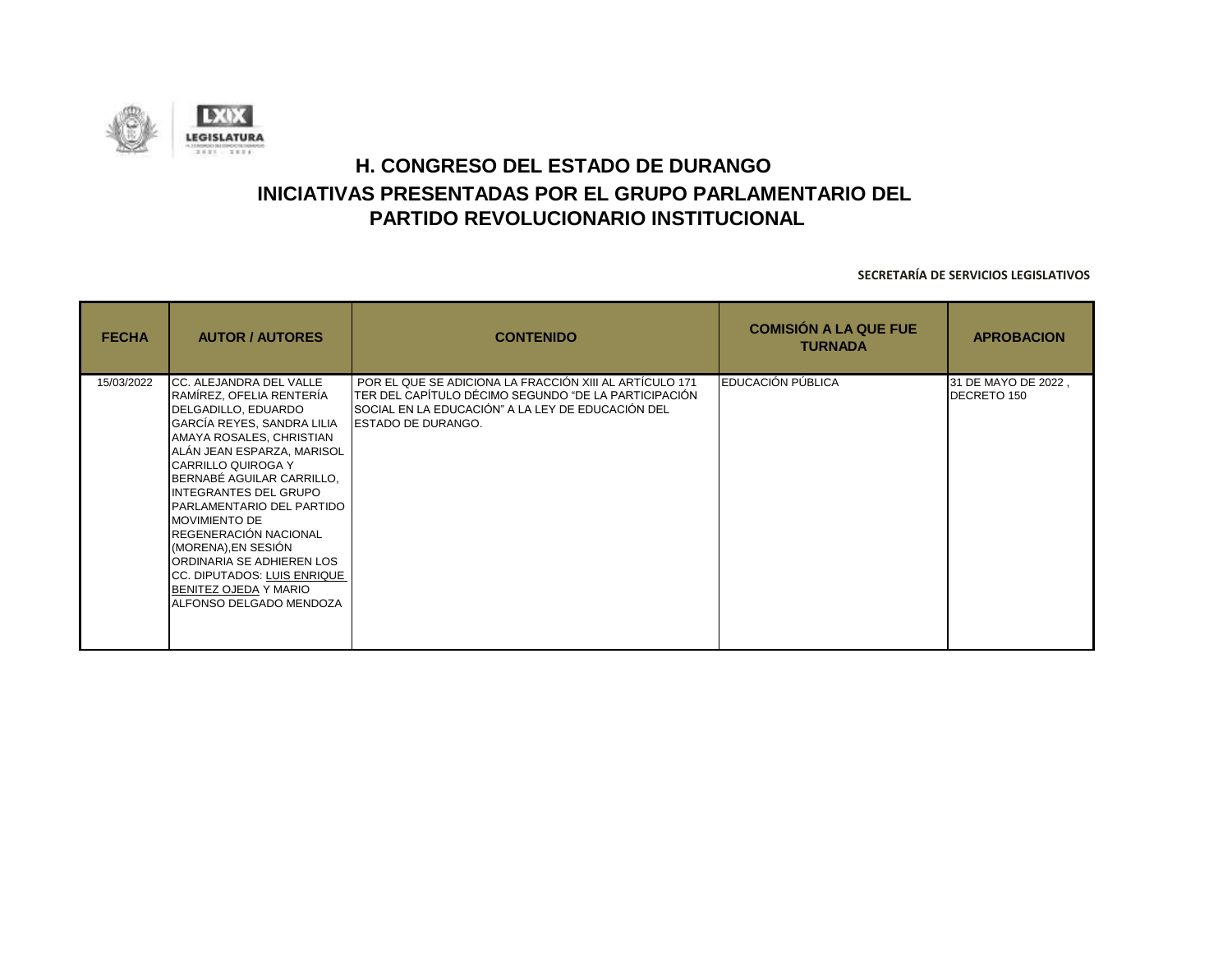![](_page_49_Picture_0.jpeg)

| <b>FECHA</b> | <b>AUTOR / AUTORES</b>                                                                                                                                                                                                                                                                                                                                                                                                                   | <b>CONTENIDO</b>                                                                                                                                                                                                                                        | <b>COMISIÓN A LA QUE FUE</b><br><b>TURNADA</b> | <b>APROBACION</b>                  |
|--------------|------------------------------------------------------------------------------------------------------------------------------------------------------------------------------------------------------------------------------------------------------------------------------------------------------------------------------------------------------------------------------------------------------------------------------------------|---------------------------------------------------------------------------------------------------------------------------------------------------------------------------------------------------------------------------------------------------------|------------------------------------------------|------------------------------------|
| 16/03/2022   | <b>CC. RICARDO FIDEL PACHECO</b><br>RODRÍGUEZ, JOSÉ RICARDO<br>LÓPEZ PESCADOR, GABRIELA<br>HERNÁNDEZ LÓPEZ, SUSY<br><b>CAROLINA TORRECILLAS</b><br>SALAZAR, SANDRA LUZ REYES<br>RODRÍGUEZ, ROSA MARÍA<br>TRIANA MARTÍNEZ Y SUGHEY<br>ADRIANA TORRES RODRÍGUEZ.<br><b>INTEGRANTES DEL GRUPO</b><br>PARLAMENTARIO DEL PARTIDO<br><b>REVOLUCIONARIO</b><br>INSTITUCIONAL, SE ADHIERE EL<br>C. DIPUTADO LUIS ENRIQUE<br><b>BENITEZ OJEDA</b> | POR EL QUE SE ADICIONA UN INCISO E) A LA FRACCIÓN V DEL<br>ARTÍCULO 21 DE LA LEY DE TRÁNSITO PARA LOS MUNICIPIOS<br>DEL ESTADO DE DURANGO, EN MATERIA DE FUNCIONES DEL<br>IPERSONAL OPERATIVO DE LA DIRECCIÓN DE SEGURIDAD<br><b>PUBLICA MUNICIPAL.</b> | TRÁNSITO Y TRANSPORTES                         | 18 DE MAYO DE 2022,<br>DECRETO 133 |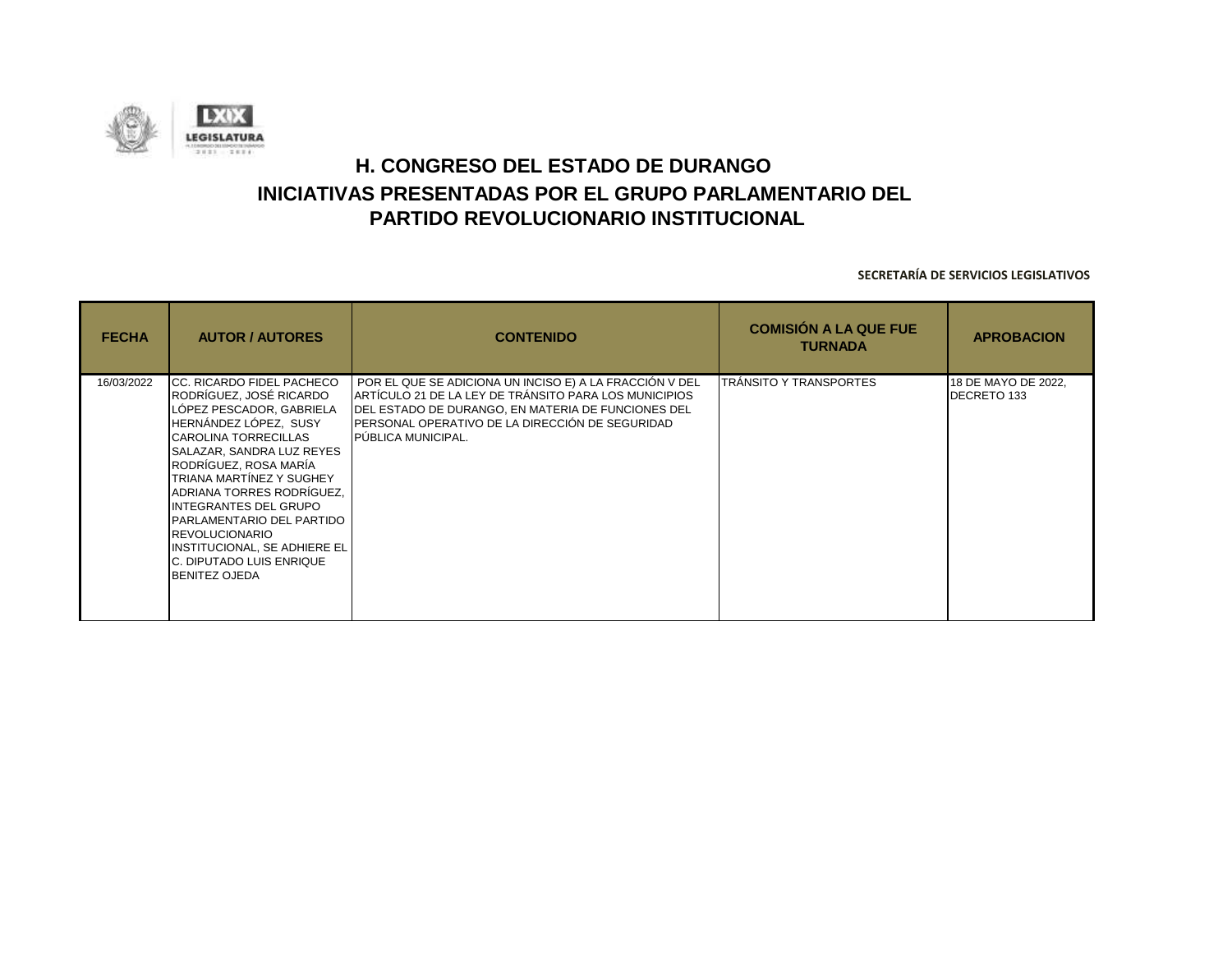![](_page_50_Picture_0.jpeg)

| <b>FECHA</b> | <b>AUTOR / AUTORES</b>                                                                                                                                                                                                                                                                                                                                                                                                                                  | <b>CONTENIDO</b>                                                                                                                                                                                                                             | <b>COMISIÓN A LA QUE FUE</b><br><b>TURNADA</b> | <b>APROBACION</b> |
|--------------|---------------------------------------------------------------------------------------------------------------------------------------------------------------------------------------------------------------------------------------------------------------------------------------------------------------------------------------------------------------------------------------------------------------------------------------------------------|----------------------------------------------------------------------------------------------------------------------------------------------------------------------------------------------------------------------------------------------|------------------------------------------------|-------------------|
| 16/03/2022   | CC. JOEL CORRAL ALCÁNTAR.<br>GERARDO GALAVIZ MARTÍNEZ,<br>SILVIA PATRICIA JIMÉNEZ<br>DELGADO, ALEJANDRO MOJICA<br>NARVAEZ, TERESA SOTO<br>RODRÍGUEZ Y FERNANDO<br>ROCHA AMARO INTEGRANTES<br><b>IDEL GRUPO PARLAMENTARIO</b><br>DEL PARTIDO ACCIÓN<br>NACIONAL, SE ADHIEREN LOS<br>CC. DIPUTADOS: MARISOL<br>CARRILLO QUIROGA,<br>ALEJANDRA DEL VALLE,<br>SANDRA LUZ REYES, JOSÉ<br>ANTONIO SOLIS, ROSA MARÍA<br>TRIANA Y J. CARMEN<br><b>FERNANDEZ</b> | QUE CONTIENE REFORMAS A LAS FRACCIONES IX Y X DEL<br>ARTÍCULO 4 Y LOS ARTÍCULOS 46 Y 48, DE LA LEY DE LAS<br>MUJERES PARA UNA VIDA SIN VIOLENCIA VIGENTE EN EL<br>ESTADO DE DURANGO, EN MATERIA DE DISCRIMINACIÓN<br><b>CONTRA LA MUJER.</b> | IGUALDAD DE GÉNERO                             | <b>PENDIENTE</b>  |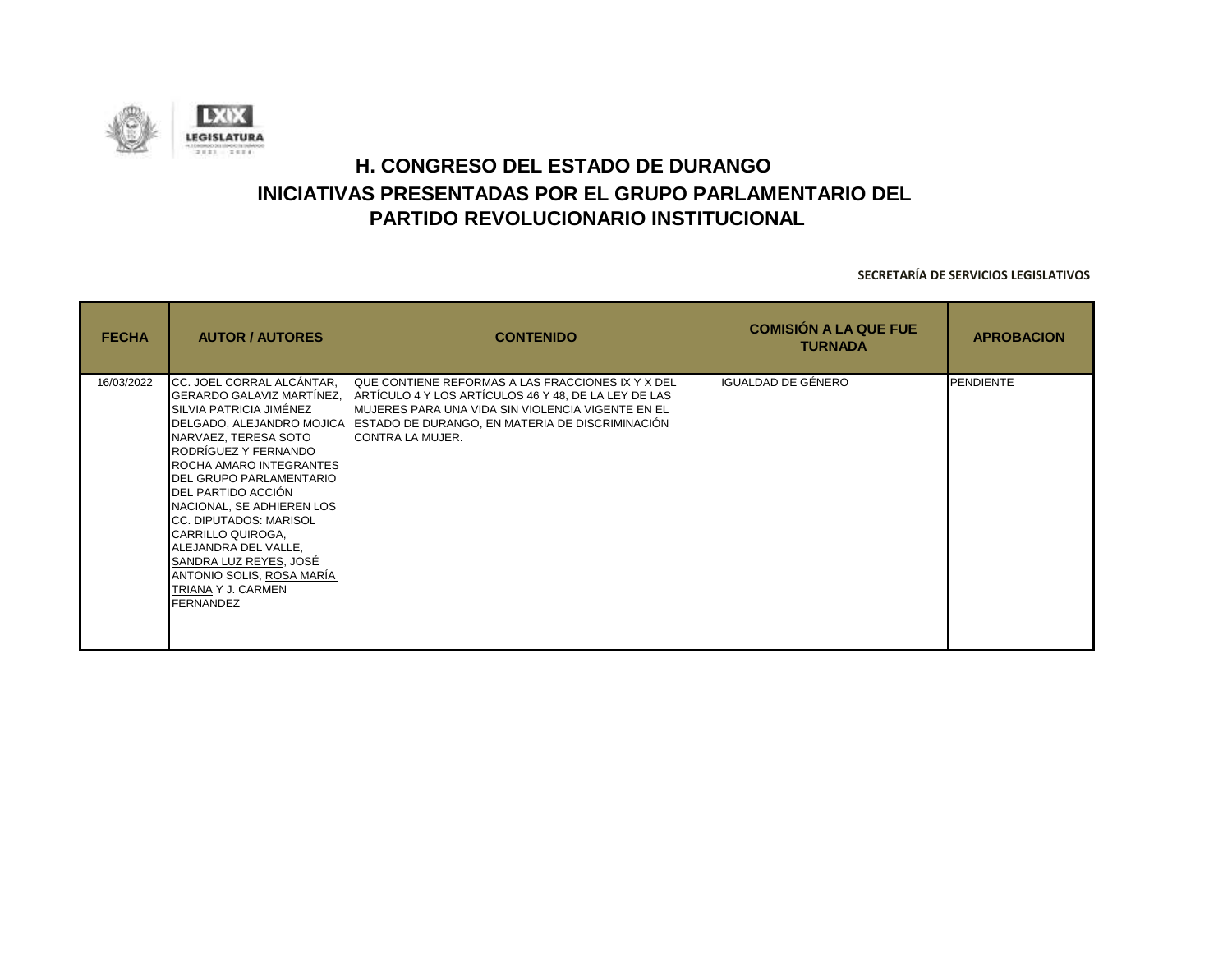![](_page_51_Picture_0.jpeg)

| <b>FECHA</b> | <b>AUTOR / AUTORES</b>                                                                                                                                                                                                                                                                                                                                                                                               | <b>CONTENIDO</b>                                                                                                                                                                                                                    | <b>COMISIÓN A LA QUE FUE</b><br><b>TURNADA</b> | <b>APROBACION</b> |
|--------------|----------------------------------------------------------------------------------------------------------------------------------------------------------------------------------------------------------------------------------------------------------------------------------------------------------------------------------------------------------------------------------------------------------------------|-------------------------------------------------------------------------------------------------------------------------------------------------------------------------------------------------------------------------------------|------------------------------------------------|-------------------|
| 23/03/2022   | CC.<br>HERNÁNDEZ LÓPEZ, SUSY<br><b>TORRECILLAS</b><br><b>CAROLINA</b><br>SALAZAR, ROSA MARÍA TRIANA<br>MARTÍNEZ Y SUGHEY ADRIANA<br>RODRÍGUEZ<br><b>TORRES</b><br>INTEGRANTES DEL GRUPO<br><b>PARLAMENTARIO DEL PARTIDO</b><br><b>REVOLUCIONARIO</b><br>INSTITUCIONAL, EN SESIÓN<br>ORDINARIA SE ADHIEREN LAS<br>CC. DIPUTADAS: JENNIFER<br>ADELA DERAS, ALEJANDRA DEL<br>VALLE Y SILVIA PATRICIA<br>JIMÉNEZ DELGADO | SANDRA LUZ REYES POR EL QUE SE ADICIONA UN ARTÍCULO 76 BIS A LA LEY DE<br>RODRÍGUEZ, JOSÉ RICARDO SALUD DEL ESTADO DE DURANGO, EN MATERIA DE CULTURA<br>LÓPEZ PESCADOR, GABRIELA TRADICIONAL INDÍGENA EN LA PREVENCIÓN DE LA SALUD. | SALUD PÚBLICA                                  | <b>PENDIENTE</b>  |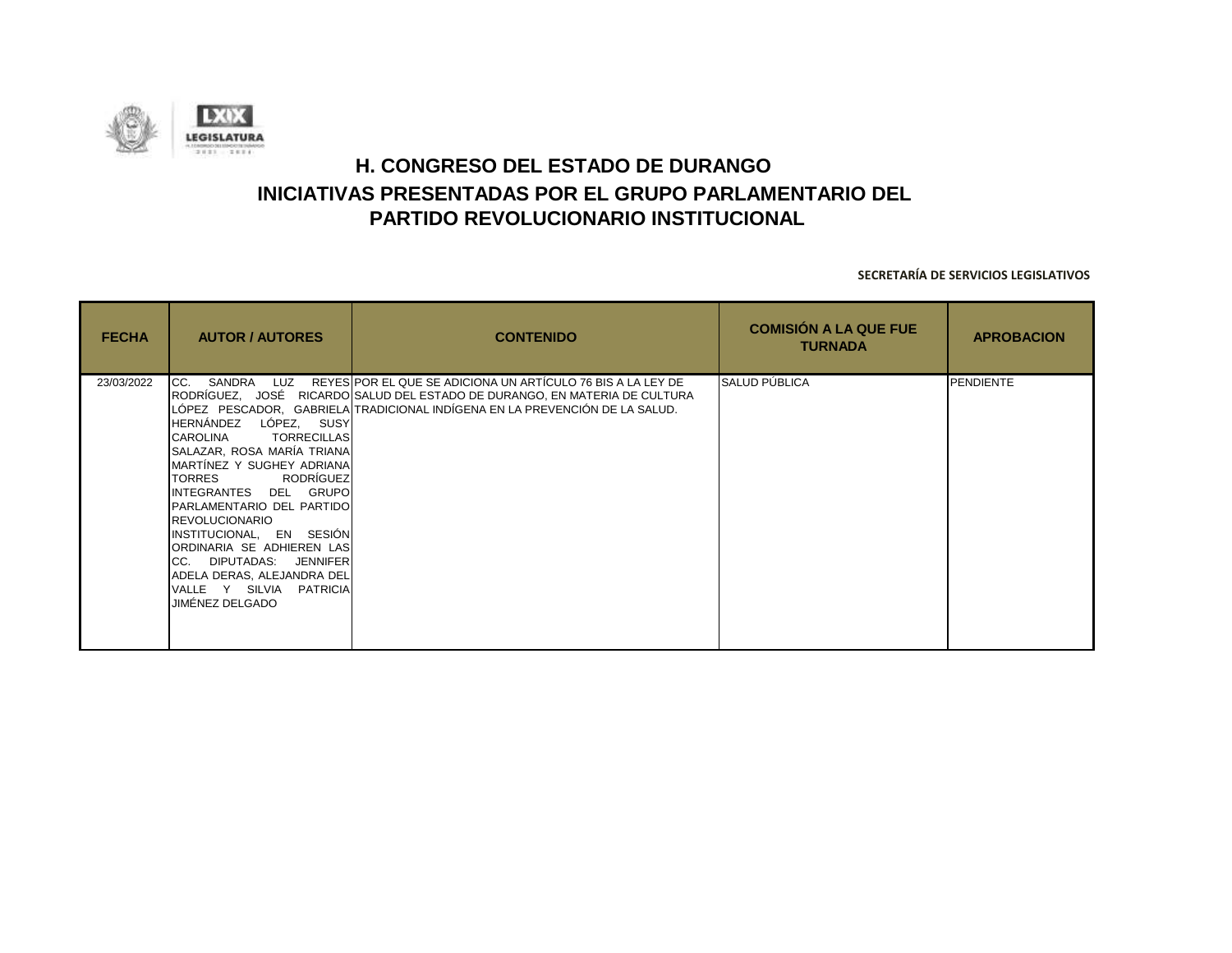![](_page_52_Picture_0.jpeg)

| <b>FECHA</b> | <b>AUTOR / AUTORES</b>                                                                                                                                                                                                                                                                                                                                                                     | <b>CONTENIDO</b>                                                                                                                                                                               | <b>COMISIÓN A LA QUE FUE</b><br><b>TURNADA</b> | <b>APROBACION</b>                                                                |
|--------------|--------------------------------------------------------------------------------------------------------------------------------------------------------------------------------------------------------------------------------------------------------------------------------------------------------------------------------------------------------------------------------------------|------------------------------------------------------------------------------------------------------------------------------------------------------------------------------------------------|------------------------------------------------|----------------------------------------------------------------------------------|
| 24/03/2022   | ICC. JOEL CORRAL ALCÁNTAR.<br><b>GERARDO GALAVIZ MARTÍNEZ.</b><br>SILVIA PATRICIA JIMÉNEZ<br>DELGADO, ALEJANDRO MOJICA<br>NARVAEZ. TERESA SOTO<br>RODRÍGUEZ Y FERNANDO<br>ROCHA AMARO INTEGRANTES<br><b>IDEL GRUPO PARLAMENTARIO</b><br>DEL PARTIDO ACCIÓN<br>NACIONAL, EN SESIÓN SE<br>ADHIEREN LAS CC. DIPUTADAS:<br>ROSA MARÍA TRIANA MARTÍNEZ<br>Y SUSY CAROLINA<br><b>TORRECILLAS</b> | POR EL QUE SE REFORMA EL ARTÍCULO 16 DE LA CONSTITUCIÓN PUNTOS CONSTITUCIONALES<br>POLÍTICA DEL ESTADO LIBRE Y SOBERANO DE DURANGO, EN<br>IMATERIA DE PROTECCIÓN DE LAS FAMILIAS DURANGUENSES. |                                                | PENDIENTE                                                                        |
| 24/03/2022   | MARÍA<br>CC.<br><b>ROSA</b><br>JOSÉ<br>MARTÍNEZ.<br>LÓPEZ PESCADOR, RICARDO<br>FIDEL PACHECO RODRÍGUEZ,<br>GABRIELA HERNÁNDEZ LÓPEZ.<br><b>SUSY CAROLINA TORRECILLAS</b><br>SALAZAR, SANDRA LUZ REYES<br>RODRÍGUEZ<br>Y<br><b>SUGHEY</b><br>ADRIANA TORRES RODRÍGUEZ<br>INTEGRANTES DEL GRUPO<br>PARLAMENTARIO DEL PARTIDO<br><b>REVOLUCIONARIO</b><br>INSTITUCIONAL,                      | TRIANA POR EL QUE SE REFORMA LA FRACCIÓN VIII DEL ARTÍCULO 9 DE EDUCACIÓN PÚBLICA<br>RICARDO LA LEY GENERAL DE EDUCACIÓN.                                                                      |                                                | APROBADO, EN FECHA<br>31 DE MAYO DE 2022. SE<br>ENVÍA AL CONGRESO DE<br>LA UNIÓN |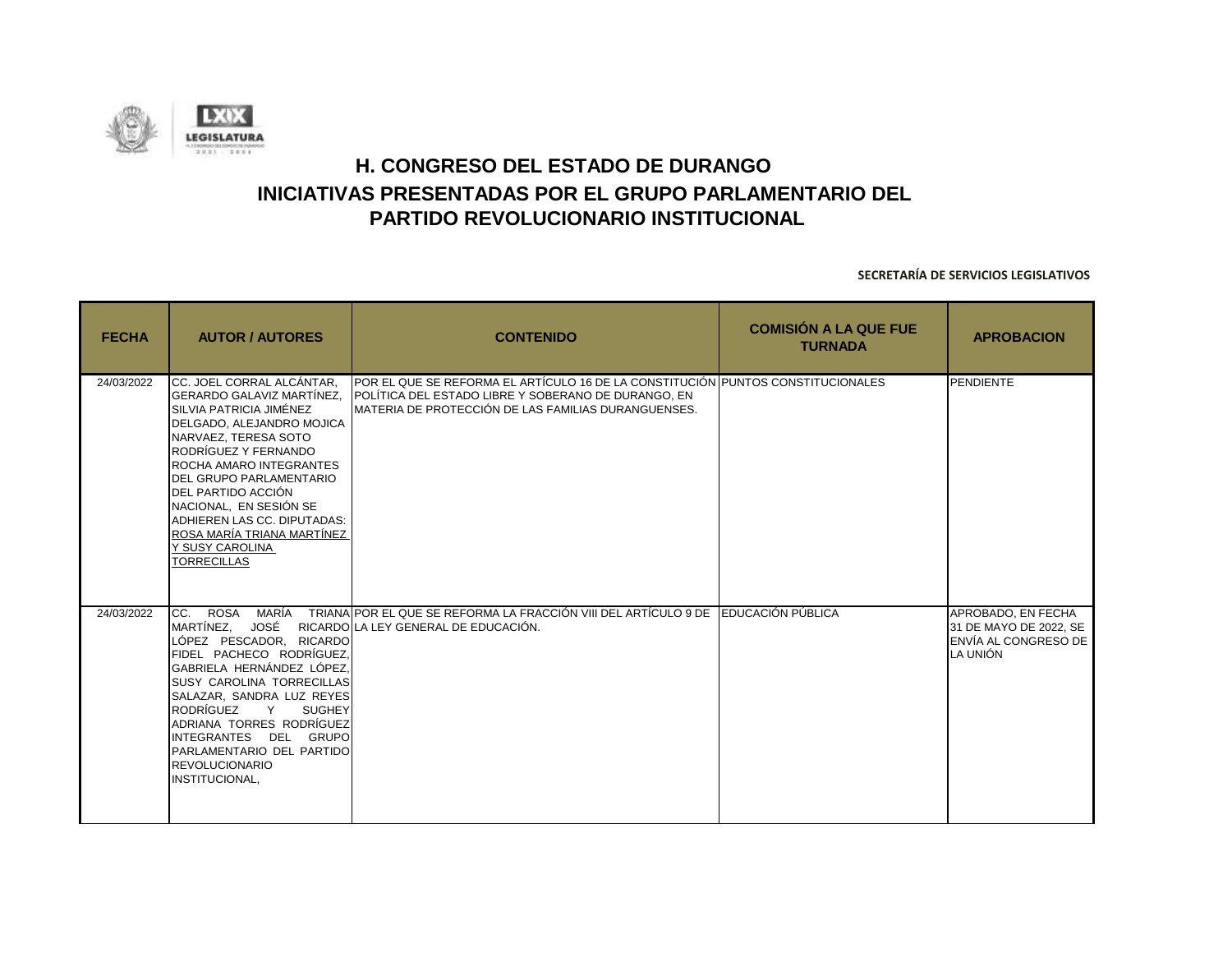![](_page_53_Picture_0.jpeg)

| <b>FECHA</b> | <b>AUTOR / AUTORES</b>                                                                                                                                                                                                                                                                                                                                                                                                                       | <b>CONTENIDO</b>                                                                                                                                                                                        | <b>COMISIÓN A LA QUE FUE</b><br><b>TURNADA</b>   | <b>APROBACION</b>                                                                                 |
|--------------|----------------------------------------------------------------------------------------------------------------------------------------------------------------------------------------------------------------------------------------------------------------------------------------------------------------------------------------------------------------------------------------------------------------------------------------------|---------------------------------------------------------------------------------------------------------------------------------------------------------------------------------------------------------|--------------------------------------------------|---------------------------------------------------------------------------------------------------|
| 29/03/2022   | CC. SANDRA LUZ REYES<br>RODRÍGUEZ, JOSÉ RICARDO<br>LÓPEZ PESCADOR, RICARDO<br>FIDEL PACHECO RODRÍGUEZ,<br>GABRIELA HERNÁNDEZ LÓPEZ.<br><b>SUSY CAROLINA TORRECILLAS</b><br>SALAZAR, ROSA MARÍA TRIANA<br>MARTÍNEZ Y SUGHEY ADRIANA<br><b>TORRES RODRÍGUEZ</b><br><b>INTEGRANTES DEL GRUPO</b><br>PARLAMENTARIO DEL PARTIDO<br><b>REVOLUCIONARIO</b><br>INSTITUCIONAL, EN SESIÓN<br>ORDINARIA SE ADHIERE LUIS<br><b>ENRIQUE BENITEZ OJEDA</b> | QUE CONTIENE REFORMA AL ARTÍCULO 3° DE LA LEY QUE<br>ESTABLECE EL CÁTALOGO DE PUEBLOS Y COMUNIDADES<br>INDÍGENAS DEL ESTADO DE DURANGO, EN MATERIA DE<br>LOCALIDADES DEL MUNICIPIO DE VICENTE GUERRERO. | <b>ASUNTOS INDÍGENAS</b>                         | PENDIENTE                                                                                         |
| 29/03/2022   | CC. JOEL CORRAL ALCÁNTAR,<br>GERARDO GALAVIZ MARTÍNEZ.<br>SILVIA PATRICIA JIMÉNEZ<br>DELGADO, ALEJANDRO MOJICA<br>NARVAEZ, TERESA SOTO<br>RODRÍGUEZ Y FERNANDO<br>ROCHA AMARO, INTEGRANTES<br><b>DEL GRUPO PARLAMENTARIO</b><br>DEL PARTIDO ACCIÓN<br>NACIONAL, EN SESIÓN<br>ORDINARIA SE ADHIERE ROSA<br>MARÍA TRIANA MARTÍNEZ                                                                                                              | POR EL QUE SE REFORMA LA FRACCIÓN XIV, DEL ARTÍCULO 15<br><b>IDE LA LEY DEL IMPUESTO AL VALOR AGREGADO</b>                                                                                              | HACIENDA, PRESUPUESTO Y CUENTA<br><b>PÚBLICA</b> | SE APRUEBA EN SESIÓN<br>DEL DIA 17 DE MAYO DE<br>2022, SE ENVIA AL<br><b>CONGRESO DE LA UNIÓN</b> |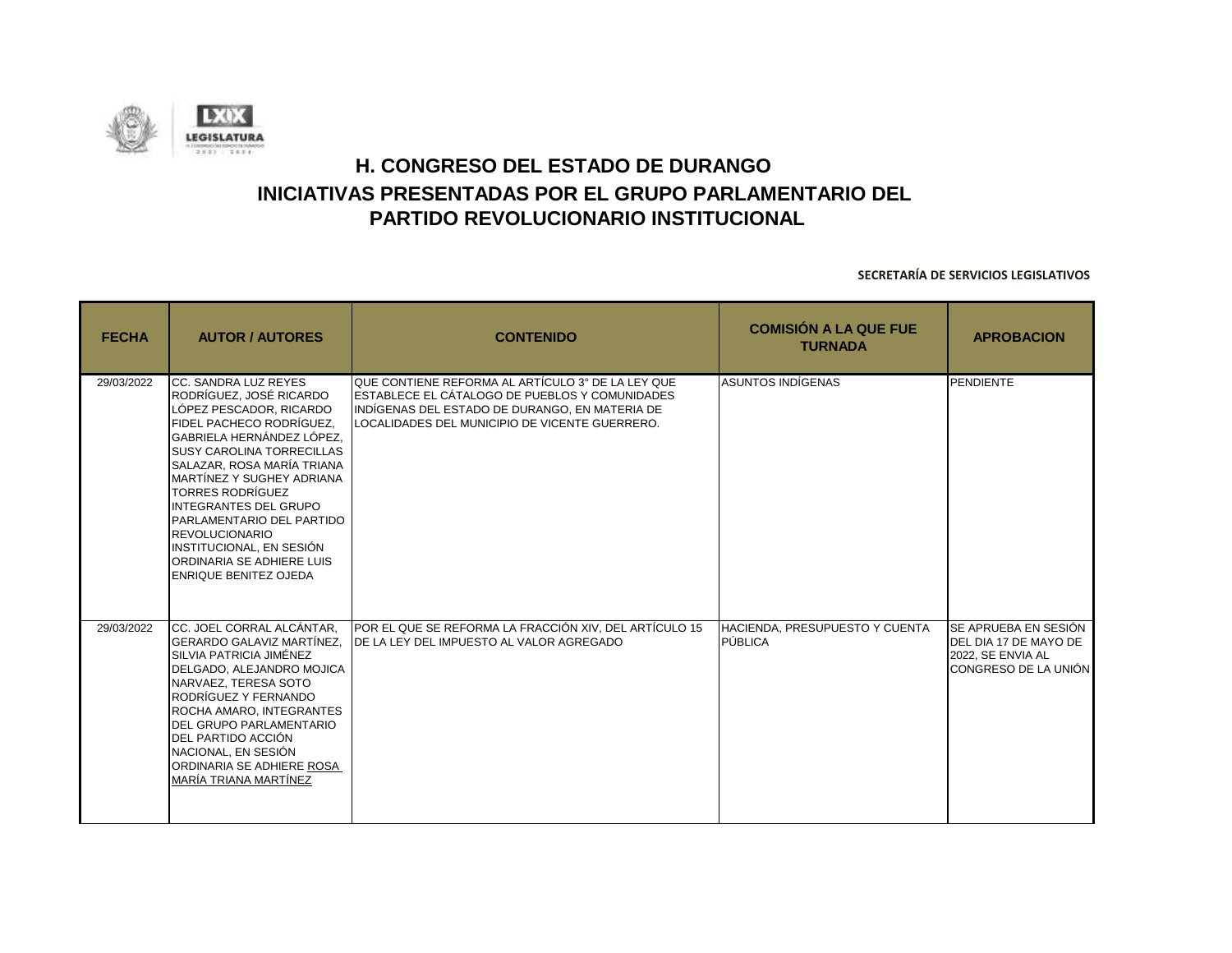![](_page_54_Picture_0.jpeg)

| <b>FECHA</b> | <b>AUTOR / AUTORES</b>                                                                                                                                                                                                                                                                                                                                                                                            | <b>CONTENIDO</b>                                                                                                                                                                                                                                                           | <b>COMISIÓN A LA QUE FUE</b><br><b>TURNADA</b> | <b>APROBACION</b> |
|--------------|-------------------------------------------------------------------------------------------------------------------------------------------------------------------------------------------------------------------------------------------------------------------------------------------------------------------------------------------------------------------------------------------------------------------|----------------------------------------------------------------------------------------------------------------------------------------------------------------------------------------------------------------------------------------------------------------------------|------------------------------------------------|-------------------|
| 05/04/2022   | CC. JOEL CORRAL ALCÁNTAR,<br>GERARDO GALAVIZ MARTÍNEZ.<br>SILVIA PATRICIA JIMÉNEZ<br>NARVAEZ, TERESA SOTO<br>RODRÍGUEZ Y FERNANDO<br>ROCHA AMARO, INTEGRANTES<br>DEL GRUPO PARLAMENTARIO<br>DEL PARTIDO ACCIÓN<br>NACIONAL, SE ADHIEREN EN<br>SESIÓN LOS CC. DIPUTADOS:<br>SUSY CAROLINA TORRECILLAS.<br>GABRIELA HERNÁNDEZ, LUIS<br><b>ENRIQUE BENITEZ. J. CARMEN</b><br>FERNÁNDEZ Y ROSA MARÍA<br><b>TRIANA</b> | POR EL QUE SE ADICIONA UN ARTÍCULO 72 BIS Y UN CAPÍTULO<br>XXVI AL TÍTULO II DE LA LEY DE INCLUSIÓN PARA LAS PERSONAS DISCAPACIDAD Y ADULTOS MAYORES<br>CON DISCAPACIDAD EN EL ESTADO DE DURANGO, EN MATERIA<br>DELGADO. ALEJANDRO MOJICA DE PARTICIPACIÓN EN LA NORMATIVA | <b>ATENCIÓN A PERSONAS CON</b>                 | PENDIENTE         |
| 05/04/2022   | CC. JOEL CORRAL ALCÁNTAR.<br><b>GERARDO GALAVIZ MARTÍNEZ.</b><br>SILVIA PATRICIA JIMÉNEZ<br>DELGADO. ALEJANDRO MOJICA<br>NARVAEZ. TERESA SOTO<br>RODRÍGUEZ Y FERNANDO<br>ROCHA AMARO, INTEGRANTES<br><b>DEL GRUPO PARLAMENTARIO</b><br>DEL PARTIDO ACCIÓN<br>NACIONAL, EN SESIÓN<br>ORDINARIA SE ADHIERE EL C.<br>DIPUTADO RICARDO PACHECO                                                                        | <b>POR LA QUE SE PROPONEN REFORMAS Y ADICIONES A LA LEY</b><br>PARA EL CONTROL DE BEBIDAS CON CONTENIDO ALCOHÓLICO<br><b>IDEL ESTADO DE DURANGO.</b>                                                                                                                       | SALUD PÚBLICA                                  | <b>PENDIENTE</b>  |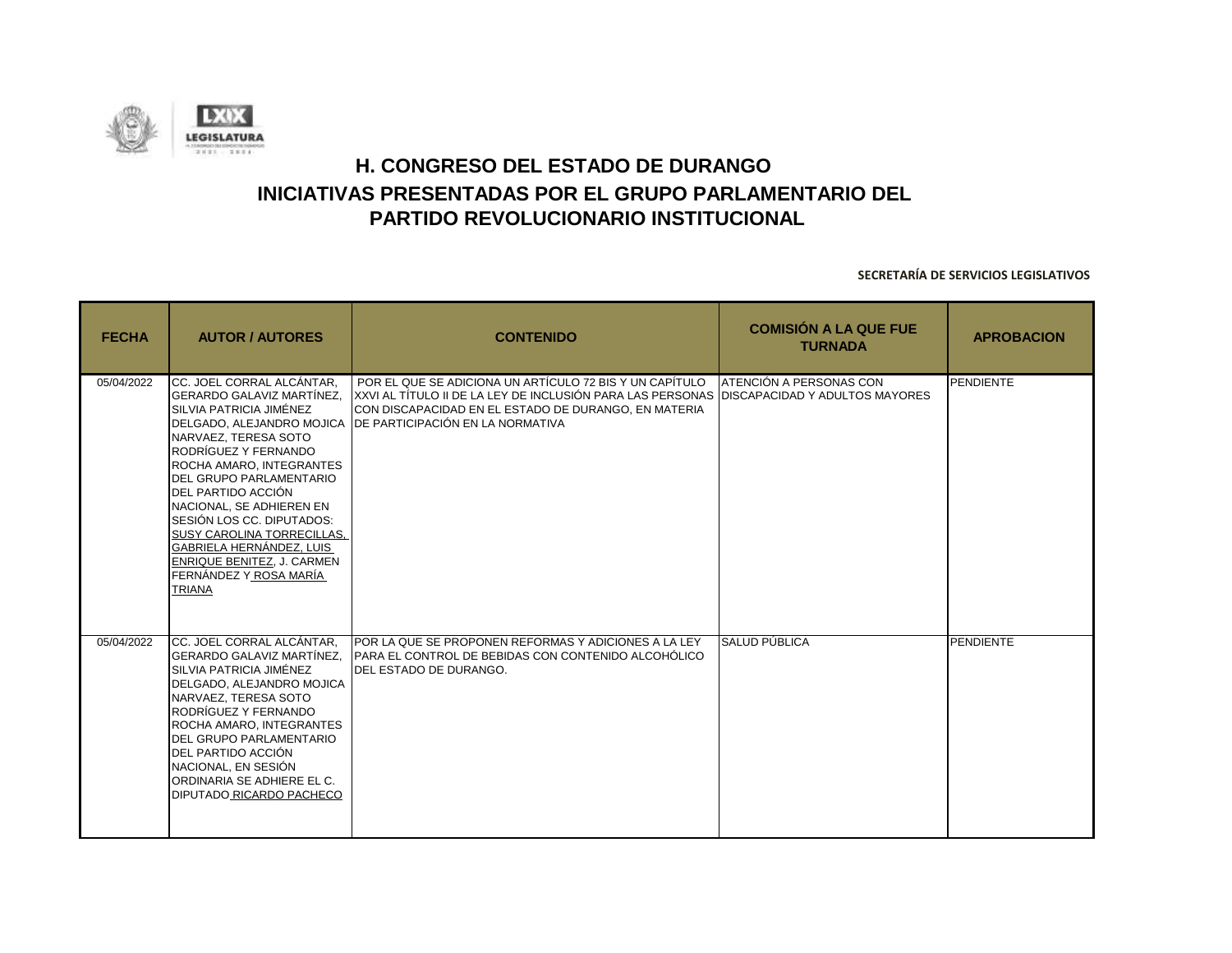![](_page_55_Picture_0.jpeg)

| <b>FECHA</b> | <b>AUTOR / AUTORES</b>                                                                                                                                                                                                                                                                                                                                                                                                                                                                                                                                                                    | <b>CONTENIDO</b>                                                                                                                                                                       | <b>COMISIÓN A LA QUE FUE</b><br><b>TURNADA</b> | <b>APROBACION</b> |
|--------------|-------------------------------------------------------------------------------------------------------------------------------------------------------------------------------------------------------------------------------------------------------------------------------------------------------------------------------------------------------------------------------------------------------------------------------------------------------------------------------------------------------------------------------------------------------------------------------------------|----------------------------------------------------------------------------------------------------------------------------------------------------------------------------------------|------------------------------------------------|-------------------|
| 06/04/2022   | CC. CHRISTIAN ALÁN JEAN<br><b>ESPARZA, ALEJANDRA DEL</b><br>VALLE RAMÍREZ, OFELIA<br>RENTERÍA DELGADILLO,<br>EDUARDO GARCÍA REYES,<br>SANDRA LILIA AMAYA ROSALES,<br>MARISOL CARRILLO QUIROGA Y<br>BERNABÉ AGUILAR CARRILLO,<br><b>INTEGRANTES DEL GRUPO</b><br>PARLAMENTARIO DEL PARTIDO<br><b>MOVIMIENTO DE</b><br>REGENERACIÓN NACIONAL<br>(MORENA), EN SESIÓN<br>ORDINARIA SE ADHIEREN LOS<br>CC. DIPUTADOS: GABRIELA<br>HERNÁNDEZ, JENNIFER ADELA,<br>SUGHEY TORRES, SANDRA LUZ<br>REYES, SUSY TORRECILLAS,<br>ROSA MARÍA TRIANA, SILVIA<br>PATRICIA JIMÉNEZ Y TERESA<br><b>SOTO</b> | POR EL QUE SE ADICIONA LA FRACCIÓN XIII AL ARTÍCULO 15 Y<br>ADICIONA LA FRACCIÓN VIII AL ARTÍCULO 24 DE LA LEY DE<br><b>IGUALDAD ENTRE MUJERES Y HOMBRES DEL ESTADO DE</b><br>DURANGO. | IGUALDAD DE GÉNERO                             | <b>PENDIENTE</b>  |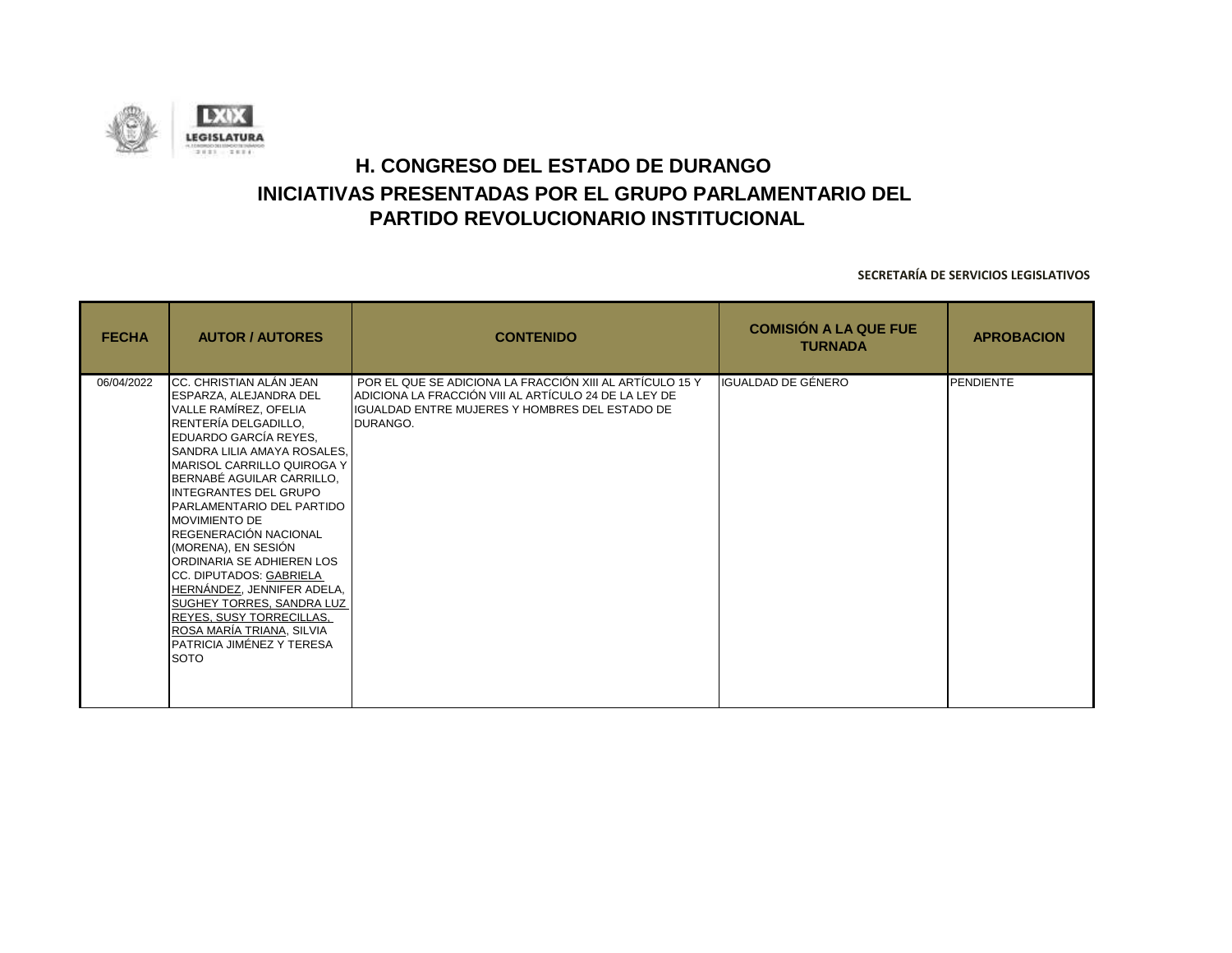![](_page_56_Picture_0.jpeg)

| <b>FECHA</b> | <b>AUTOR / AUTORES</b>                                                                                                                                                                                                                                                                                                                                                            | <b>CONTENIDO</b>                                                                                                                                                                                          | <b>COMISIÓN A LA QUE FUE</b><br><b>TURNADA</b> | <b>APROBACION</b> |
|--------------|-----------------------------------------------------------------------------------------------------------------------------------------------------------------------------------------------------------------------------------------------------------------------------------------------------------------------------------------------------------------------------------|-----------------------------------------------------------------------------------------------------------------------------------------------------------------------------------------------------------|------------------------------------------------|-------------------|
|              | 20/04/2022 CC. JOEL CORRAL ALCÁNTAR,<br>ÍSILVIA PATRICIA JIMÉNEZ<br>DELGADO, ALEJANDRO MOJICA<br>NARVAEZ, TERESA SOTO<br>IRODRÍGUEZ Y FERNANDO<br>ROCHA AMARO, INTEGRANTES<br><b>IDEL GRUPO PARLAMENTARIO</b><br>DEL PARTIDO ACCIÓN<br>NACIONAL, EN SESIÓN<br>IORDINARIA SE ADHIEREN LAS<br><b>CC. DIPUTADAS GABRIELA</b><br>HERNÁNDEZ LÓPEZ Y SUGHEY<br>ADRIANA TORRES RODRÍGUEZ | QUE CONTIENE REFORMAS A LOS ARTÍCULOS 846 Y 859, SE<br>DEROGAN LOS ARTÍCULOS 853, 854 Y 858 TODOS DEL CÓDIGO<br>CIVIL VIGENTE EN EL ESTADO DE DURANGO, EN MATERIA DE<br><b>IPROTECCIÓN A LOS ANIMALES</b> | <b>JUSTICIA</b>                                | <b>PENDIENTE</b>  |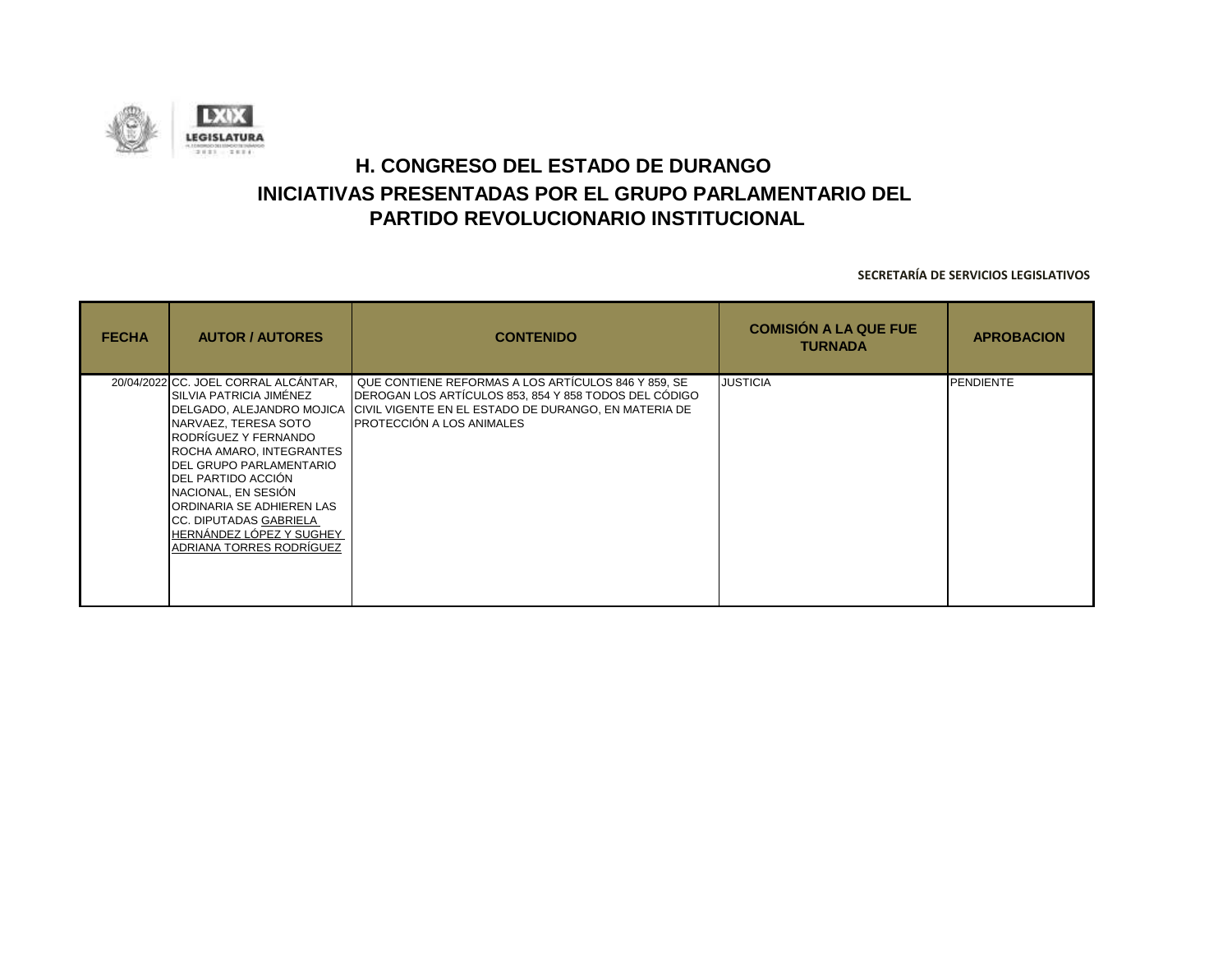![](_page_57_Picture_0.jpeg)

| <b>FECHA</b> | <b>AUTOR / AUTORES</b>                                                                                                                                                                                                                                                                                                                                                                                                                                                                                                            | <b>CONTENIDO</b>                                                                  | <b>COMISIÓN A LA QUE FUE</b><br><b>TURNADA</b>                                                                                                                                                                                                     | <b>APROBACION</b> |
|--------------|-----------------------------------------------------------------------------------------------------------------------------------------------------------------------------------------------------------------------------------------------------------------------------------------------------------------------------------------------------------------------------------------------------------------------------------------------------------------------------------------------------------------------------------|-----------------------------------------------------------------------------------|----------------------------------------------------------------------------------------------------------------------------------------------------------------------------------------------------------------------------------------------------|-------------------|
| AMAYA        | 26/04/2022 CC. SUSY CAROLINA<br>TORRECILLAS SALAZAR, JOSÉ<br>RICARDO LÓPEZ PESCADOR,<br><b>RICARDO FIDEL PACHECO</b><br>RODRÍGUEZ. GABRIELA<br>HERNÁNDEZ LÓPEZ, SANDRA<br>LUZ REYES RODRÍGUEZ ROSA<br>IMARÍA TRIANA MARTÍNEZ Y<br><b>SUGHEY ADRIANA TORRES</b><br>RODRÍGUEZ INTEGRANTES DEL<br><b>GRUPO PARLAMENTARIO DEL</b><br>PARTIDO REVOLUCIONARIO<br>INSTITUCIONAL, SE ADHIEREN<br>LAS CC. DIPUTADAS. OFELIA<br>RENTERÍA, ALEJANDRA DEL<br>VALLE, EDUARDO GARCÍA,<br>TERESA SOTO, MARISOL<br><b>CARRILLO Y SANDRA LILIA</b> | POR EL CUAL SE DECLARA A LA ESCUELA "EMILIO CARRANZA"<br>COMO ESCUELA CENTENARIA. | COMISIÓN ESPECIAL INTEGRADA POR<br>LOS CC. DIPUTADOS: SUSY CAROLINA<br>TORRECILAS, OFELIA RENTERIA<br>DELGADILLO, TERESA SOTO<br>RODRÍGUEZ, ALEJANDRA DEL VALLE,<br>PEDRO TOQUERO, CARMEN<br>FERNÁNDEZ Y SUGHEY ADRIANA<br><b>TORRES RODRÍGUEZ</b> | <b>PENDIENTE</b>  |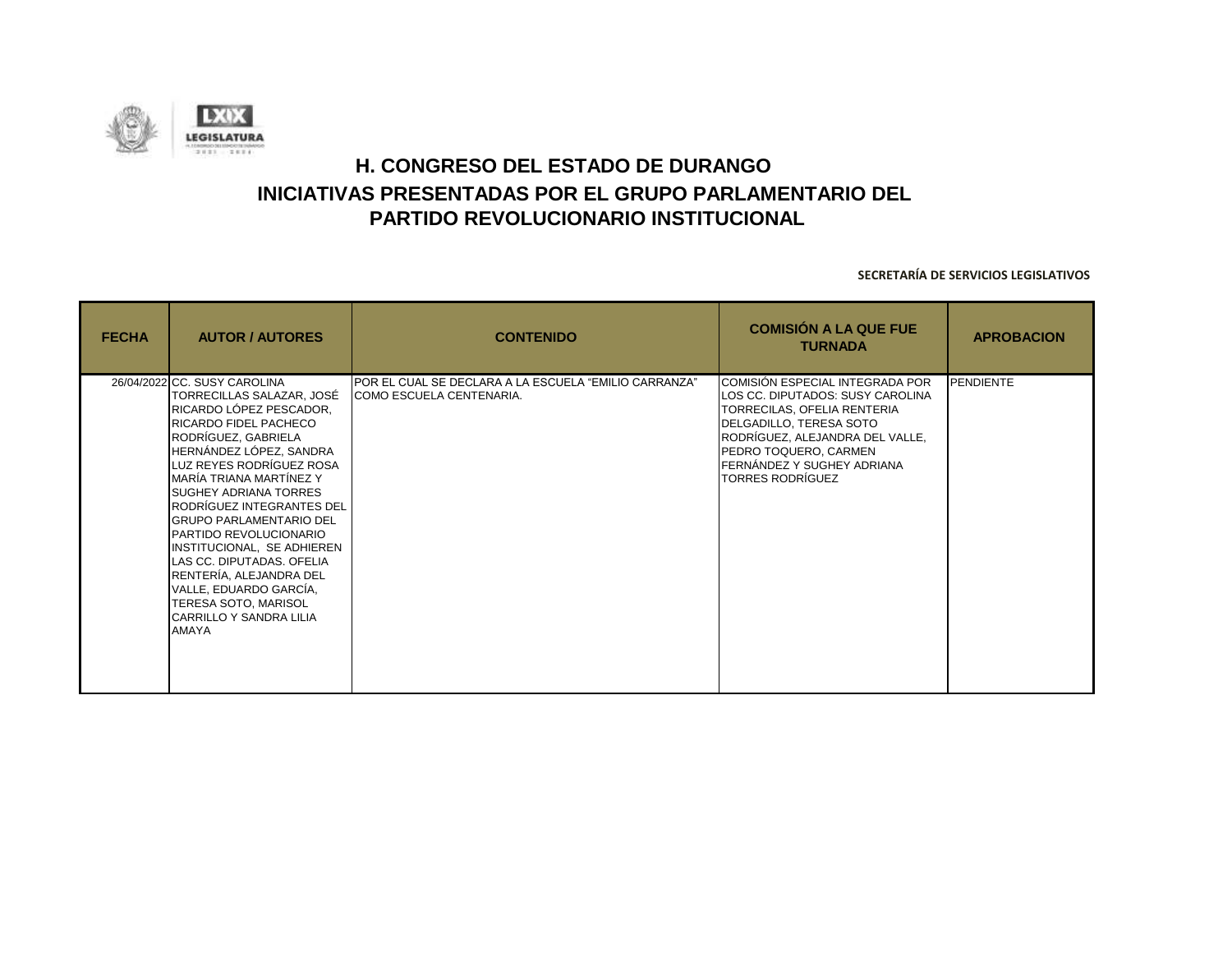![](_page_58_Picture_0.jpeg)

| <b>FECHA</b> | <b>AUTOR / AUTORES</b>                                                                                                                                                                                                                                                                                                                                                                                                                                                                                                                            | <b>CONTENIDO</b>                                                                                                                                                                                                                                                                                                                                                       | <b>COMISIÓN A LA QUE FUE</b><br><b>TURNADA</b>                                                                                                                                                                                                     | <b>APROBACION</b>                  |
|--------------|---------------------------------------------------------------------------------------------------------------------------------------------------------------------------------------------------------------------------------------------------------------------------------------------------------------------------------------------------------------------------------------------------------------------------------------------------------------------------------------------------------------------------------------------------|------------------------------------------------------------------------------------------------------------------------------------------------------------------------------------------------------------------------------------------------------------------------------------------------------------------------------------------------------------------------|----------------------------------------------------------------------------------------------------------------------------------------------------------------------------------------------------------------------------------------------------|------------------------------------|
|              | 26/04/2022 CC. SUSY CAROLINA<br>TORRECILLAS SALAZAR. JOSÉ<br>IRICARDO LÓPEZ PESCADOR.<br>RICARDO FIDEL PACHECO<br>RODRÍGUEZ, GABRIELA<br>HERNÁNDEZ LÓPEZ, SANDRA<br>LUZ REYES RODRÍGUEZ ROSA<br>MARÍA TRIANA MARTÍNEZ Y<br><b>SUGHEY ADRIANA TORRES</b><br>RODRÍGUEZ INTEGRANTES DEL<br><b>GRUPO PARLAMENTARIO DEL</b><br><b>PARTIDO REVOLUCIONARIO</b><br>INSTITUCIONAL, SE ADHIEREN<br>LAS CC. DIPUTADAS, OFELIA<br>RENTERÍA, ALEJANDRA DEL<br>VALLE. EDUARDO GARCÍA.<br><b>TERESA SOTO, MARISOL</b><br>CARRILLO Y SANDRA LILIA<br><b>AMAYA</b> | POR EL CUAL SE DECLARA A LA ESCUELA "BRUNO MARTÍNEZ"<br>COMO ESCUELA CENTENARIA.                                                                                                                                                                                                                                                                                       | COMISIÓN ESPECIAL INTEGRADA POR<br>LOS CC. DIPUTADOS: SUSY CAROLINA<br>TORRECILAS, OFELIA RENTERIA<br>DELGADILLO, TERESA SOTO<br>RODRÍGUEZ, ALEJANDRA DEL VALLE,<br>PEDRO TOQUERO, CARMEN<br>FERNÁNDEZ Y SUGHEY ADRIANA<br><b>TORRES RODRÍGUEZ</b> | PENDIENTE                          |
| 18/05/2022   | <b>IC. DIPUTADO LUIS ENRIQUE</b><br>BENITEZ OJEDA, INTEGRANTE<br><b>DEL GRUPO PARLAMENTARIO</b><br><b>DEL PARTIDO</b><br><b>REVOLUCIONARIO</b><br>INSTITUCIONAL.                                                                                                                                                                                                                                                                                                                                                                                  | POR LA QUE SE AUTORIZA AL GOBIERNO DEL ESTADO PARA<br>QUE SE CONSTITUYA EN AVAL DE LA FISCALÍA ESPECIALIZADA<br>EN COMBATE A LA CORRUPCIÓN DEL ESTADO DE DURANGO<br>PARA RESPONDER DE LAS OBLIGACIONES QUE CONTRAIGA CON<br>EL INSTITUTO MEXICANO DEL SEGURO SOCIAL (IMSS), EN LA<br>INCORPORACIÓN DE SU PERSONAL AL RÉGIMEN OBLIGATORIO<br><b>DE SEGURIDAD SOCIAL</b> | HACIENDA, PRESUPUESTO Y CUENTA<br>PÚBLICA                                                                                                                                                                                                          | 31 DE MAYO DE 2022.<br>DECRETO 148 |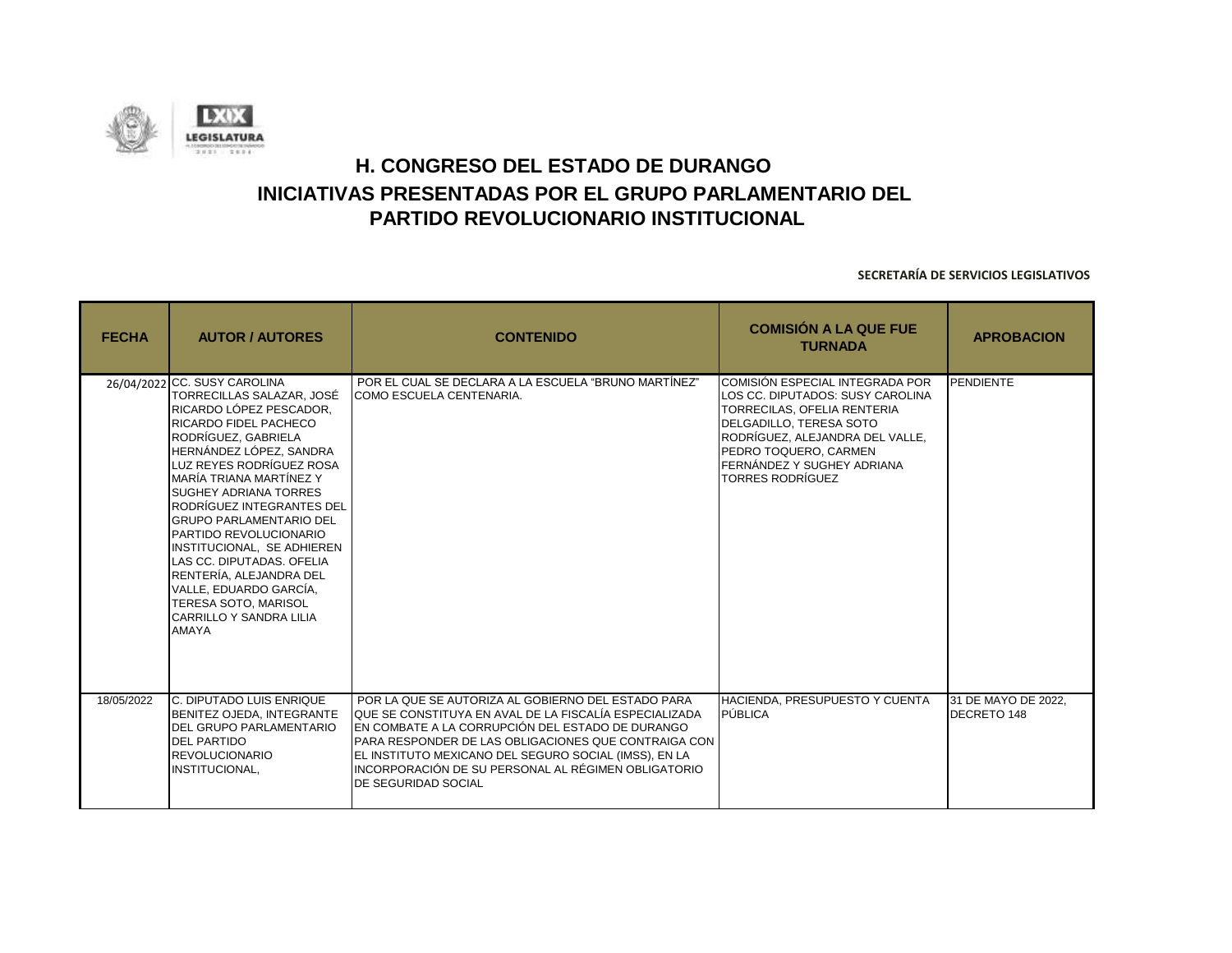![](_page_59_Picture_0.jpeg)

| <b>FECHA</b> | <b>AUTOR / AUTORES</b>                                                                                                                                                                                                                                                                                                                                                                                       | <b>CONTENIDO</b>                                                                                                                                                                               | <b>COMISIÓN A LA QUE FUE</b><br><b>TURNADA</b>     | <b>APROBACION</b> |
|--------------|--------------------------------------------------------------------------------------------------------------------------------------------------------------------------------------------------------------------------------------------------------------------------------------------------------------------------------------------------------------------------------------------------------------|------------------------------------------------------------------------------------------------------------------------------------------------------------------------------------------------|----------------------------------------------------|-------------------|
| 24/05/2022   | CC. GABRIELA HERNÁNDEZ<br>LÓPEZ. JOSÉ RICARDO LÓPEZ<br>PESCADOR, RICARDO FIDEL<br>PACHECO RODRÍGUEZ, SUSY<br><b>CAROLINA TORRECILLAS</b><br>SALAZAR, SANDRA LUZ REYES<br>RODRÍGUEZ. ROSA MARÍA<br>TRIANA MARTÍNEZ Y SUGHEY<br>ADRIANA TORRES RODRÍGUEZ.<br>INTEGRANTES DE LA<br>SEXAGÉSIMA NOVENA<br>LEGISLATURA,                                                                                            | POR EL QUE SE ADICIONA UN ARTÍCULO 14 BIS A LA LEY DEL<br>SEGURO SOCIAL, EN MATERIA DE SEGURO DE SALUD PARA<br><b>ESTUDIANTES.</b>                                                             | TRABAJO. PREVISIÓN Y SEGURIDAD<br><b>SOCIAL</b>    | PENDIENTE         |
| 24/05/2022   | CC. JOEL CORRAL ALCÁNTAR.<br>SILVIA PATRICIA JIMÉNEZ<br>DELGADO, PEDRO TOQUERO<br>GUTIERREZ, ALEJANDRO<br>MOJICA NARVAEZ. TERESA<br>SOTO RODRÍGUEZ Y<br>FERNANDO ROCHA AMARO,<br>INTEGRANTES DEL GRUPO<br>PARLAMENTARIO DEL PARTIDO<br>LACCIÓN NACIONAL. SE<br>ADHIEREN LOS CC. DIPUTADOS<br>MARISOL CARRILLO QUIROGA,<br>RICARDO LÓPEZ PESCADOR.<br>ROSA MARÍA TRIANA Y SUSY<br><b>CAROLINA TORRECILLAS</b> | POR EL QUE SE REFORMA EL ARTÍCULO 37 DE LA LEY DE LOS<br>DERECHOS DE NIÑAS, NIÑOS Y ADOLESCENTES DEL ESTADO DE  DERECHOS DE NIÑAS, NIÑOS Y<br>DURANGO, EN MATERIA DE SALUD MENTAL Y EMOCIONAL. | ASUNTOS FAMILIARES Y DE LOS<br><b>ADOLESCENTES</b> | PENDIENTE         |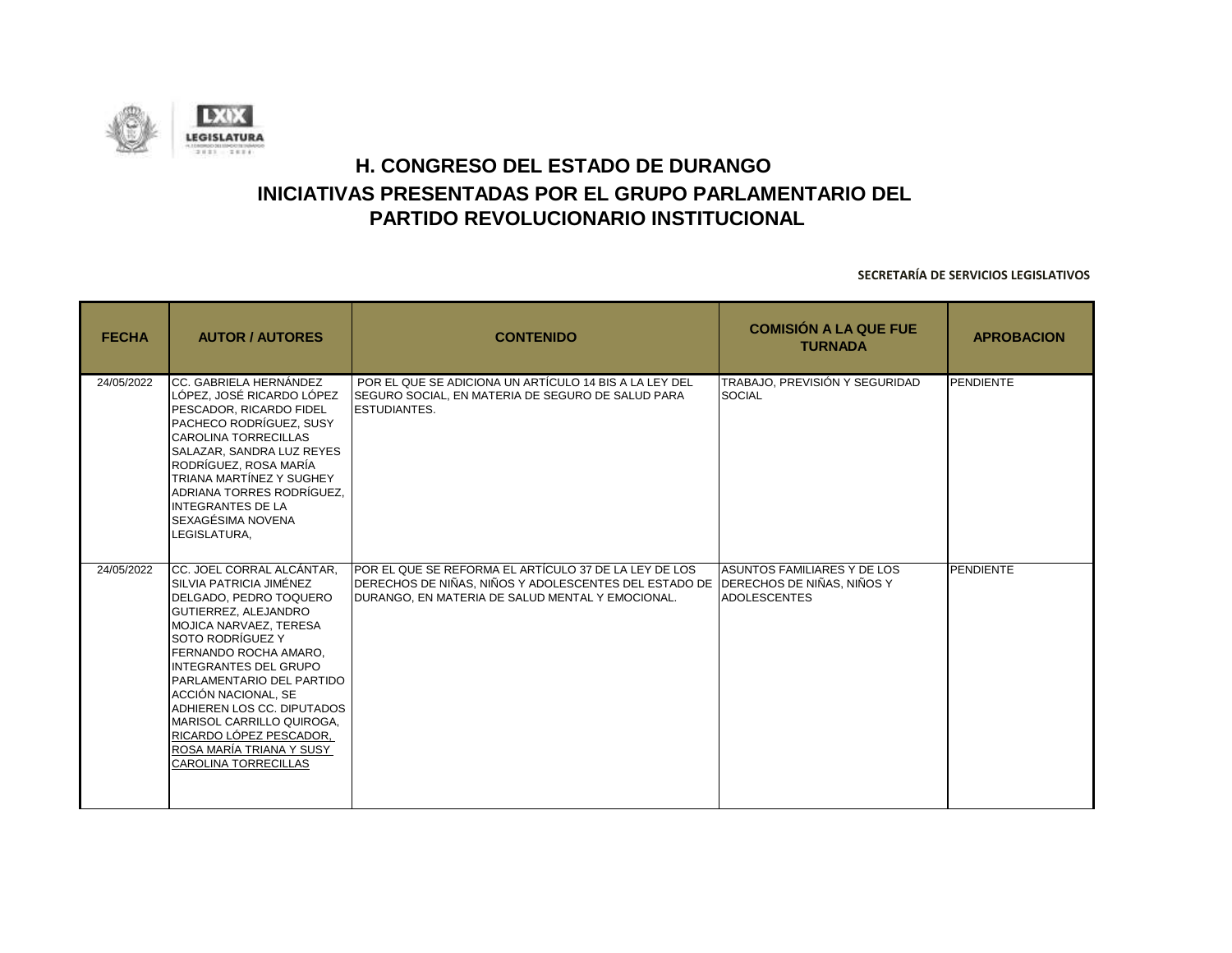![](_page_60_Picture_0.jpeg)

| <b>FECHA</b>            | <b>AUTOR / AUTORES</b>                                                                                                                                                                                                                                                                                                                                                                                                                                                                                                                                                           | <b>CONTENIDO</b>                                                                                                                                                                                                                                                                                          | <b>COMISIÓN A LA QUE FUE</b><br><b>TURNADA</b> | <b>APROBACION</b> |
|-------------------------|----------------------------------------------------------------------------------------------------------------------------------------------------------------------------------------------------------------------------------------------------------------------------------------------------------------------------------------------------------------------------------------------------------------------------------------------------------------------------------------------------------------------------------------------------------------------------------|-----------------------------------------------------------------------------------------------------------------------------------------------------------------------------------------------------------------------------------------------------------------------------------------------------------|------------------------------------------------|-------------------|
| 24/05/2022              | CC. JOSÉ RICARDO LÓPEZ<br><b>PESCADOR. JOEL CORRAL</b><br>ALCÁNTAR, ALEJANDRO<br>MOJICA NARVAEZ, RICARDO<br>FIDEL PACHECO RODRÍGUEZ.<br>JOSÉ ANTONIO SOLÍS CAMPOS.<br>GABRIELA HERNÁNDEZ LÓPEZ.<br>SILVIA PATRICIA JIMÉNEZ<br>DELGADO. PEDRO TOQUERO<br>GUTIÉRREZ, SUSY CAROLINA<br>TORRECILLAS SALAZAR. J.<br>CARMEN FERNÁNDEZ PADILLA.<br><b>SANDRA LUZ REYES</b><br>RODRÍGUEZ, ROSA MARÍA<br><b>TRIANA MARTÍNEZ. TERESA</b><br>SOTO RODRÍGUEZ. FERNANDO<br>ROCHA AMARO Y SUGHEY<br>ADRIANA TORRES RODRÍGUEZ.<br><b>INTEGRANTES DE LA</b><br>SEXAGÉSIMA NOVENA<br>LEGISLATURA, | POR EL QUE SE REFORMA LA DENOMINACIÓN DEL TÍTULO<br>SEGUNDO Y LOS ARTÍCULOS 40.41.45.46.47 Y 142 DE LA<br>CONSTITUCIÓN POLÍTICA DEL ESTADO LIBRE Y SOBERANO DE<br>DURANGO. EN MATERIA DE EVALUACIÓN DE POLÍTICAS<br>PÚBLICAS.                                                                             | <b>PUNTOS CONSTITUCIONALES</b>                 | <b>PENDIENTE</b>  |
| 25/05/2022<br>(SEGUNDA) | DEL<br><b>REVOLUCIONARIO</b><br>INSTITUCIONAL, SE ADHIERE LA<br>C. DIPUTADA ALEJANDRA DEL<br><b>VALLE</b>                                                                                                                                                                                                                                                                                                                                                                                                                                                                        | C. DIPUTADO LUIS ENRIQUE QUE CONTIENE REFORMA AL ARTÍCULO 15, LA FRACCIÓN IV DEL PUNTOS CONSTITUCIONALES<br>BENITEZ OJEDA, INTEGRANTE ARTÍCULO 112, Y ADICIONA Y REFORMA EL ARTÍCULO 117,<br>DEL GRUPO PARLAMENTARIO TODOS DE LA CONSTITUCIÓN POLÍTICA DEL ESTADO LIBRE Y<br>PARTIDO SOBERANO DE DURANGO. |                                                | <b>PENDIENTE</b>  |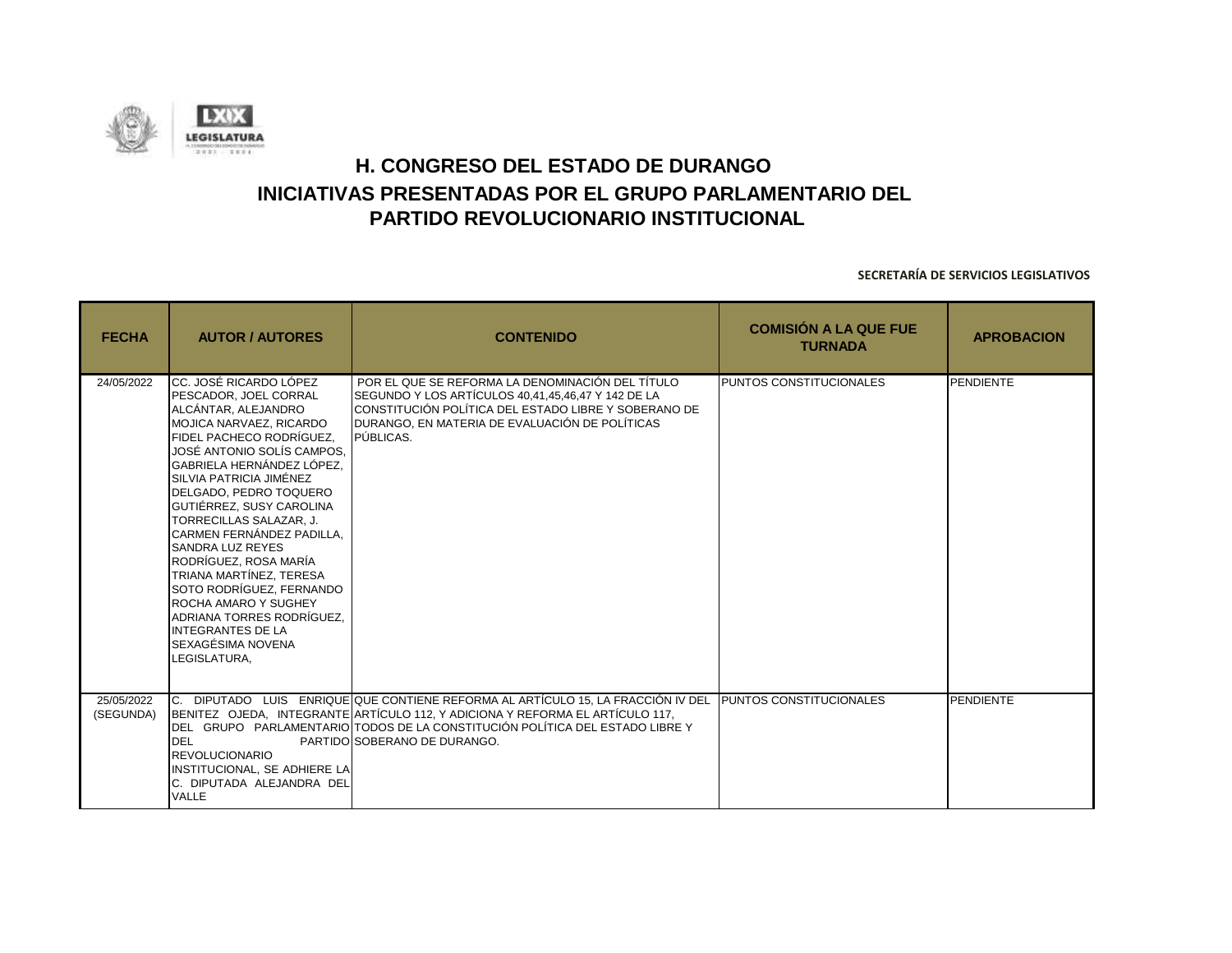![](_page_61_Picture_0.jpeg)

| <b>FECHA</b> | <b>AUTOR / AUTORES</b>                                                                                                                                                                                                                                                                                                                                                                                                                                                                                                                                               | <b>CONTENIDO</b>                                                                                       | <b>COMISIÓN A LA QUE FUE</b><br><b>TURNADA</b>    | <b>APROBACION</b> |
|--------------|----------------------------------------------------------------------------------------------------------------------------------------------------------------------------------------------------------------------------------------------------------------------------------------------------------------------------------------------------------------------------------------------------------------------------------------------------------------------------------------------------------------------------------------------------------------------|--------------------------------------------------------------------------------------------------------|---------------------------------------------------|-------------------|
| 31/05/2022   | ICC. JOSÉ RICARDO LÓPEZ<br>PESCADOR, JOEL CORRAL<br>ALCÁNTAR, ALEJANDRO<br>MOJICA NARVAEZ, RICARDO<br>FIDEL PACHECHO RODRÍGUEZ,<br>JOSÉ ANTONIO SOLÍS CAMPOS,<br>GABRIELA HERNÁNDEZ LÓPEZ,<br>SILVIA PATRICIA JIMÉNEZ<br>DELGADO, PEDRO TOQUERO<br>GUTIÉRREZ, SUSY CAROLINA<br>TORRECILLAS SALAZAR, J.<br>CARMEN FERNÁNDEZ PADILLA,<br><b>SANDRA LUZ REYES</b><br>RODRÍGUEZ, ROSA MARÍA<br>TRIANA MARTÍNEZ, TERESA<br>SOTO RODRÍGUEZ, FERNANDO<br>ROCHA AMARO Y SUGHEY<br>ADRIANA TORRES RODRÍGUEZ.<br><b>INTEGRANTES DE LA</b><br>SEXAGÉSIMA NOVENA<br>LEGISLATURA, | QUE CONTIENE REFORMAS A DIVERSOS ARTÍCULOS DE LA LEY<br><b>IDE ARCHIVOS PARA EL ESTADO DE DURANGO.</b> | TRANSPARENCIA Y ACCESO A LA<br><b>INFORMACIÓN</b> | <b>PENDIENTE</b>  |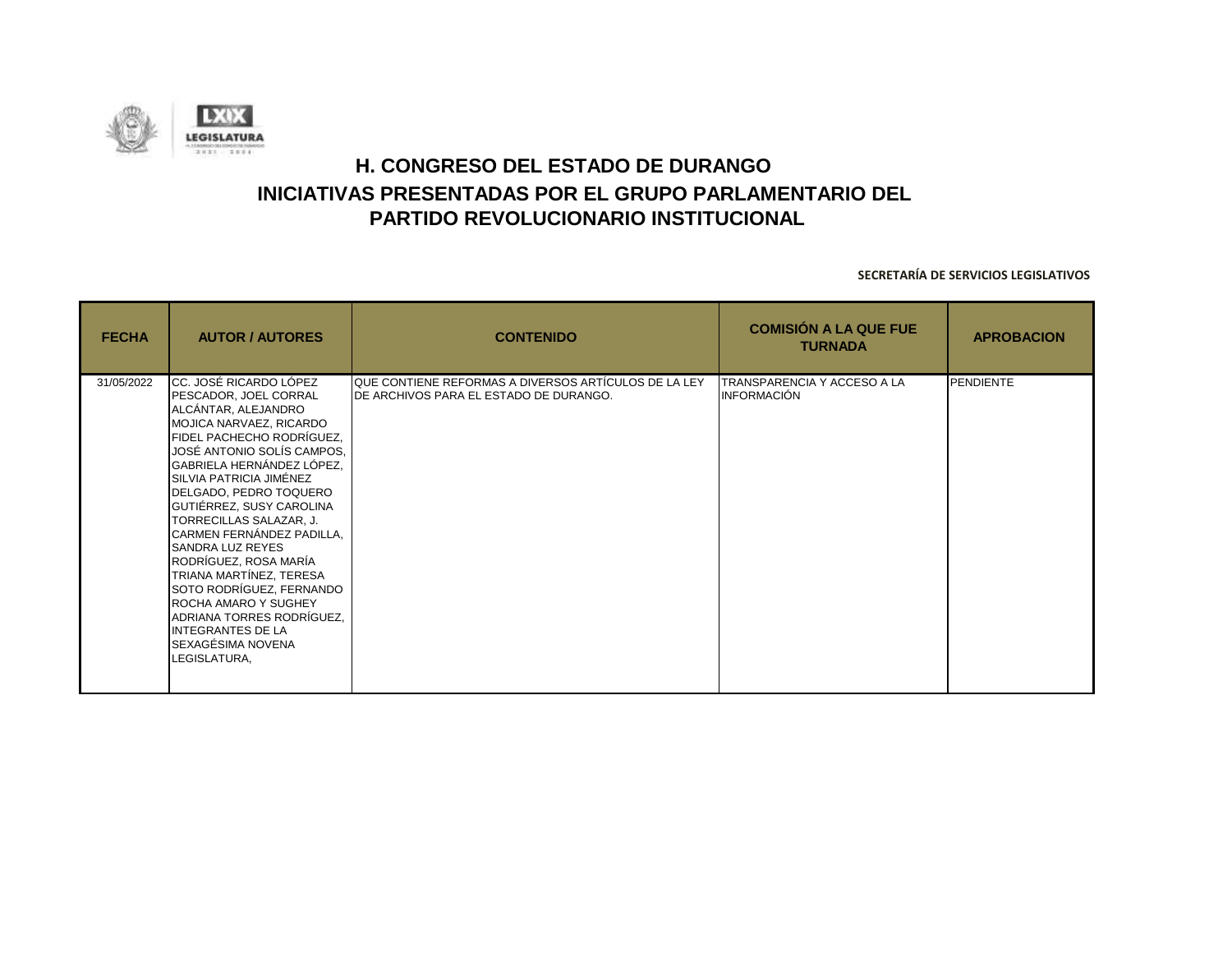![](_page_62_Picture_0.jpeg)

| <b>FECHA</b> | <b>AUTOR / AUTORES</b>                                                                                                                                                                                                                                                                                                                                                                                                                                                                                                    | <b>CONTENIDO</b>                                                                                                                                                       | <b>COMISIÓN A LA QUE FUE</b><br><b>TURNADA</b> | <b>APROBACION</b> |
|--------------|---------------------------------------------------------------------------------------------------------------------------------------------------------------------------------------------------------------------------------------------------------------------------------------------------------------------------------------------------------------------------------------------------------------------------------------------------------------------------------------------------------------------------|------------------------------------------------------------------------------------------------------------------------------------------------------------------------|------------------------------------------------|-------------------|
| 31/05/2022   | <b>DIPUTADO LUIS ENRIQUE</b><br>BENÍTEZ OJEDA, INTEGRANTE<br>DE LA SEXAGÉSIMA NOVENA<br>LEGISLATURA, EN SESIÓN<br>ORDINARIA SE ADHIEREN LOS<br>CC. DIPUTADOS: JOSÉ ANTONIO<br>SOLIS CAMPOS, SANDRA LUZ<br>REYES, TERESA SOTO, J.<br>CARMEN FERNÁNDEZ, RICARDO<br>LÓPEZ PESCADOR, SILVIA<br>PATRICIA JIMÉNEZ DELGADO,<br>ALEJANDRA DEL VALLE,<br>BERNABE AGUILAR, ROSA<br>MARÍA TRIANA, SANDRA LILIA<br>AMAYA, GABRIELA HERNÁNDEZ<br>LÓPEZ, JENNIFER ADELA<br>DERAS, EDUARDO GARCÍA Y<br><b>SUSY CAROLINA TORRECILLAS.</b> | IQUE CONTIENE REFORMA AL ARTÍCULO 3 DE LA CONSTITUCIÓN<br>POLÍTICA DEL ESTADO LIBRE Y SOBERANO DE DURANGO, EN<br>MATERIA DE DERECHO A UN AMBIENTE LIBRE DE CORRUPCIÓN. | <b>PUNTOS CONSTITUCIONALES</b>                 | <b>PENDIENTE</b>  |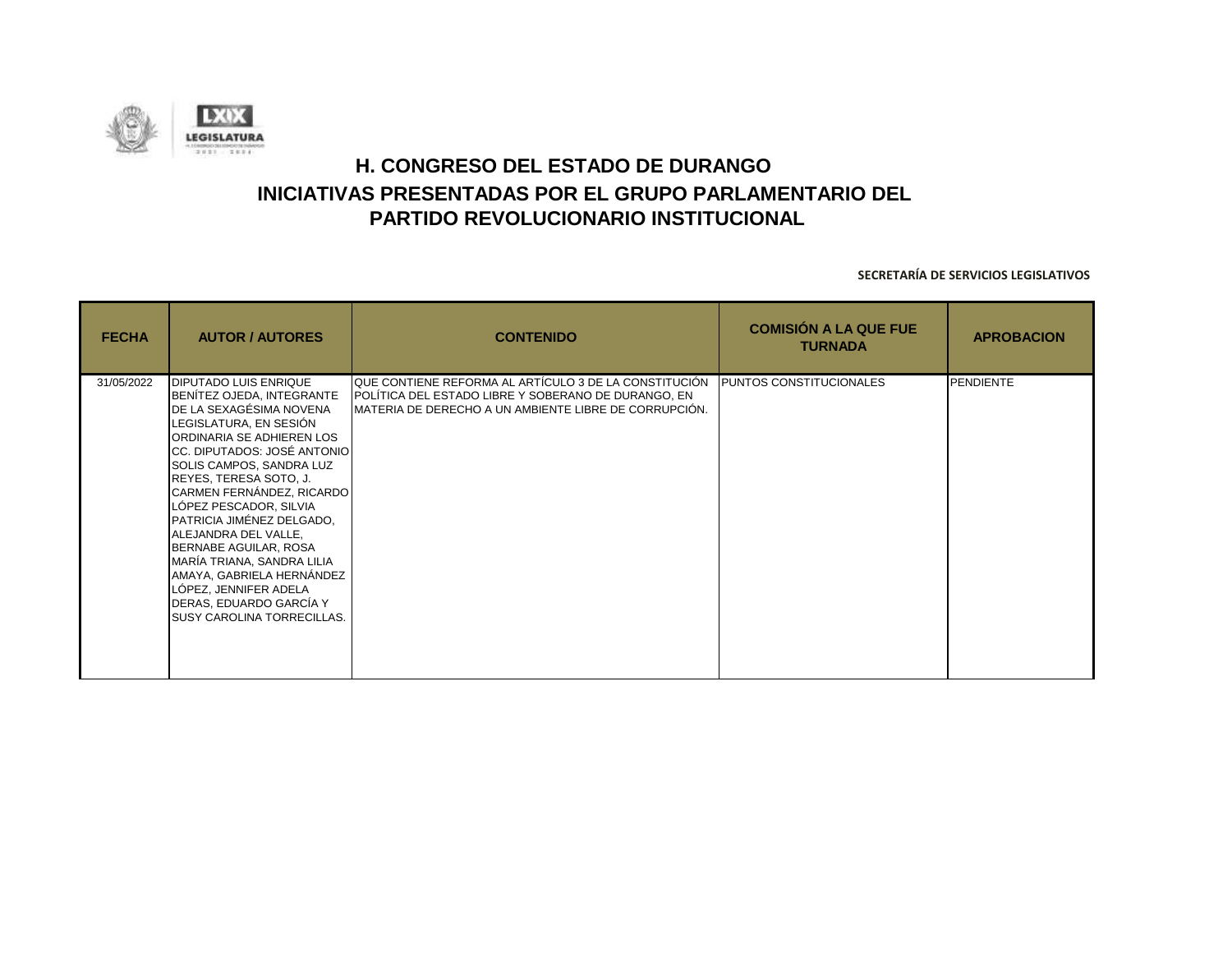![](_page_63_Picture_0.jpeg)

| <b>FECHA</b> | <b>AUTOR / AUTORES</b>                                                                                                                                                                                                                                                                                                                                                                                                                                                                                                                                                                                                                     | <b>CONTENIDO</b>                                                                                               | <b>COMISIÓN A LA QUE FUE</b><br><b>TURNADA</b> | <b>APROBACION</b> |
|--------------|--------------------------------------------------------------------------------------------------------------------------------------------------------------------------------------------------------------------------------------------------------------------------------------------------------------------------------------------------------------------------------------------------------------------------------------------------------------------------------------------------------------------------------------------------------------------------------------------------------------------------------------------|----------------------------------------------------------------------------------------------------------------|------------------------------------------------|-------------------|
| 31/05/2022   | ICC. CHRISTIAN ALÁN JEAN<br><b>ESPARZA, ALEJANDRA DEL</b><br>VALLE RAMÍREZ, OFELIA<br>RENTERÍA DELGADILLO,<br>EDUARDO GARCÍA REYES.<br><b>SANDRA LILIA AMAYA ROSALES,</b><br><b>MARISOL CARRILLO QUIROGA Y</b><br>BERNABÉ AGUILAR CARRILLO.<br>INTEGRANTES DEL GRUPO<br>PARLAMENTARIO DEL PARTIDO<br><b>MOVIMIENTO DE</b><br><b>IREGENERACIÓN NACIONAL</b><br>(MORENA), EN SESIÓN<br>ORDINARIA SE ADHIEREN LOS<br>CC. DIPUTADOS. SANDRA LUZ<br>REYES RODRÍGUEZ, JOSE<br>ANTONIO SOLIS CAMPOS, SUSY<br>CAROLINA TORRECILLAS<br>SALAZAR, JENNIFER ADELA<br>DERAS, LUIS ENRIQUE BENITEZ<br>OJEDA, ROSA MARÍA TRIANA<br>MARTÍNEZ Y TERESA SOTO | QUE CONTIENE REFORMA AL ARTÍCULO 24 DE LA LEY PARA EL<br>EJERCICIO DE LAS PROFESIONES EN EL ESTADO DE DURANGO. | <b>EDUCACIÓN PÚBLICA</b>                       | <b>PENDIENTE</b>  |